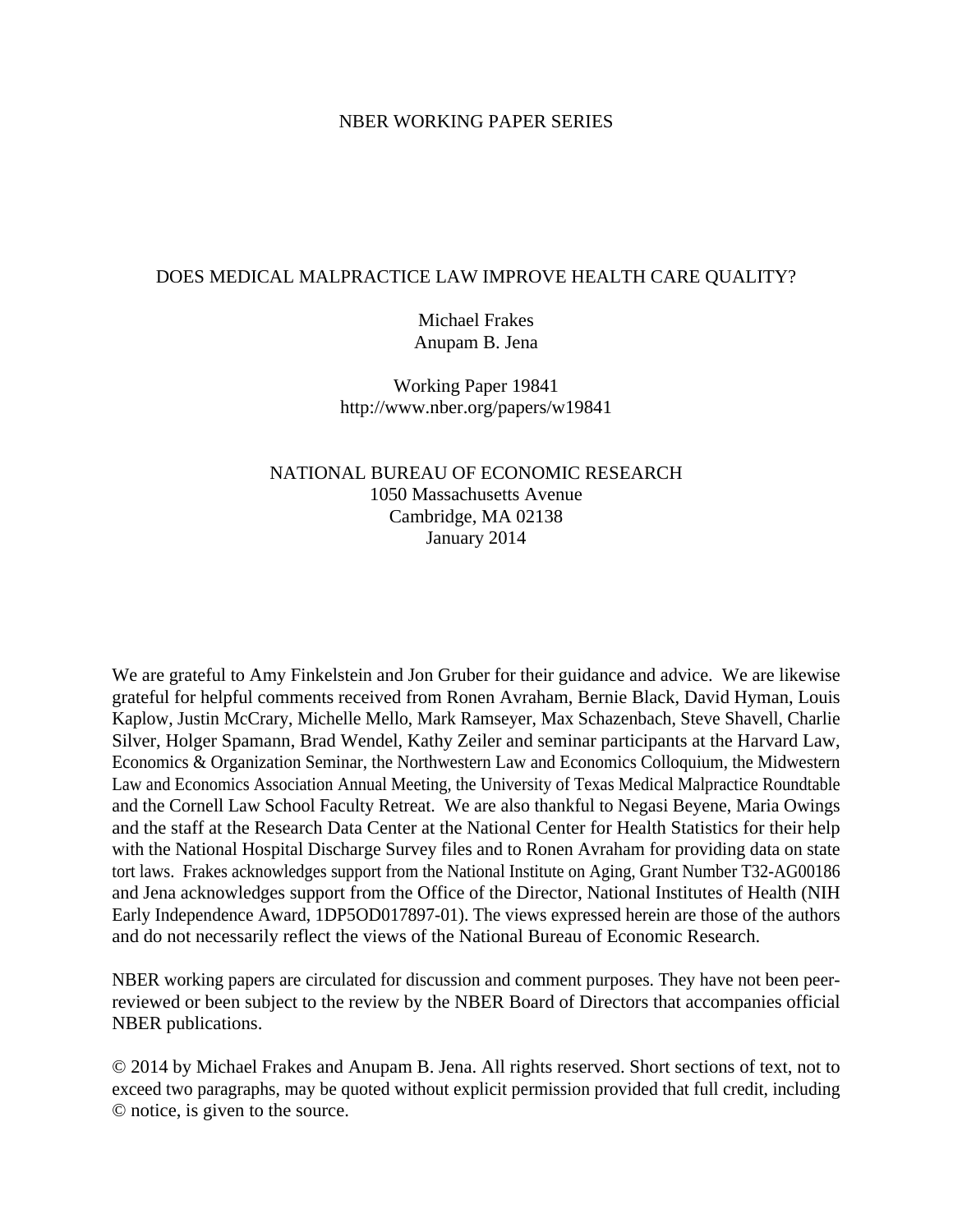Does Medical Malpractice Law Improve Health Care Quality? Michael Frakes and Anupam B. Jena NBER Working Paper No. 19841 January 2014 JEL No. I18,K13

# **ABSTRACT**

Despite the fundamental role of deterrence in justifying a system of medical malpractice law, surprisingly little evidence has been put forth to date bearing on the relationship between medical liability forces on the one hand and medical errors and health care quality on the other. In this paper, we estimate this relationship using clinically validated measures of health care treatment quality constructed with data from the 1979 to 2005 National Hospital Discharge Surveys and the 1987 to 2008 Behavioral Risk Factor Surveillance System records. Drawing upon traditional, remedy-centric tort reforms—e.g., damage caps—we estimate that the current liability system plays at most a modest role in inducing higher levels of health care quality. We contend that this limited independent role for medical liability may be a reflection upon the structural nature of the present system of liability rules, which largely hold physicians to standards determined according to industry customs. We find evidence suggesting, however, that physician practices may respond more significantly upon a substantive alteration of this system altogether—i.e., upon a change in the clinical standards to which physicians are held in the first instance. The literature to date has largely failed to appreciate the substantive nature of liability rules and may thus be drawing limited inferences based solely on our experiences to date with damage-caps and related reforms.

Michael Frakes Cornell Law School 314 Myron Taylor Hall Ithaca, NY 14853-4901 mdf96@cornell.edu

Anupam B. Jena Department of Health Care Policy Harvard Medical School 180 Longwood Avenue, Door A Boston, MA 02115 and NBER jena@hcp.med.harvard.edu

An online appendix is available at: http://www.nber.org/data-appendix/w19841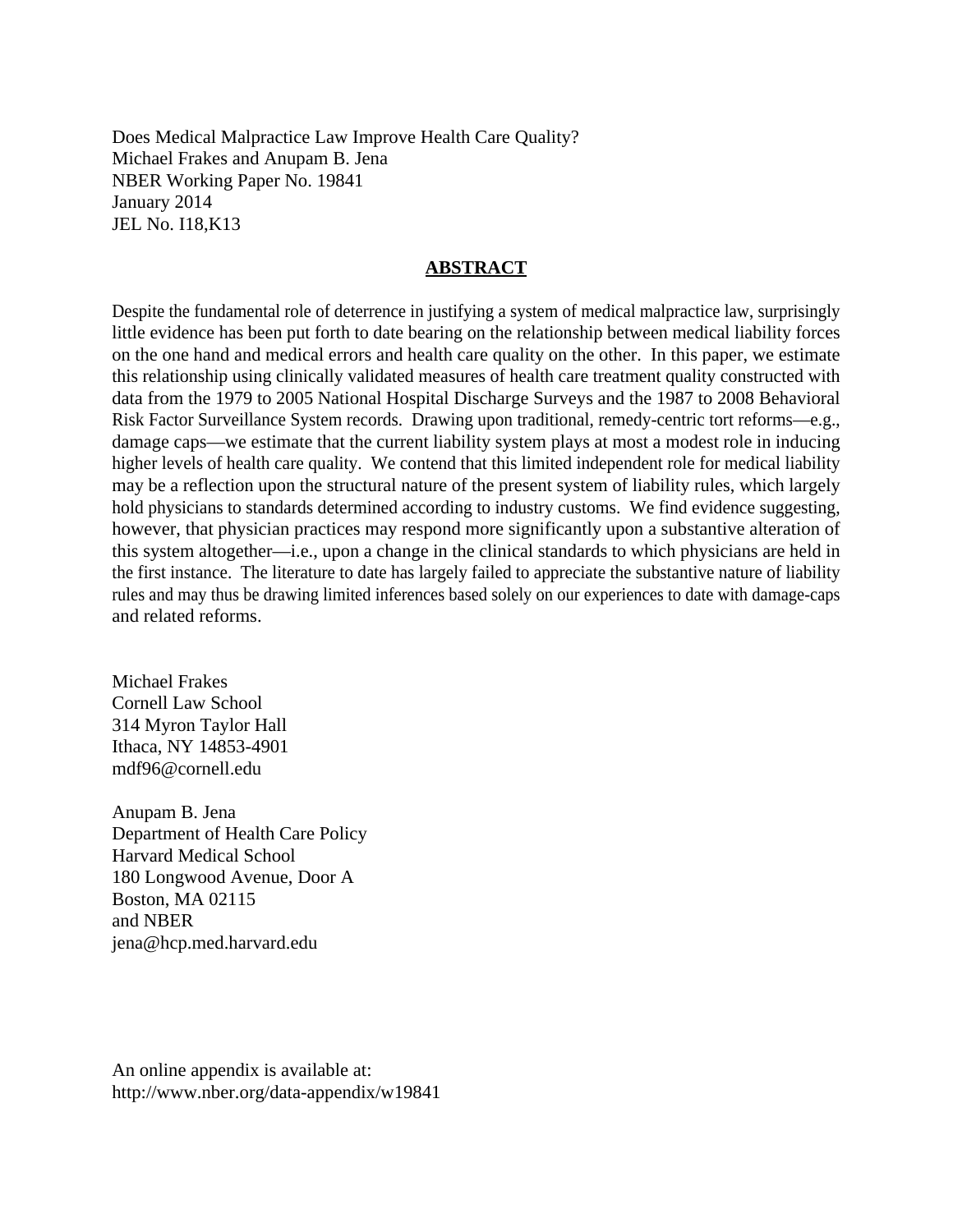## I. **INTRODUCTION**

Among the key rationales typically invoked to support the medical malpractice liability system is the notion that medical liability forces can incentivize physicians to improve the quality of care that they provide to patients. Somewhat surprisingly, however, little direct evidence exists on whether malpractice law actually provides such a "deterrent" effect to physicians. Rather, the empirical malpractice literature has somewhat deemphasized considerations of medical quality and medical errors and has paid significantly more attention to the relationship between malpractice pressure and measures of treatment utilization and health care costs, i.e. "defensive medicine." Although studies of defensive medicine generally demonstrate that greater health care spending or utilization, prompted by greater malpractice pressure, is infrequently associated with significant improvements in broad measures of mortality, it is nearly universally recognized that such mortality measures themselves are poor surrogates for more direct measures of health care treatment quality. It is therefore essentially unknown whether the tort system is achieving one of its stated goals: to improve the quality of care provided by physicians through deterrent forces.

We approach this question in this paper using direct, clinically validated measures of health care treatment quality. In particular, using data from the National Hospital Discharge Surveys from 1979 to 2005 and the Behavioral Risk Factor Surveillance System from 1987 to 2008, we analyze the effect of medical malpractice liability on several comprehensive inpatient and outpatient health care quality metrics including: (1) risk-adjusted inpatient mortality rates for selected medical conditions (e.g., acute myocardial infarctions, hip fractures and strokes), which have been argued to specifically reflect the quality of inpatient care, (2) avoidable hospitalization rates and cancer screening rates, which reflect the quality of outpatient care provided by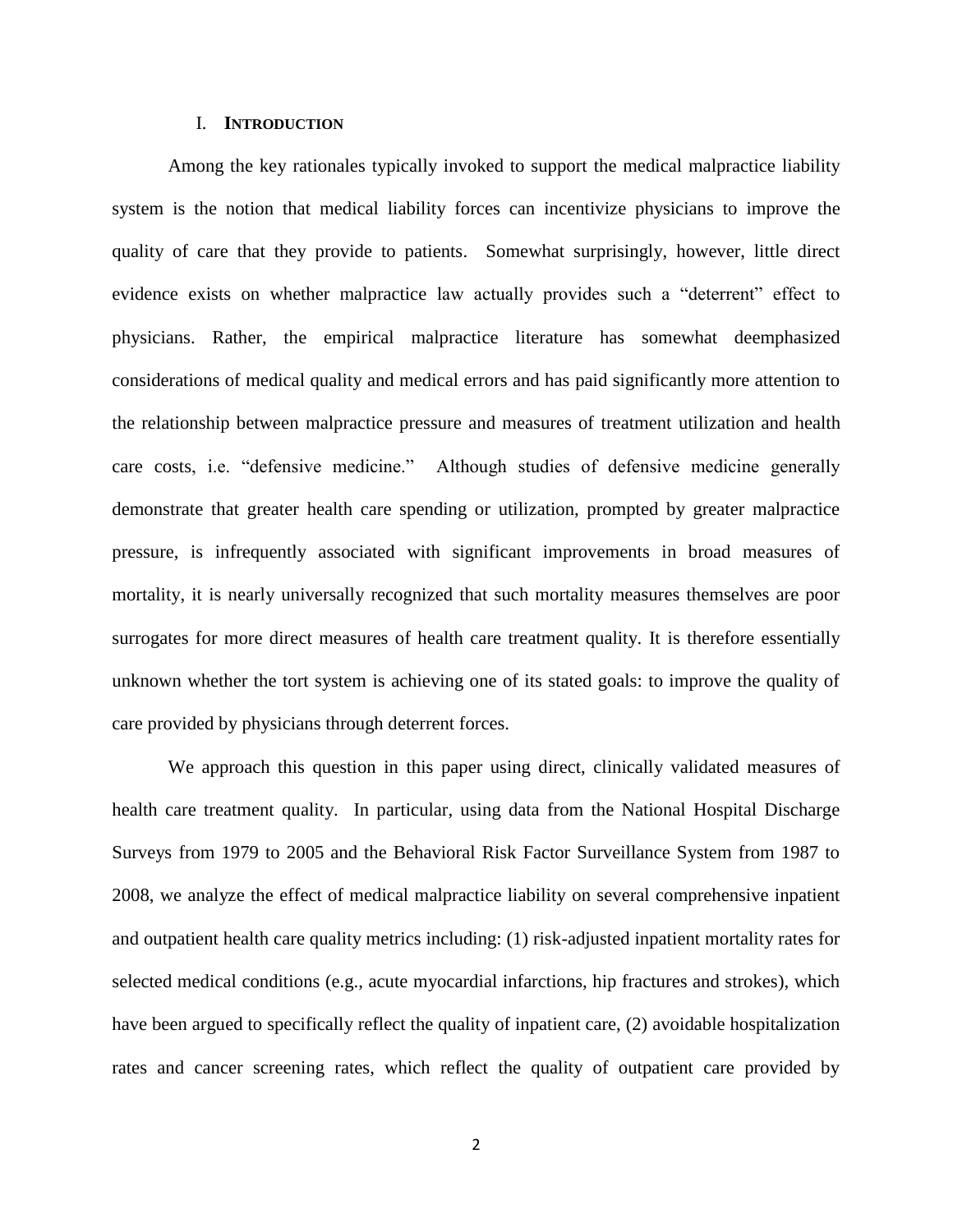physicians, and (3) adverse-event rates to mothers during childbirth, which reflect an alternative, patient-safety-focused indicator of inpatient quality.

Collectively, these indicators account for four of the five domains of quality targeted by the OECD's Health Care Quality Indicator's project and for each of the three domains of quality promulgated by the Agency for Health Care Research and Quality (AHRQ). We note, of course, that particular quality measures may induce greater liability fears among physicians than others, given the frequency with which lawsuits arise in the associated medical contexts. For instance, cancer screening rates may be especially good measures to study the link between malpractice and health care quality given that missed cancer diagnoses constitute a frequent basis for malpractice lawsuits (Schiff et al. 2013).

We employ two approaches to identifying the influence of liability forces on health care quality. First, we take the more traditional route in the literature and estimate difference-indifference specifications that draw upon the adoption of caps on non-economic damages awards and related reforms (i.e., 'traditional reforms' or "damage cap reforms"). These plausibly exogenous reforms primarily serve to decrease the expected consequences of liability and by doing so allow us to evaluate the impact of reforms that essentially maintain the basic structure of the tort system, but that simply blunt its severity. Second, in contrast to these traditional, remedy-focused reforms, we study the impact on quality of care of more substantive reforms which directly alter the standards of care against which physicians are judged in medical malpractice suits. In particular, we study changes in state-level laws which led to the retreat from rules which expected physicians to follow customary local practices and the contemporaneous adoption of rules that physicians be held to national standards of care (Frakes 2013).

3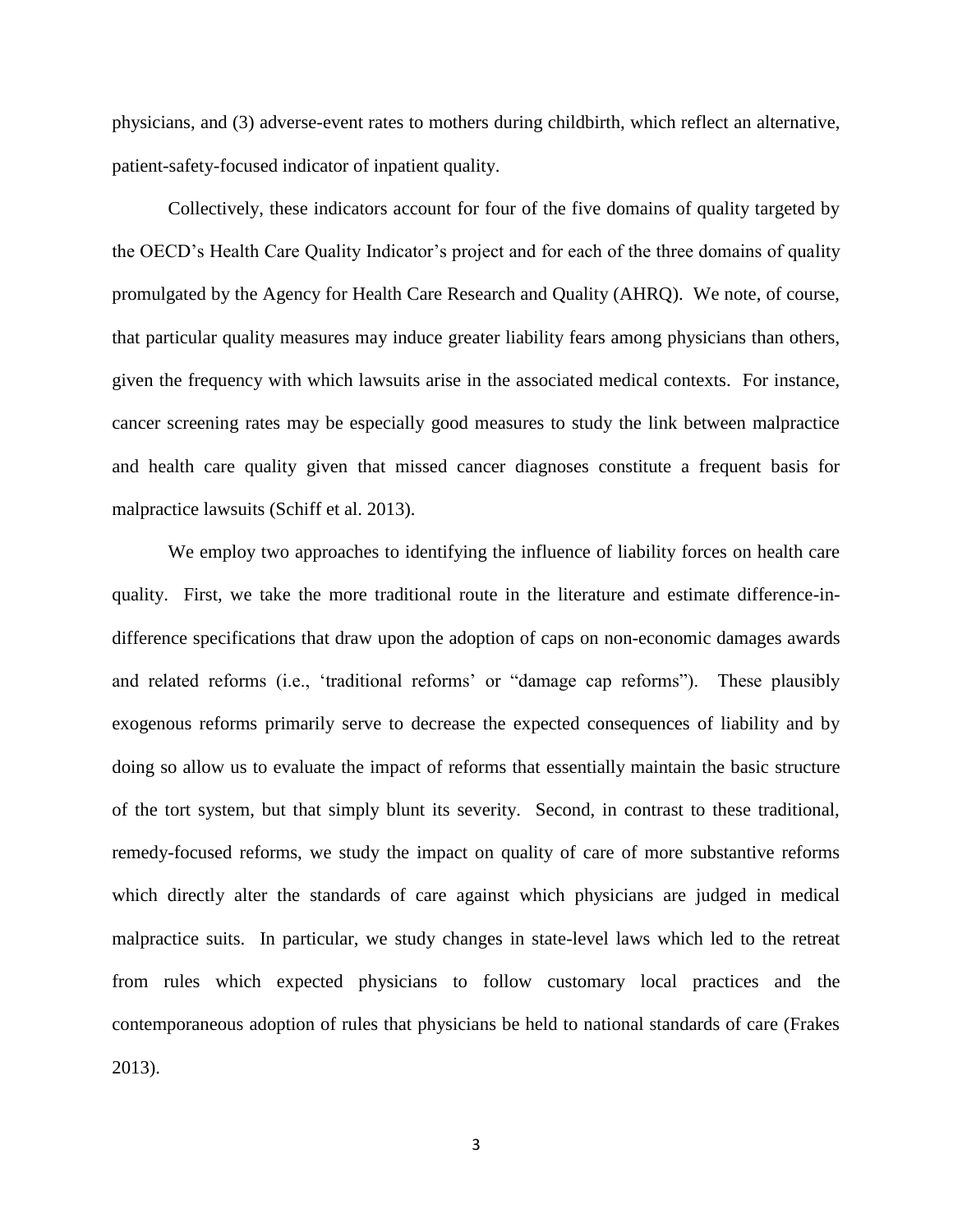The empirical malpractice literature to date has largely viewed medical liability forces in a rather abstract sense. It has spoken about liability "pressure," without necessarily asking: "pressure to do what?" We demonstrate that this failure to appreciate the substantive nature of liability rules and the clinical expectations such rules place on physicians may leave analysts relying solely upon our experiences to date with traditional reforms with incomplete information regarding the potential role of medical liability in shaping physician practices. We contend that, even if observed levels of health care quality happen to be relatively insensitive to the adoption of a damage cap or related remedy-focused reform, one would be premature to take such findings to conclude that physicians are, in fact, universally unresponsive to liability forces. Relative to such traditional reforms, substantive reforms that change the standards against which physicians are judged hold the potential to more directly and powerfully influence physician practice patterns. Such latter reforms thus merit separate attention.

To understand the intuition behind the insufficiency in merely relying upon the results of the damage-cap studies, one must first understand the substantive nature of our present liability rules. In determining the legal standards against which physicians should be judged, malpractice law generally defers to customary market practices. In other words, physicians determine their own standards. Liability forces in a system of this nature thus impose few independent expectations on physicians. Systematically, under such rules, physicians may only alter their practices in response to liability fears due to uncertainty in their beliefs as to how courts will assess customary practices—i.e., they may aim to deliver higher quality than otherwise customarily desired over fear that courts will misjudge customary practices to entail such higher practices. Damage caps may therefore only induce changes in physician practices to the extent that they reduce the cost of uncertainty to physicians about whether their practice patterns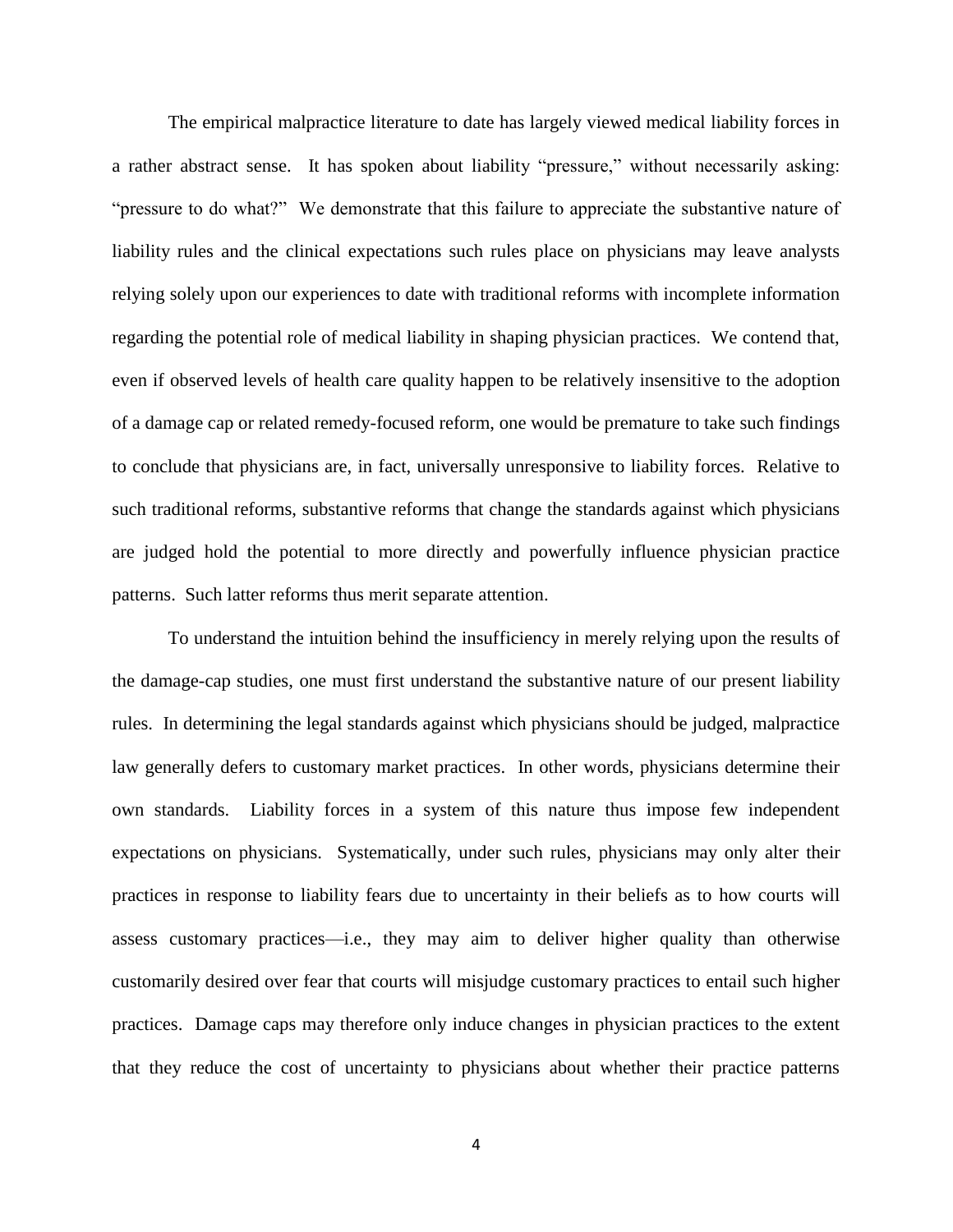deviate negatively from customary market practices. Caps otherwise do not alter the clinical expectations being placed upon physicians.

One might not be surprised to find that the channel of influence inherent in a customfocused liability system is limited in its ability to independently induce substantially higher levels of care. After all, as just suggested, liability forces in this system may only incentivize higher levels of care as a result of blind guesswork on the part of physicians. Consider, in contrast, an alteration of the structure of this system altogether—for example, by changing the way in which the clinical standards expected of physicians are determined in the first place. To the extent that these standards change in a way so as to explicitly expect higher levels of quality, one might be less surprised to find a substantial response in physician behavior. Following a reform of this nature, physicians will not deliver higher quality of care simply because they are guessing that this might be expected of them at court. Rather, they may deliver higher quality care as a result of explicit directions under the law to do so.

Generally consistent with expectations, our empirical analysis of the impact of remedycentric traditional reforms on the quality of care provided by physicians casts doubt upon the independent deterrent effect of medical liability forces in the present custom-focused liability system. For each measure of health care treatment quality, the estimated effect of malpractice pressure within our current liability system, as identified by the adoption of non-economic damage caps and related tort reforms, is both statistically insignificant and small in magnitude, with a 95% confidence interval that is relatively tightly bound around zero. For instance, at one end of this interval, the lack of a non-economic damages cap — which is indicative of higher malpractice pressure — is associated with only a 2 percent decrease in inpatient mortality rates for selected medical conditions.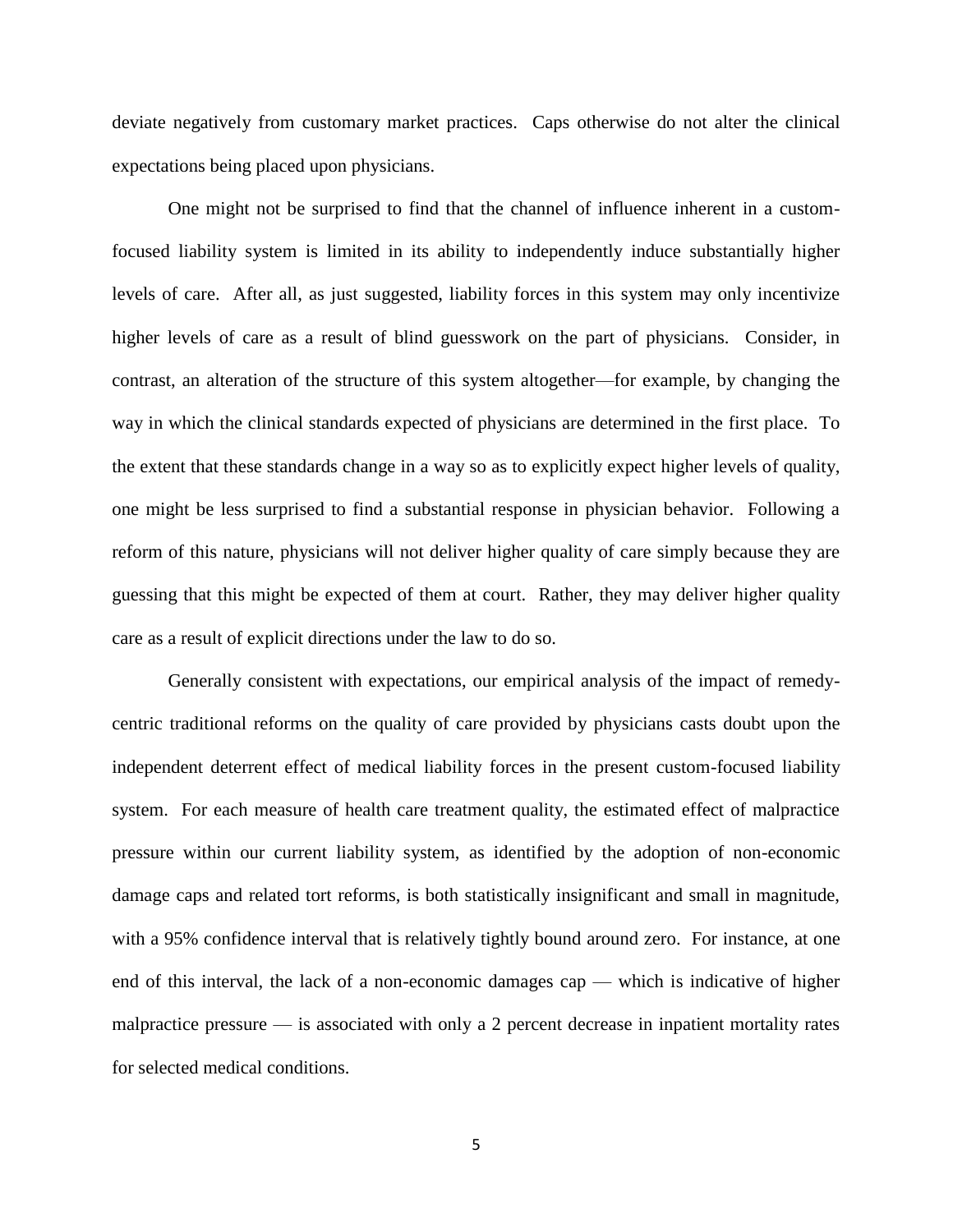Importantly, however, while this remedy-centric-reform analysis implies at most a modest degree of deterrence stemming from the present system of liability rules, the results from the standard-of-care-reform analysis suggests that a substantive alteration of the malpractice system may lead to more meaningful changes in observed measures of quality. For example, for each measure of health care treatment quality, we find that when states modify their standard-ofcare rules to expect physicians to provide a higher level of quality, observed levels of quality increase substantially in the direction of such new expectations. Moreover, when states modify their rules so as to condone lower provision of quality by physicians, physicians do not appear to respond by delivering lower quality care. Changing the legal standard of what is expected of physicians therefore has the potential to improve the quality of care provided by low-quality physicians without reducing the quality of care provided by already high-quality physicians. Our analysis suggests that medical liability forces—under the right structural framework—hold the potential to elevate the quality floor.

The paper proceeds as follows. In Section II, we discuss existing evidence on the deterrent impact of medical liability. Section III presents a simple model of physician decisionmaking under the threat of liability. Section IV discusses the data and empirical methodology. Section V presents the results of the empirical deterrence analysis. Finally, Section VI concludes.

## **II. MALPRACTICE LAW AND PHYSICIAN BEHAVIOR: BACKGROUND**

 $\overline{\phantom{a}}$ 

Relatively limited evidence exists on the degree to which medical malpractice deters undesirable practices and improves health care quality.<sup>1</sup> Among those studies that do explore this link, most evaluate aggregate health outcome measures such as overall mortality, which by

<sup>&</sup>lt;sup>1</sup> Whatever has been done has largely been conducted rather tangentially in connection with investigations into the physician supply-related impacts of malpractice law or into the relationship between malpractice forces and health care costs and treatment utilization rates.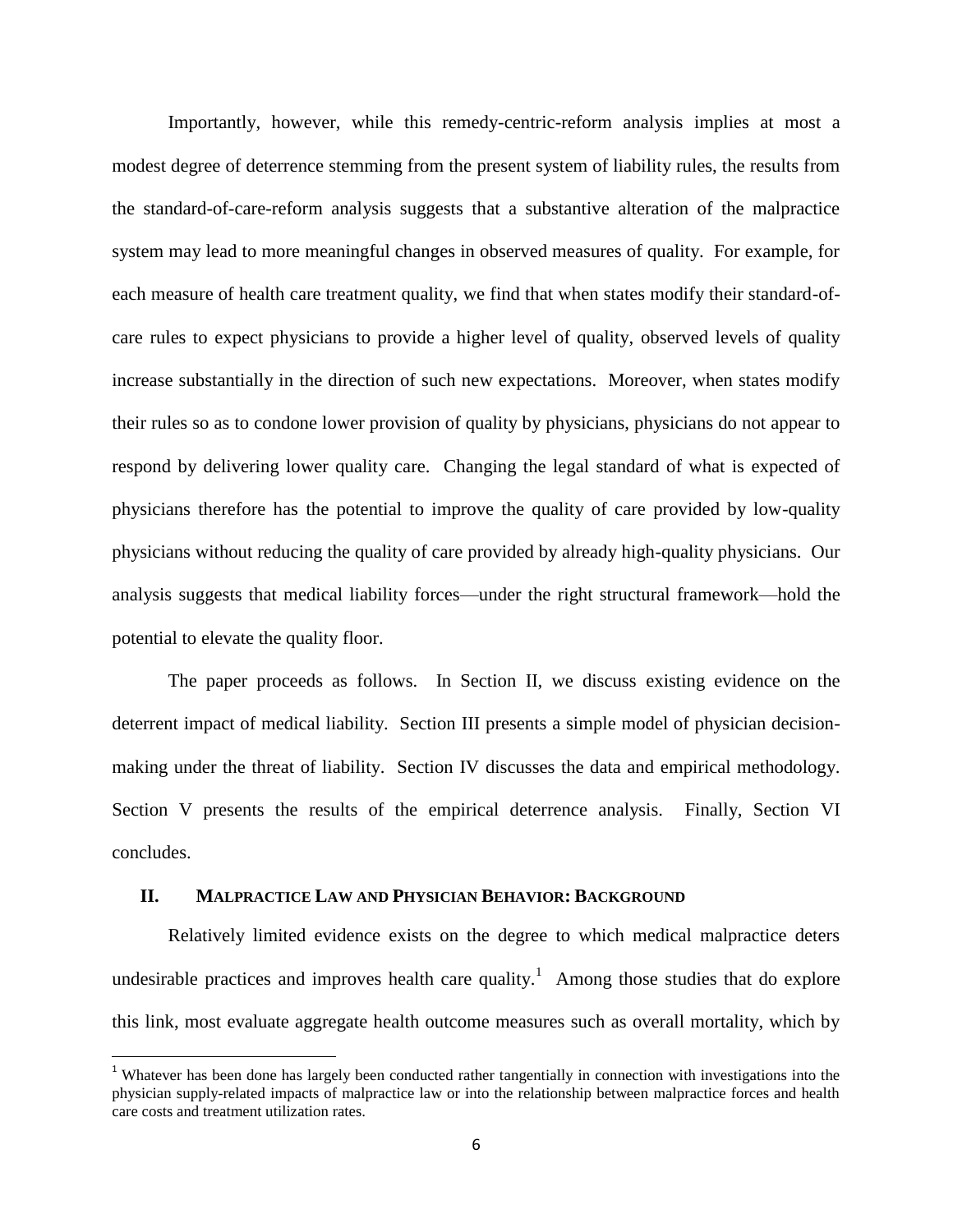itself poorly reflects the quality of the various clinical processes of care that physicians use to improve health. Moreover, the results of these studies paint a mixed picture. For example, Lakdawalla and Seabury (2009) find that higher county-level malpractice pressure leads to a modest decline in county-level mortality rates., whereas other studies of the impact of malpractice reforms on infant mortality rates generally find no relationship (Klick and Stratmann 2007). Similarly, Frakes (2012), Currie and MacLeod (2008), and Dubay, Kaestner, and Waidmann (1999) each estimate the impact of malpractice pressure on infant Apgar scores (recognized as valid predictors of neonatal health outcomes), $\frac{2}{3}$  generally finding no evidence consistent with any such relationship. $3$ 

A major limitation of the above approaches to measuring health care quality is that such broad-based measures are likely to be driven by many factors other than the care actually delivered at particular outpatient and inpatient encounters (McClellan and Staiger 1999). These factors include health care access, socio-economic status, individual risky behaviors, living conditions, social support networks, etc. Although Apgar scores and infant mortality rates are arguably more connected to a particular encounter  $-$  i.e., the delivery itself  $-$  delivery outcomes are also influenced by environmental, physical and medical factors throughout the full term of the pregnancy and not simply the delivery. While outcomes such as general mortality rates and infant mortality rates are undeniably important, the possibility of a multitude of determinants of one's health status raises statistical concerns over the ability to reliably identify the link between variations in the malpractice environment and the indicated health outcomes.

<sup>&</sup>lt;sup>2</sup> See, for example, Casey et al. (2001).

<sup>&</sup>lt;sup>3</sup> Various other studies similarly calculate health outcome measures based on mortality rates that are focused on more targeted populations. For instance, Kessler and McClellan (1996) estimate a trivial relationship between liability reforms and (1) survival rates during the one year period following treatment for a serious cardiac event (e.g., acute myocardial infarction), and (2) hospital readmission rates for repeated serious cardiac events over that period. Sloan and Shadle (2009) undertake a similar analysis.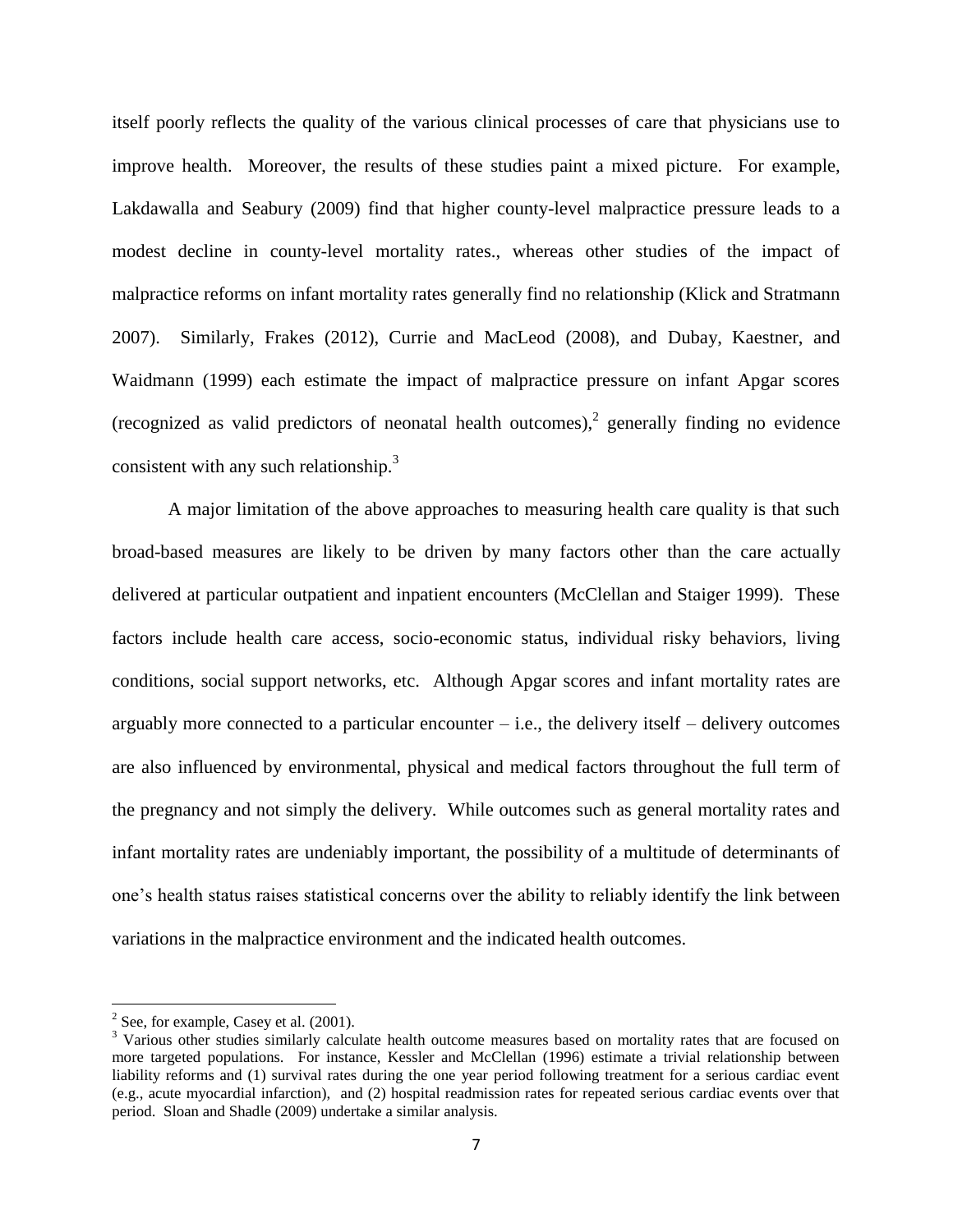A key advantage of focusing the malpractice inquiry on those quality measures developed by the medical literature and discussed further below is that the promoted measures are, by their very design, better reflective of the influence of the delivered health care itself. Moreover, while some of the indicators continue to emphasize mortality-related outcomes, other indicators, such as avoidable hospitalizations, adherence to cancer screening guidelines, and maternal traumas, bear on a broader range of morbidity- and non-mortality-related impacts. Very few malpractice studies have investigated the link between malpractice law and these types of quality metrics. One exception perhaps is Currie and MacLeod (2008). The authors find that damage cap adoptions increase preventable complications of labor and delivery, suggesting that higher liability pressure improves patient safety. Iizuka (2013) likewise finds that certain tort reforms e.g., collateral source rule reforms and punitive damage caps—increase labor and deliveryrelated complications (using the ob-gyn-specific patient safety indicators promulgated by the Agency for Health Care Research and Quality). Interestingly, Iizuka finds no such relationship with non-economic damage-caps, despite the fact that such caps arguably amount to the most significant reduction in liability pressure out of the four traditional reforms that he explores (Paik et al, 2013). $^{4}$ 

Our analysis builds upon the Currie and MacLeod (2008) and Iizuki (2013) studies in several important ways. First, we explore a broad range of both inpatient and outpatient measures of health care quality that goes beyond the obstetrics context. While obstetrics has formed the canonical example of research in empirical malpractice, obstetricians themselves account for less than 3 percent of U.S. physicians. The health care quality processes that we

l

 $^4$  Another recent study by Zabinski and Black (2012) explores the impact of Texas' non-economic damage cap adoption in 2003 on a much broader range of patient safety indicators than that considered by Currie and MacLeod (2008) and Iizuka (2013), similarly documenting an increase in the incidence of adverse events upon the lightening of malpractice pressure associated with the damage-cap adoption. With only one treatment group, however, the point estimates from this analysis should be interpreted with caution.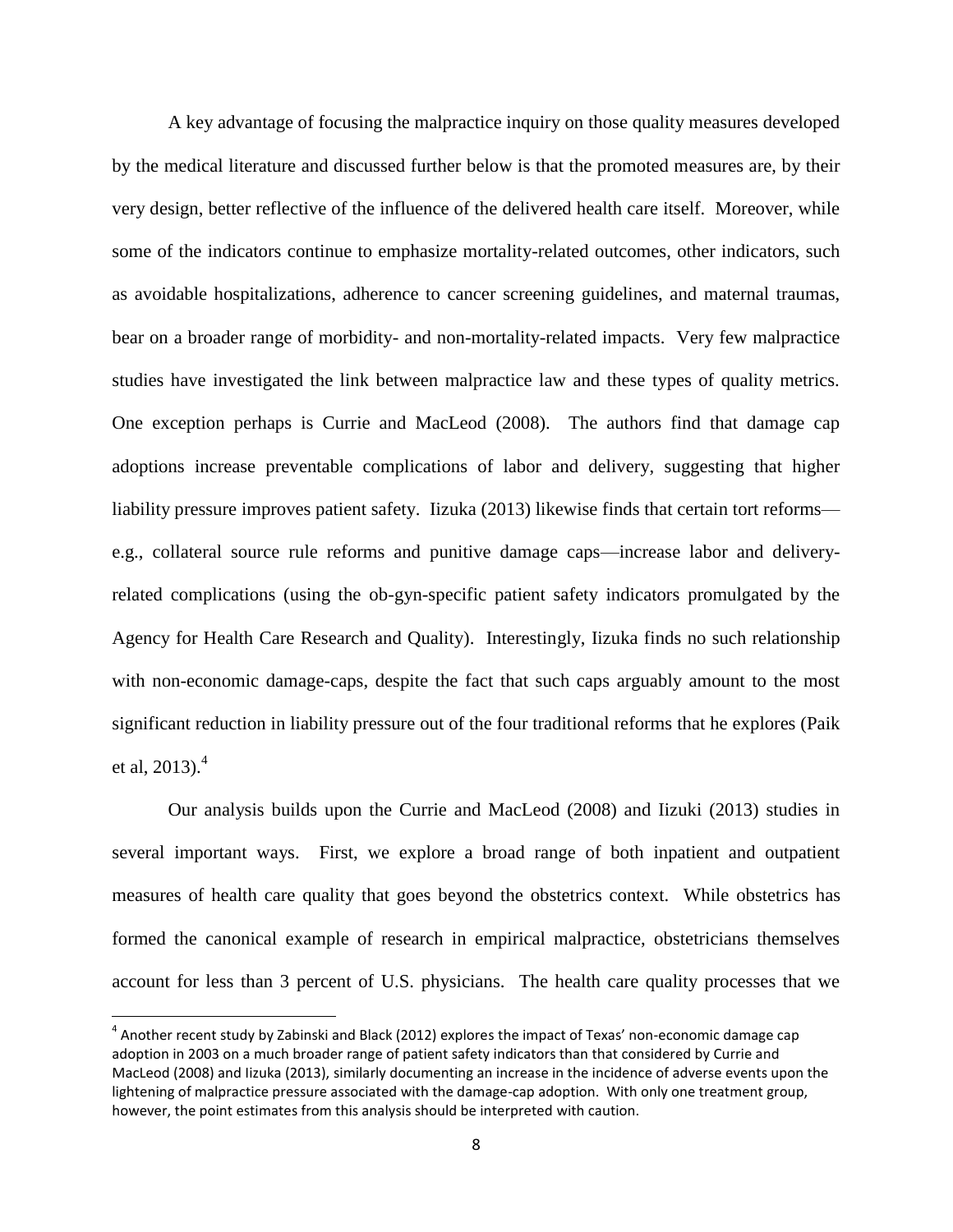study form the 'bread-and-butter' practices of generalist physicians which form the largest group of practicing physicians. Second, we analyze the quality of health care provided in outpatient settings, a setting which accounts for over 20% of the nation's total health care dollars (CMS 2011) and has received no special attention by the malpractice deterrence literature. Third, as described below, our analysis also captures a richer degree of variation in relevant tort laws than that considered by both Currie and MacLeod (2008) and Iizuki (2013), resulting in arguably more reliable estimates. Finally, as an arguably more robust way to investigate the link between liability and quality, we also consider the impact of more structural liability reforms that alter the clinical standards expected of physicians.

# **III. MODEL OF PHYSICIAN BEHAVIOR UNDER MALPRACTICE**

# A. *The effect of traditional malpractice reforms*

This section develops an illustrative model of how physician behavior is affected by malpractice liability and both traditional vs. substantive malpractice reforms. Consider a physician faced with the decision of whether or not to undertake a quality-improving action / precaution, *A*, that comes at a cost of *C* to the physician. The patients a physician treats are each characterized by a unique disease severity *s*, where higher levels of *s* reflect greater disease complexity and whereby *s* follows a uniform distribution (0/1) across the population. For a patient with disease severity *s* who receives action A by the physician, the benefit to the patient is *B(s)*, where the benefit is increasing in *s*.

Physicians decide upon a cutoff point, *s'*, along the distribution of patient disease complexity at which they begin to take precaution *A*. For patients with disease complexity below this cutoff—i.e., for the healthiest patients—the physician might deem *A* unnecessary given its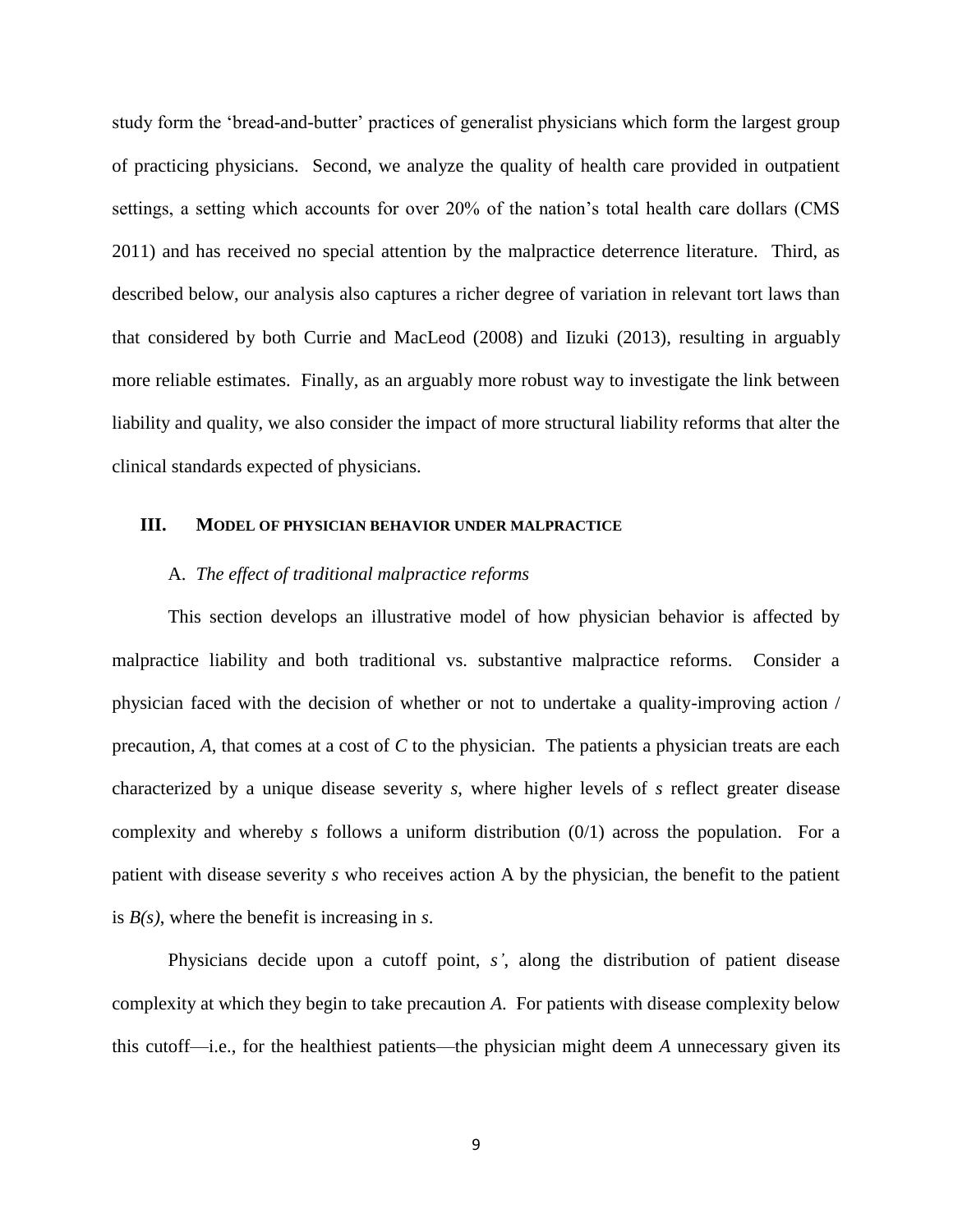cost. For risk factor levels above the cutoff point, they will elect to perform the action. This behavior can be summarized by a quality improvement rate of  $1 - s$ .

Now, first assume that the physician's desired cutoff point is influenced solely by their clinical beliefs regarding the appropriateness of *A* given *s*. She will avoid the quality-improving action as long as its cost, *C*, exceeds the benefits,  $B(s)$ , of taking the precaution. With levels of *s* beyond this point, the benefits will surpass such costs and she will undertake the quality improving treatment. An equilibrium will be reached whereby the physician will set her cutoff point at the intersection of the benefit and cost curves. As demonstrated by Figure 1, we signify this particular cutoff at  $\hat{s}$ .

Of course, other factors could also influence this cutoff decision. For instance, physicians may be compensated more for taking precaution *A* (i.e., paid "fee-for-service"), which may shift upwards their perceived benefits curve, leading to a lower cutoff point and an associated higher level of precaution-taking. On the other hand, as a result of limitations in their knowledge bases, the benefits that physicians perceive to follow from taking precaution *A* may fall short of the true benefits. As demonstrated by Figure 2, the benefits that a physician attaches to *A* may actually follow *B\*(s)*. Operating under such beliefs, physicians will set a cutoff point at  $s^*$ , which is higher than the fully-informed (i.e., optimal) point,  $\hat{s}$ . In this equilibrium in which physicians are imperfectly informed, physicians may not provide treatment *A* to a subset of patients—i.e., those with *s* between  $\hat{s}$  and  $s^*$ —for whom the true benefits of treatment exceed the costs.

Continuing with the assumptions in Figure 2, next consider the marginal effect of malpractice liability. For now, assume that the liability system is free of uncertainty and error. The law consistently sets a particular standard of care that the physician is expected to follow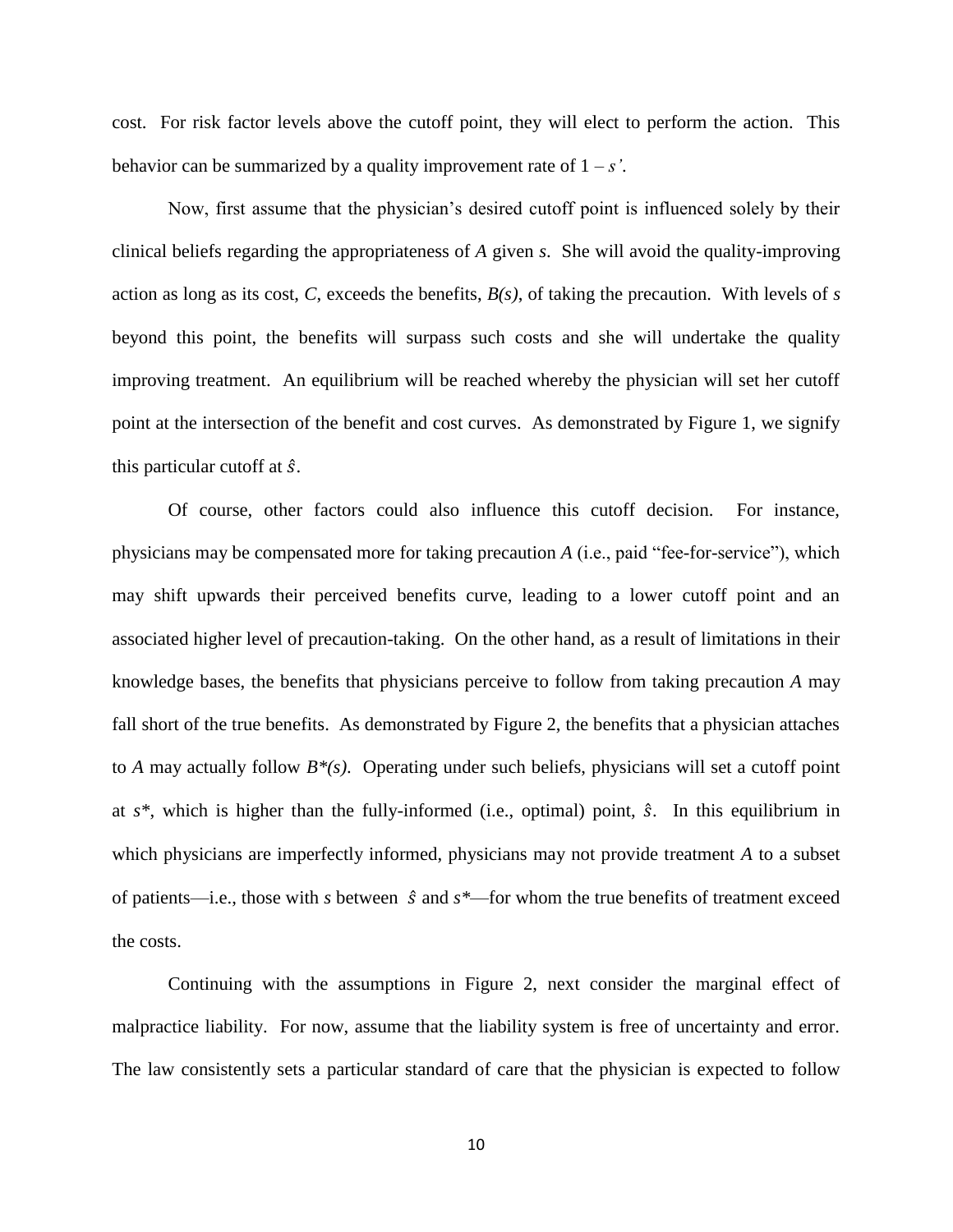and the physician is assumed to be able to determine with certainty what this standard is. Assume further that this standard of care is initially set according to local customs. Because the standard of care is based on customary practices and because physicians are assumed to underestimate the benefit of treatment (i.e., the perceived benefit is  $B^*(s)$ ), the standard expected under the law will be set at *s\**, the cutoff point (with an associated treatment rate of 1-*s\**) actually implemented by physicians as a result of their non-liability influences. If a physician fails to provide the quality-improving action *A* to patients with disease complexities beyond cutoff s\*, she may subject herself to liability. If a physician fails to provide treatment in situations where treatment is normally not provided (i.e.  $s < s^*$ ), even if the true benefits of the precaution surpass its cost in such instances, she will nonetheless avoid liability due to the customary standard for liability.

In this simple case, liability pressure only reinforces the pre-liability equilibrium of treatment provision and incentivizes physicians to continue setting their practices such that they follow a sub-optimal precaution rate of 1- *s\** and a cutoff of *s\**. Thus, as a first-order matter, liability forces under a customary standard of care do not push clinical behaviors in any particular direction. Consequently, in the presence of customary standards of care, diminishing the force of the liability system through the adoption of reforms that render the consequences of malpractice liability less severe—e.g., a damage cap—should not cause physicians to deviate from their customary practice positions.

Now allow for uncertainty to enter the liability determination process. Courts may misperceive what the customary norms of practice actually are. For instance, consider a patient with a disease complexity level just below *s\**, in which case physicians would typically opt not to perform *A* on someone of this health status. If courts have imperfect information about what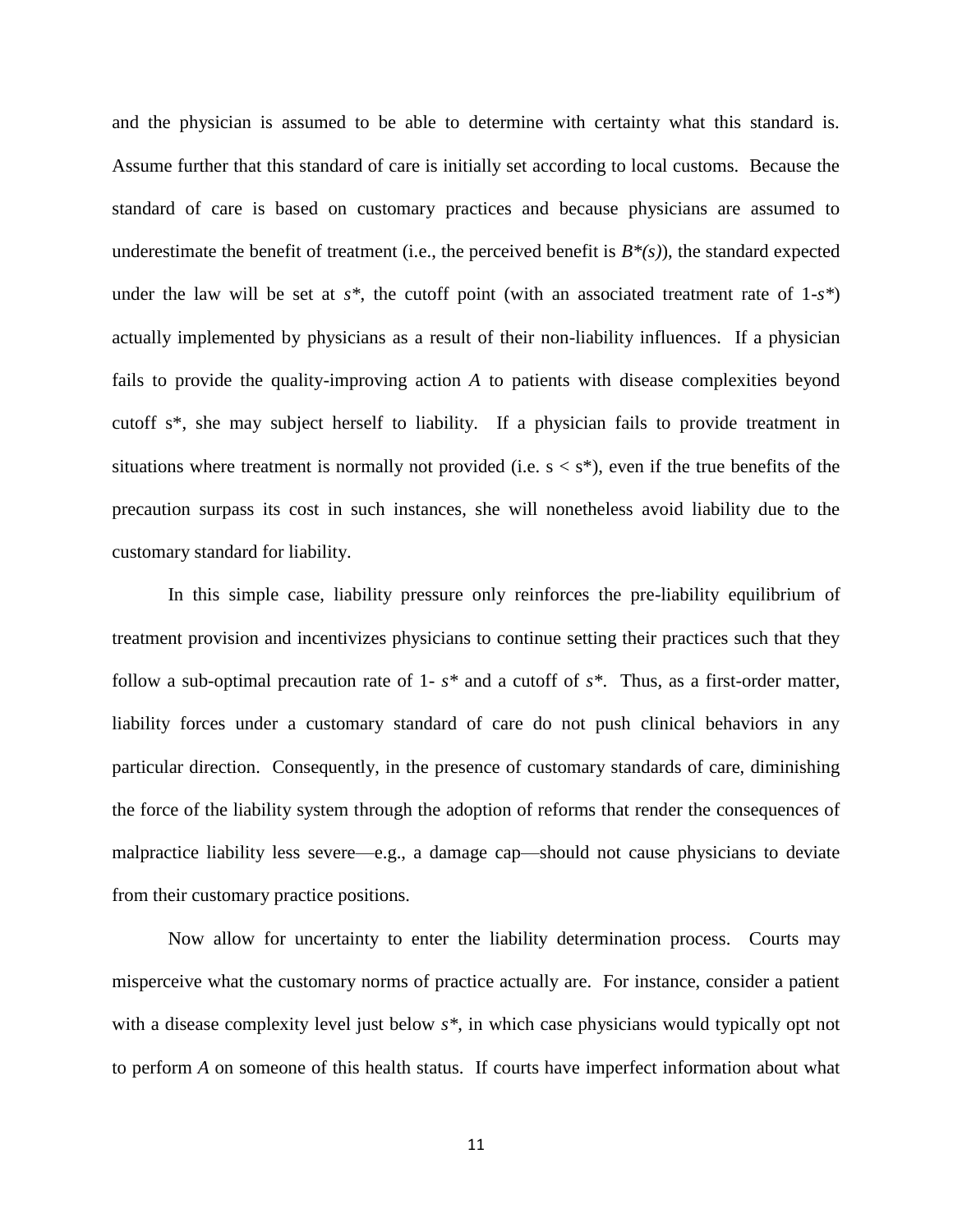practice patterns are customary, they may make the incorrect assessment that physicians customarily perform *A* in such circumstances and thus attribute negligence to this physician. The threat to physicians of malpractice may cause them to reevaluate their customary positions and expand their level of precaution-taking to patients healthier than s\*. This will be true if the expected damages from liability surpass the physician's perceived net costs of providing treatment *A* to this patient—i.e.,  $C-B^*(s)$ . At some point, however, as *s* falls below  $s^*$ , the probability of a negligence determination may become remote enough that the perceived net costs of taking the quality-improving action on such healthy patients outweighs any foregone liability costs and patient health benefits that could come from providing this action. Accordingly, physician uncertainty about the risk of malpractice liability may lead to an increase in treatment levels, though it will unlikely lead to a universal adoption of the treatment. Online Appendix A specifies in greater detail those conditions under which imperfect information among courts about customary standards of care may lead physicians to increase levels of treatment.

To the extent that physicians underestimate the benefits of treatment *A*, the imposition of a liability system which imperfectly measures customary standards of care may therefore compel them to increase rates of precaution-taking in the direction of the optimum,  $\hat{s}$ . In other words, the liability system may induce some amount of welfare-improving deterrence. Similarly, the adoption of reforms that reduce the expected cost to physicians of losing a malpractice suit e.g., a damage cap—may undo these liability-related benefits and lead to declines in quality. In the empirical analysis below, we test for the extent of any such second-order, uncertainty-related changes in quality stemming from damage caps.

# *The effect of substantive malpractice reforms*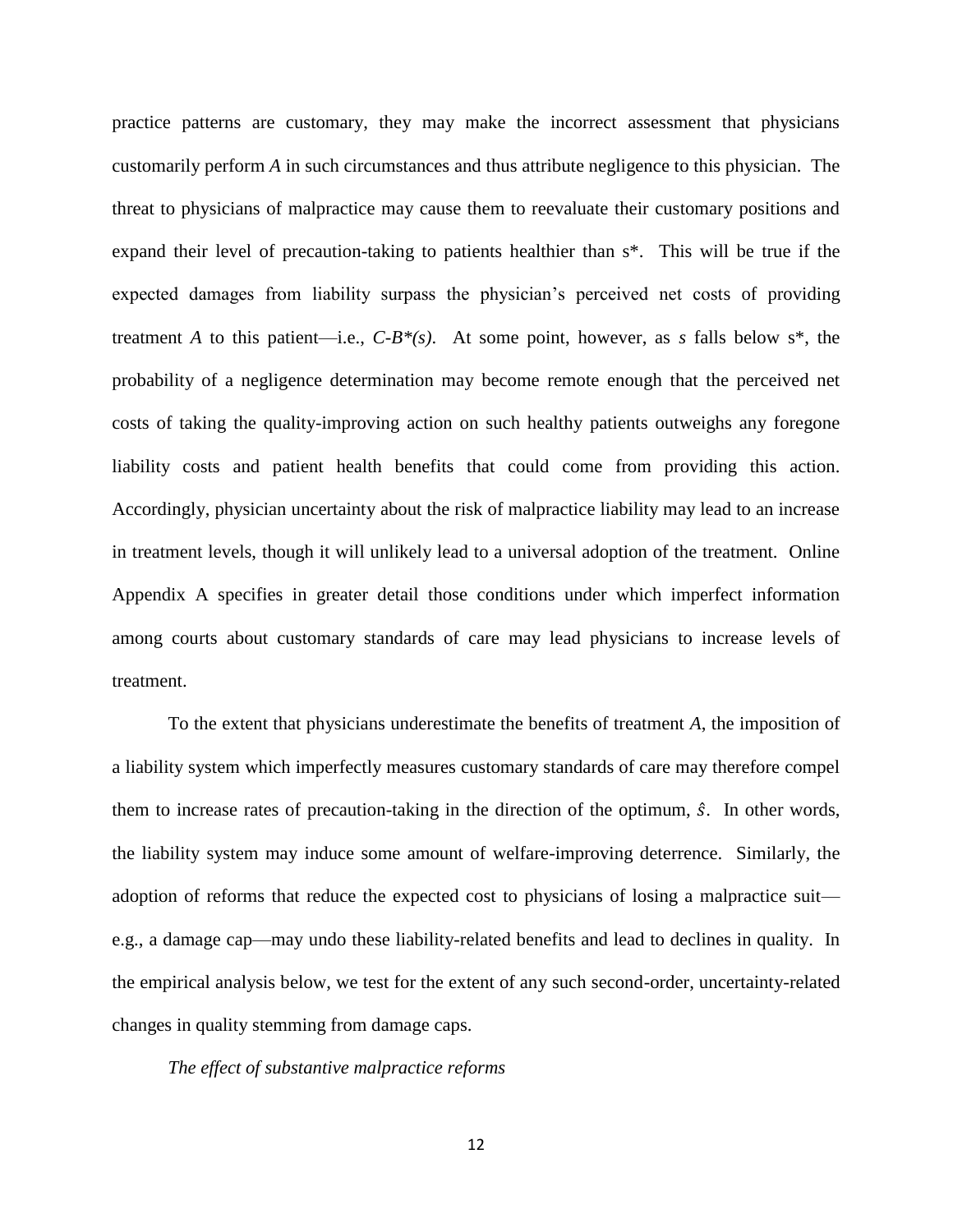Interestingly, liability-induced improvements in quality in the above framework may simply stem from imperfect information in courts about the customary practice patterns of physicians, as opposed to stemming from well-delineated legal standards that establish the optimal level of health care quality. In an environment in which a physician's liability is determined solely based on a physician's accordance to customary practices, the independent and marginal effect of liability in deterring medical errors and improving health care quality arises perhaps from happenstance (i.e., imperfect information in courts). This raises the obvious question of whether improvements in quality could arise more cleanly and directly by altering how physician behavior is evaluated by courts in the first place—e.g., by a retreat from using actual customary practices of physicians to determine standards, which may themselves be inherently sub-par, and by the imposition of standards that are based on better-informed science and that directly expect that physicians follow optimal clinical approaches. We stress that this inquiry is more than a mere hypothetical exercise. Many of the proposed "next generation" malpractice reforms under discussion by analysts and policymakers are of this nature—e.g., those in which liability standards are to be set according to compliance with clinical practice guidelines.

To explore this question within our model, consider again a situations in which physicians reach an equilibrium marked by an insufficient level of treatment and an associated cutoff point at *s\**. Consider now an alternative standard of care imposed by courts whereby the law expects that physicians begin providing the quality-improving precaution at  $\hat{s}$ —i.e., at the efficient point where the true benefits of the precaution begin to surpass its costs. Will this induce physicians to increase their rate of precaution taking? Consider patients with disease complexity in the range between  $s^*$  and  $\hat{s}$ . In this range, physicians' own perceptions of the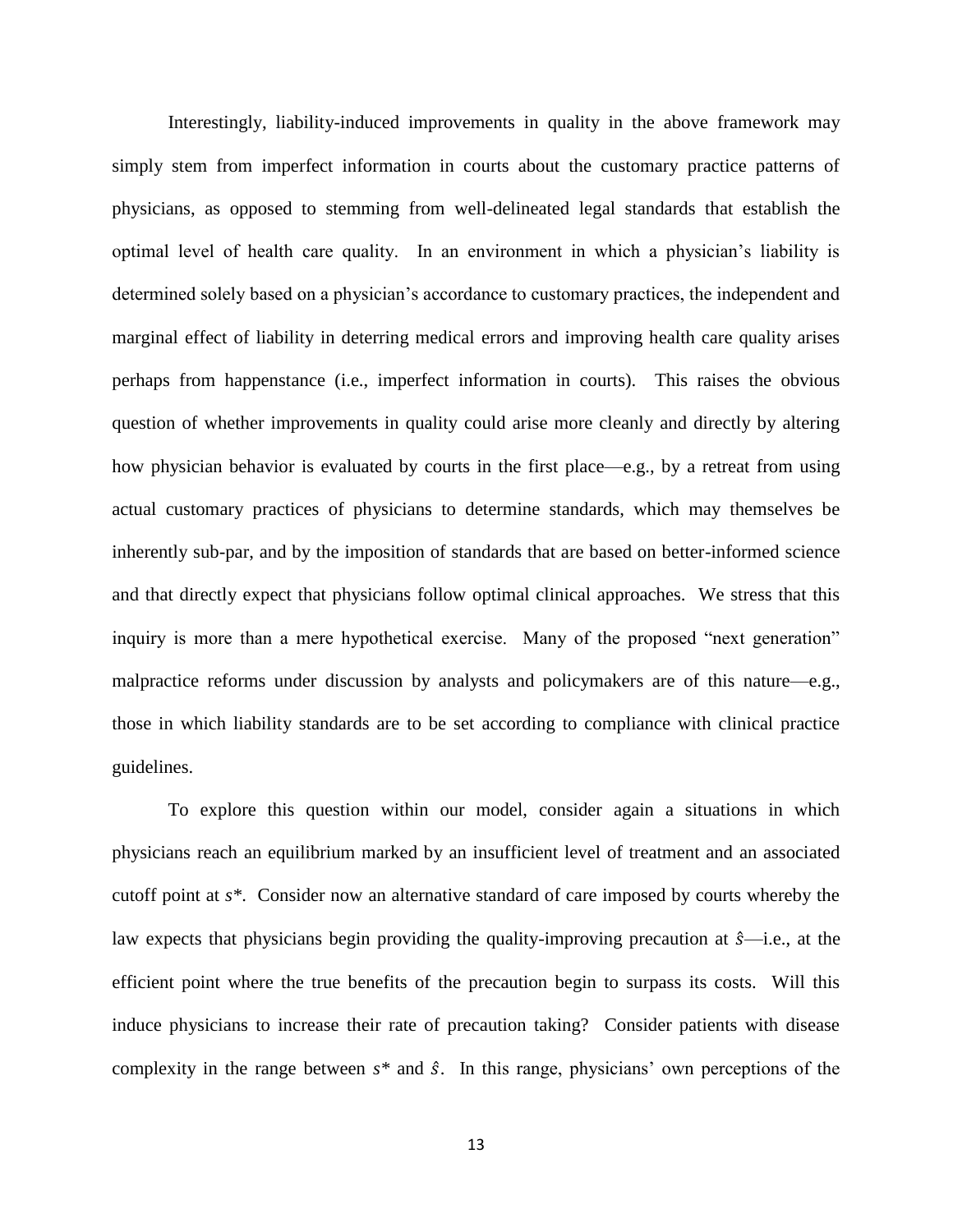benefits of precaution *A* fall short of their costs. That is, if physicians provide the precaution, they perceive that they will lose an amount equal to the difference between *C* and  $B^*(s)$ . However, should they fail to undertake *A*, they will now be liable under the new standard and will lose an even greater amount by being expected to compensate patients for the forgone benefits that they would have received with treatment,  $B(s)$ .<sup>5</sup> This induces them to provide the precaution to the set of patients with complexities between *s\** and .

It is worth noting that physician behavior may also move in the direction of this new standard for reasons other than liability fears, e.g., through informational forces. By assumption, physicians may have initially provided sub-standard quality due to their failure to fully appreciate the benefits of undertaking the relevant precaution. By retreating from a liability system based on custom that only reinforced those informational deficiencies and by instead imposing a new liability system that sets liability standards optimally, physicians may update their priors regarding the benefits of precaution taking, given the saliency of information that may flow through liability channels. Such updating alone may cause an increase in delivered quality.

In the empirical analysis below, we test whether physicians respond to changes in liability standards that expect a higher (lower) standard of care by delivering higher (lower) levels of quality.

## **IV. DATA AND METHODOLOGY**

# *A.* **Overview**

 $\overline{\phantom{a}}$ 

We study the impact of malpractice reforms on the quality of health care provided by physicians, as measured by clinically validated quality metrics rather than aggregate outcomes

<sup>&</sup>lt;sup>5</sup> By assumption,  $B(s)$  is greater than *C* in this range between  $s^*$  and  $\hat{s}$  and thus is greater than *C-B\*(s)*.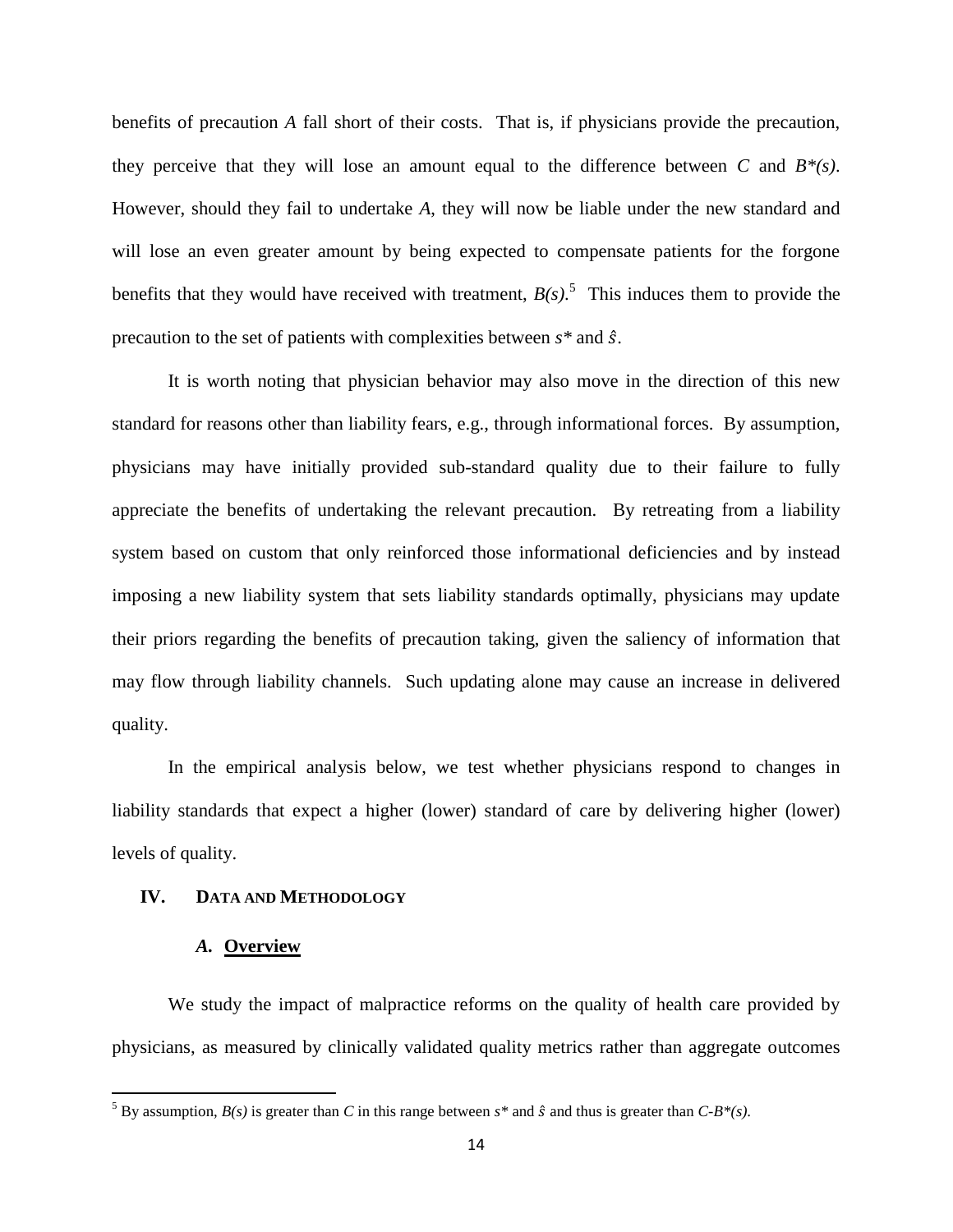such as overall mortality. We use two data sources which reflect on the quality provided at both inpatient and outpatient settings. First, we collect data on several quality measures (described below) from the 1979 to 2005 National Hospital Discharge Surveys (NHDS), each of which provides a nationally-representative sample of inpatient discharge records. Second, we use data from the 1987 to 2008 Behavioral Risk Factor Surveillance System (BRFSS) to capture various rates of cancer screening, a measure of outpatient quality of care.<sup>6</sup> We then take two approaches in evaluating the impact of malpractice law on health care quality: (1) estimating the association between our observable quality metrics and the adoptions of traditional, remedy-centric tort reforms—primarily, non-economic damage caps and (2) exploring the relationship between health care quality and substantive liability reforms to the manner in which courts determine medical liability standards.

# B. **Damage Cap Analysis**

l

The first part of our deterrence analysis explores the general relationship between health care quality and changes in malpractice pressure on the margin, as identified by the imposition of traditional tort reforms, the immediate effect of which is largely to reduce the expected levels of damages imposed in the event of liability, without necessarily altering the substantive nature of the liability-determination process itself. Reducing the expected damages awards, in turn, may leave plaintiffs and/or their attorneys less inclined to bring suit, thereby lessening the level of pressure placed upon physicians. Though generally fully insured against financial risks, physicians may welcome such reduced likelihoods of suit to the extent that they face noninsurable costs of liability—e.g., psychological or reputational harms (Jena et al. 2011). The

 $^6$  Not all screening measures are available over this entire time period, however. While longer time periods are available for some measures—e.g., mammograms—others are only available over the 2000s—e.g., PSA testing.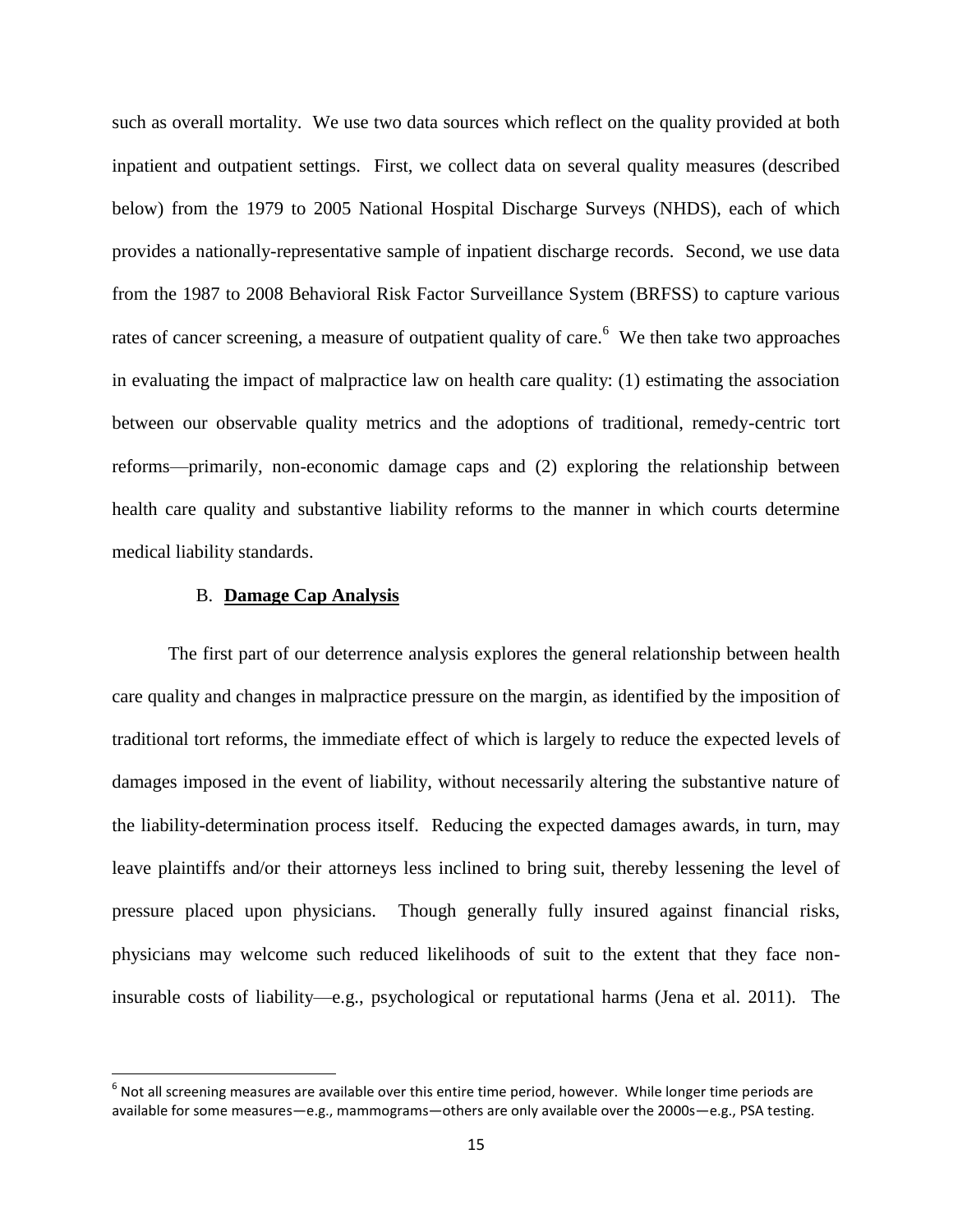reforms that we emphasize in this analysis, and that have received the most attention by the literature, are caps on non-economic damage (i.e., pain and suffering) awards.

Non-economic damages generally represent over half of the typical malpractice award (Hyman et al. 2009). Furthermore, caps on such damages represent the tort-reform measure that has been most commonly associated with an observed change in certain malpractice outcomes: claims severity, physician supply and malpractice premiums.<sup>7</sup> Nearly thirty states currently have non-economic damage cap provisions in place, most of which were adopted during the malpractice crisis of the 1980's (see Table I). In light of the timing of this variation, those studies relying largely on the 1990s and early 2000s to evaluate the impact of non-economic damage caps (e.g., Currie and MacLeod 2008) fail to draw on the most relevant sources of variation in malpractice law and consequently rely on few treatment groups, implicating concerns over the reliability of the estimated standard errors and over the consistency of the point estimates (Conley and Taber 2011). The NHDS data, supplemented with geographic identifier codes, provides inpatient discharge records over a long enough period of time to allow us to draw on an extensive set of legislative variations. In most specifications, we also explore the association between observed health care quality and certain additional types of tort reforms, including reforms of the collateral source rule, caps on punitive-damages awards and other "indirect" reforms. Further descriptions on all reforms are provided in Online Appendix B.

Ultimately, by rolling back the force of the liability system, without altering its substance, such reforms provide us with a mechanism to explore the marginal influence of the *present* structure of liability standards.

## C. **Liability-Standards Analysis**

<sup>&</sup>lt;sup>7</sup> See Mello and Kachalia (2011) for a comprehensive review of relevant studies. Paik et al. (2013) provides a recent example.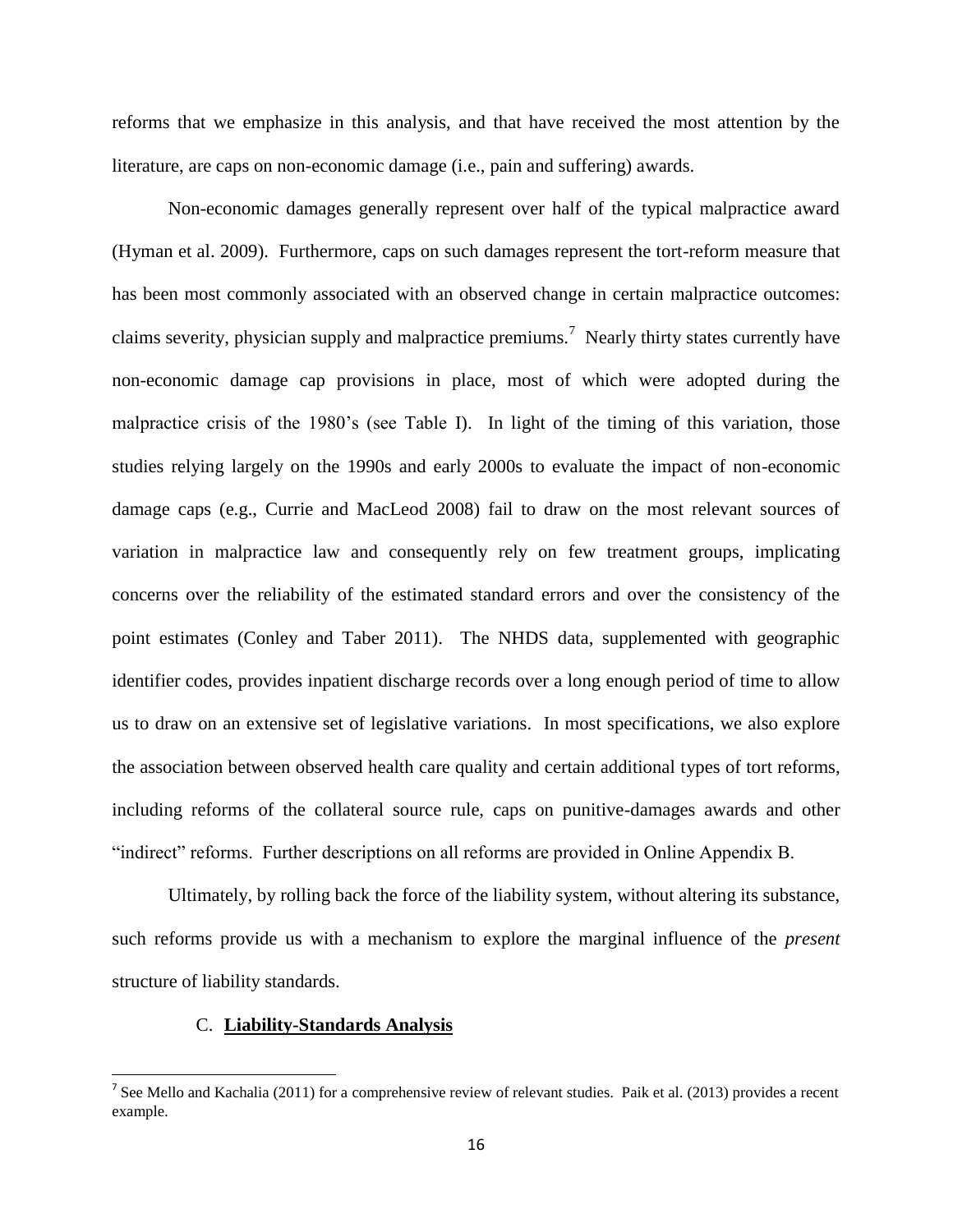Unlike reforms focused on curbing remedies available to plaintiffs, states have done significantly less experimentation along the more substantive and structural dimension to malpractice law—i.e., the standards against which physician behavior is judged. One significant exception, however, is the broad-based shift largely beginning in the 1960s away from the socalled "locality rule."

Historically, state malpractice laws judged physicians against customary practices of physicians working in the same locality, essentially expecting physicians to follow the practices applied by those around them. Deviations in care from these customary standards that led to adverse medical events were judged as negligent. Over the latter half of the Twentieth Century, however, the majority of states amended their substantive malpractice laws to abandon locality rules in favor of rules requiring physicians to follow national standards of care, thereby geographically harmonizing clinical expectations under the law. In light of the rampant regional disparities in care that have persisted across regions for decades (Wennberg and Cooper 1999), one can view the move from a local to a national-standard rule as a meaningful alteration of the standards clinically expected of physicians (Frakes 2013).

State adoptions of the national-standard rule offer an alternative approach to exploring the relationship between malpractice law and health care quality. In terms of the model presented in Section III, if we conceptualize *s\** as representing the customary practices of a particular locality initially operating under a locality rule and  $\hat{s}$  as representing the average customary practices of the rest of the nation, then the abdication of the locality rule may allow us to test for the hypothesized shift from a legally expected cutoff of  $s^*$  to  $\hat{s}$  in the precaution-taking and quality-improving decision of physicians.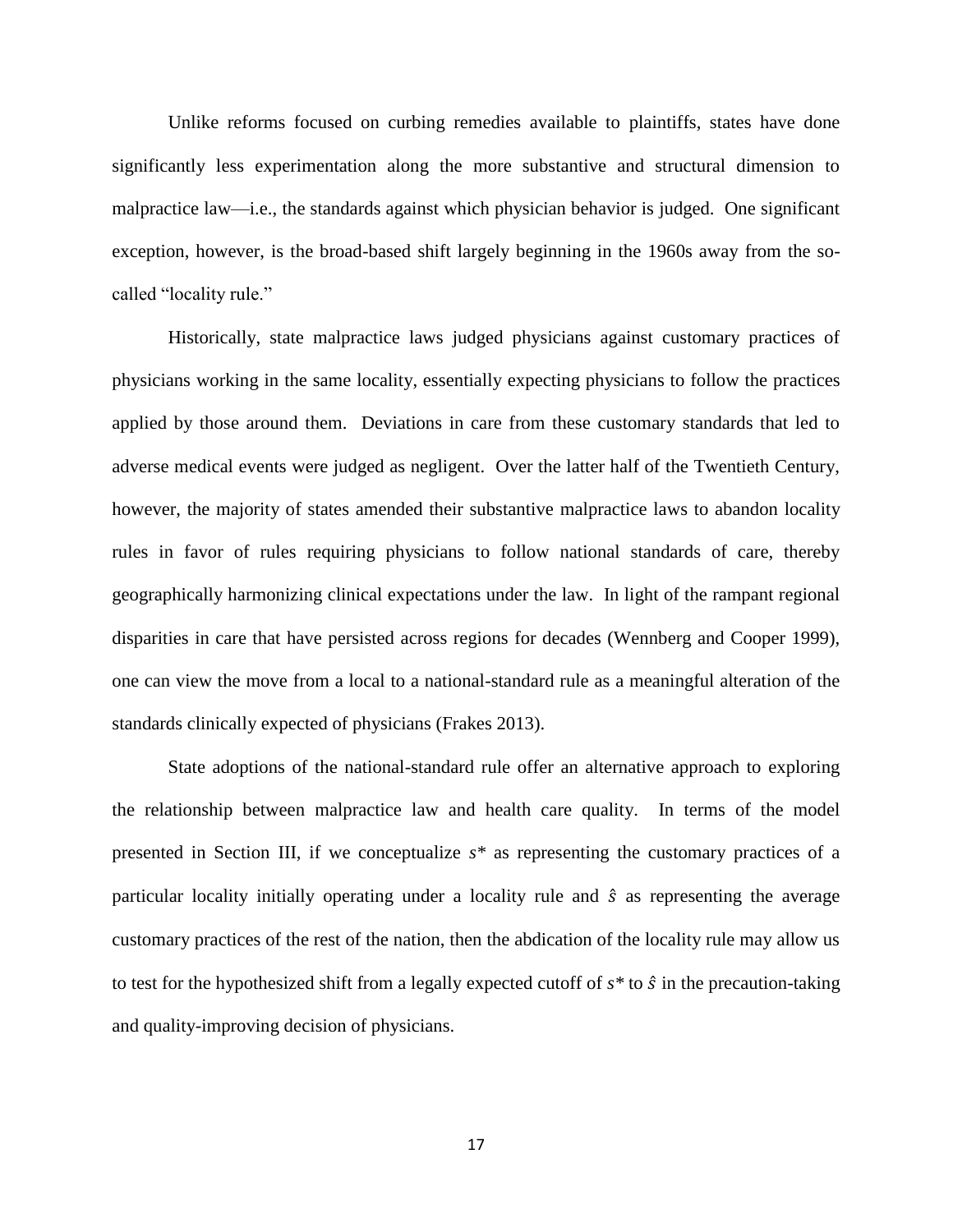In related work, Frakes (2013) tests the hypothesis that, upon the adoption of a nationalstandard rule, physician practices in the affected regions converge towards practices of the rest of the nation, focusing on utilization rates of various obstetric and cardiac treatments and diagnostic procedures. We follow Frakes (2013) and test for the impact of national-standard adoptions by estimating whether mean quality measures in a state that uses a local-standard rule converge towards relevant national rates when the state amends its malpractice laws to require that physicians comply with national standards of care. Online Appendix B provides further details on the evolution of malpractice-standard rules. Roughly 14 states abandoned the use of local standards in favor of national standards over the sample period (see Table II).

Importantly, this analysis affords us the opportunity to separately test how physicians respond to changes in malpractice standards which in some instances expect higher levels of quality and in other instances lower levels. For each of the quality metrics explored, a number of treatment states began the sample period with high quality levels while a number of others began with low quality levels, in which event the move towards a national standard represented a change in legal expectations in both directions depending on the pre-reform level of quality. In light of the possibility that physicians may respond differently to an elevation of what is expected of them relative to a slackening of what is expected of them, we test for asymmetrical responses to the adoption of national-standard rules.

#### D. **Quality measures**

Accompanying the medical community's renewed interests on health care quality in recent decades is the development of appropriate indicators of quality useful in assessing associated progress. Foremost among those organizations promulgating indicators is the Agency for Healthcare Research and Quality (AHRQ). AHRQ measures are particularly useful for the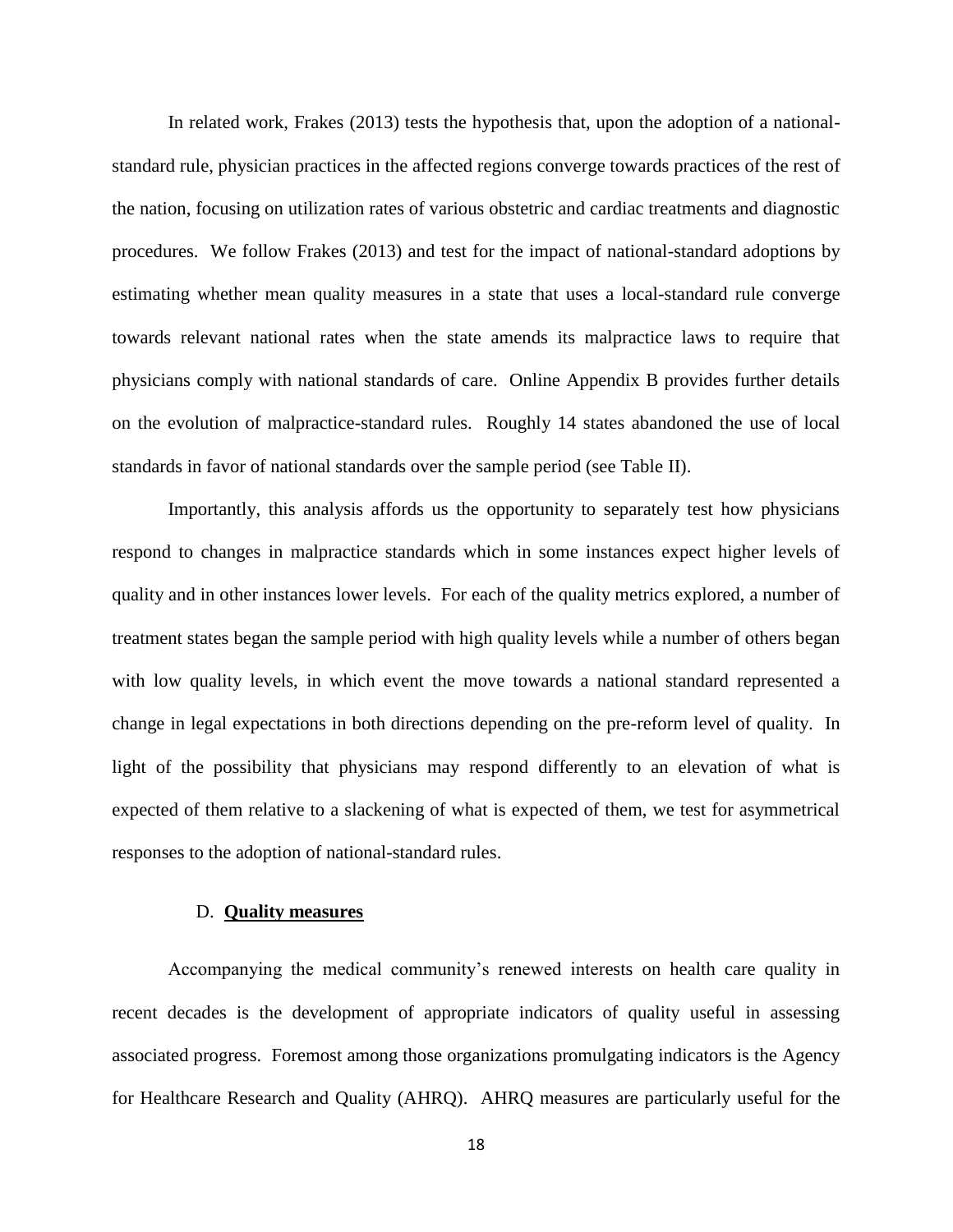present study insofar as they are designed for use with administrative inpatient databases such as the NHDS. AHRQ measures generally cover three domains of quality—i.e., Prevention Quality Indicators (PQIs), Inpatient Quality Indicators (IQIs), and Patient Safety Indicators (PSIs). In constructing quality indicators, we largely build off those developed by the AHRQ, supplementing the AHRQ-related measures with those capturing cancer-screening practices. We provide a brief overview of each metric below, with additional details regarding the construction of the resulting quality metrics provided in Online Appendix B.

*Inpatient mortality for selected conditions*. Following the AHRQ's IQIs, we first construct a composite inpatient mortality rate for selected acute medical conditions using data from the National Hospital Discharge Surveys. Unlike overall mortality rates computed over the entire jurisdiction affected by a relevant legal regime, IQI-inspired mortality rates are designed to capture mortality events likely associated with a clinical encounter itself and the associated quality of care during that encounter, rather than unobserved socioeconomic characteristics that affect overall mortality within a population. To rule out selection concerns—i.e., concerns regarding the liability regime impacting the probability of patients appearing in the inpatient environment in the first place—this measure focuses on mortality among a subsample of discharges in which the primary diagnosis code indicates select medical conditions (e.g., acute myocardial infarction, stroke, etc.) that uniformly entail hospitalization upon their occurrence. We further risk adjust this composite rate for fluctuations in the incidence of the various conditions comprising the sub-sample. $8$  Such risk adjustment addresses concerns that an

l

<sup>&</sup>lt;sup>8</sup> In alternative specifications (not shown), we estimate the relationship between liability reforms and the rate of hospitalization for each such condition (e.g., hip fractures), where this rate is calculated relative to the total number of hospitalizations within this subsample of selected conditions. The results suggest very little relationship, if any, between liability pressure and the distribution of conditions comprising this subsample. For instance, at the upper end of the 95 confidence interval, the adoption of a non-economic damages cap is associated with only a 0.7 percent increase in the relative rate of hip fracture admissions among this subsample.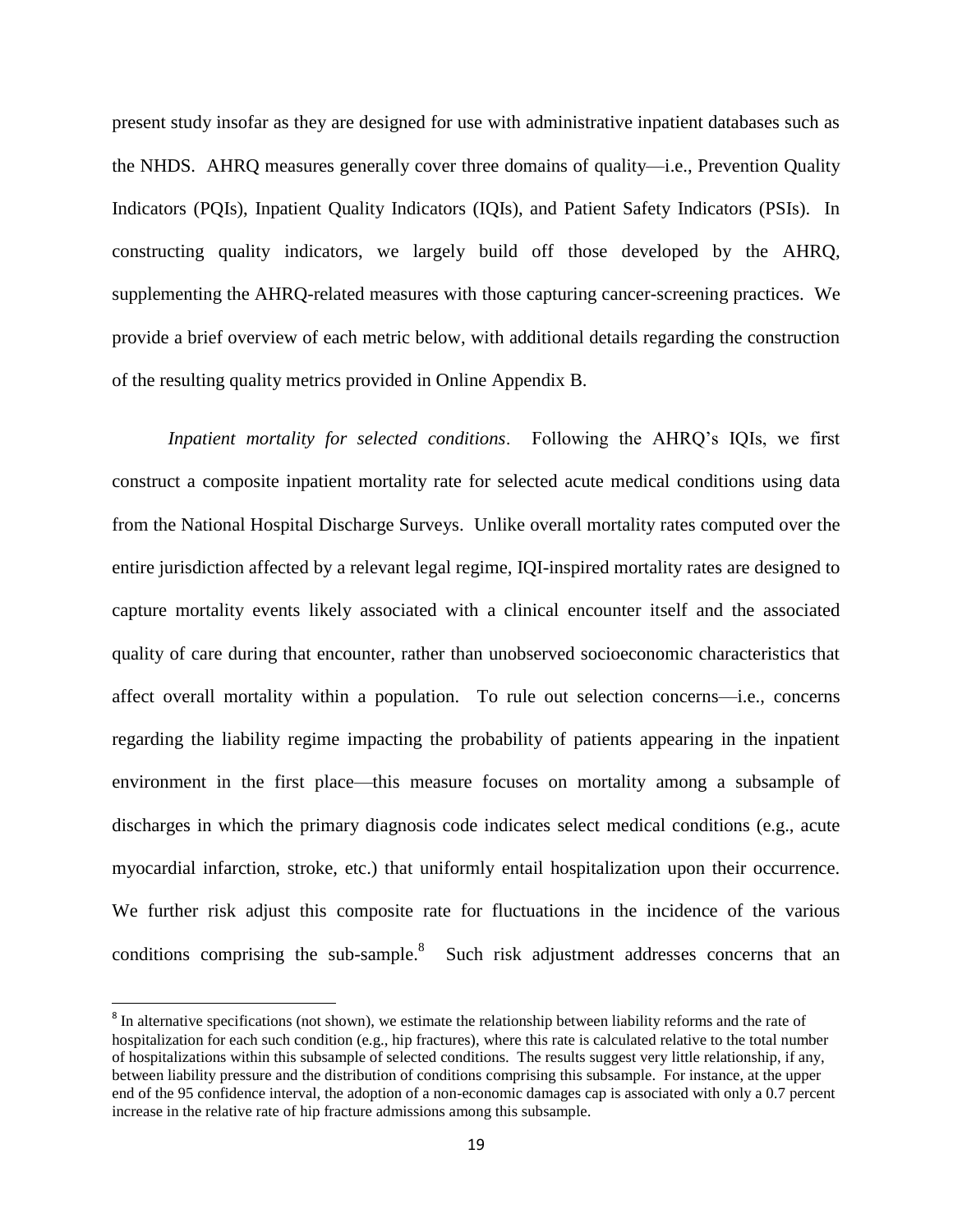increase in the proportional incidence of one of the lesser-mortality conditions within the sample (e.g., hip fractures) could lead to a reduction in the observed mortality rate with no actual improvement in quality.

*Avoidable hospitalizations as a measure of outpatient quality*. The second quality measure that we employ captures the rate of avoidable hospitalizations (AH) within each stateyear cell, a measure that is inspired by the AHRQ's PQIs. Though constructed using inpatient data, AH rates are widely argued by physicians to reflect the quality of care prevailing in the associated outpatient community. Such measures identify conditions (e.g., hospitalization for asthma exacerbation, uncontrolled diabetes, and uncontrolled hypertension, etc.) with respect to which proper outpatient care would have prevented the need for hospitalization.

One may be concerned that changes in AH rates are not simply picking up changes in associated outpatient quality but are also picking up fluctuations in inclinations of physicians over the decision to admit patients into inpatient care who present to the hospital with the indicated conditions. To alleviate such concerns, we also construct an alternative AH rate that focuses only on a subset of avoidable hospitalizations with little physician discretion over the decision to hospitalize—i.e., focusing on hospitalizations that both could be prevented through quality outpatient care and whose incidence are generally insensitive to the discretion of admitting physicians at hospitals (e.g., ruptured appendix).

*Maternal Trauma and Complications*. Patient-safety indicators (PSIs) capture complications and adverse events that take place in inpatient settings following surgeries, procedures and deliveries. Using NHDS data, we focus our analysis of PSIs on those related to delivery / childbirth. Many PSIs reflect the quality of care provided during surgeries, rates of which may be a function of the liability environment–e.g., rates of surgery may in theory be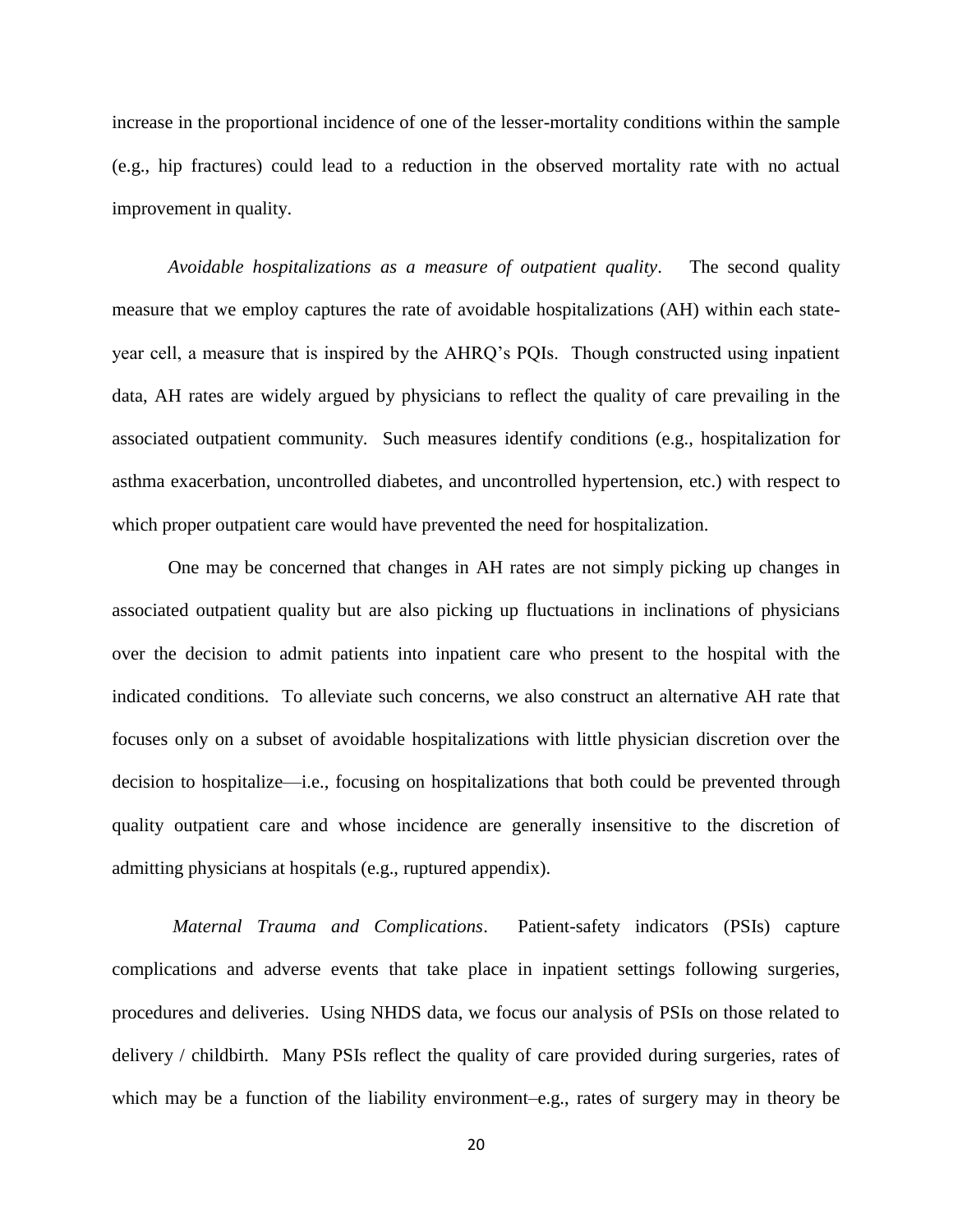more or less common in environments with high malpractice pressure, creating issues of selection. Rates of childbirth, on the other hand, are unlikely to be impacted by malpractice pressures. For the sake of simplicity and to maximize the sample size for this analysis, we group together cesarean trauma events with vaginal delivery trauma events (with and without instruments) and thus construct a composite obstetric trauma indicator. To look at a broader, but related set of obstetric-related complications, we follow Currie and MacLeod (2008) and also consider the incidence of preventable delivery complications—e.g., fetal distress, excessive bleeding, precipitous labor, prolonged labor, dysfunctional labor, etc.

*Cancer Screening as a measure of outpatient quality*. To complete our measurement of the quality of outpatient care, we use patient self-reports from the Behavioral Risk Factor Surveillance System from 1987 to 2008 to compute incidences of mammography, physical breast exam, Prostate-Specific Antigen (PSA) testing, digital rectal exam, pap smear, and sigmoidoscopy / colonoscopy, used to screen for breast, prostate, cervical, and colon cancer, respectively. As explained in greater detail in Online Appendix B, we use national cancer screening guidelines to select the relevant age groups for the analysis and the window period of relevance for the exam—e.g., mammography within the previous two years for females and sigmoidscopy / colonscopy starting at age 50 and at least once every 5 years).

*Descriptive statistics*. On average, each NHDS state-year cell contains roughly 424 discharges associated with the selected conditions used in the composite inpatient mortality rate measure, our first quality indicator. The average inpatient mortality rate among this sub-sample is 8 percent, as presented in Table III. Likewise, each state-year cell contains an average of roughly 1017 avoidable hospitalizations. As explained in Online Appendix B, we form AH rates by normalizing AH counts by an index of hospitalizations for low-discretionary medical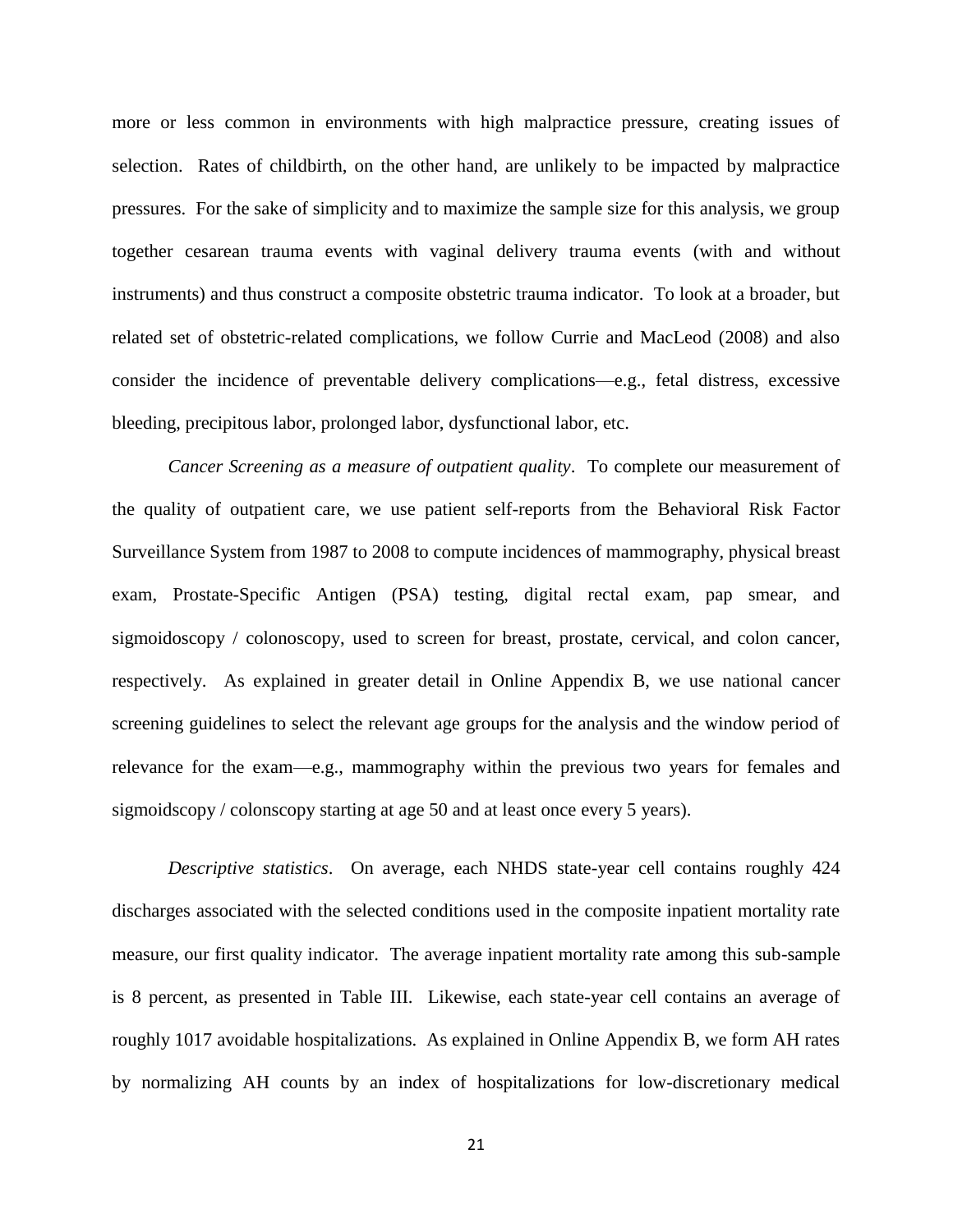conditions—e.g., acute myocardial infarction, stroke, etc.—in which case this denominator captures the size of the relevant state-year cell without itself being sensitive to legal or financial incentives. With this normalization, the average AH rate across state-year cells equals 1.7. Furthermore, each state-year cell in the NHDS contains on average roughly 600 deliveries. Within this delivery subsample, maternal trauma (third or fourth degree lacerations) occurs nearly 4 percent of the time and preventable complications occur nearly 16 percent of the time. Finally, cancer screening rates among the relevant BRFSS participants ranges, on average, from 40 to 73 percent.

To describe the variation in quality of care across regions, Column 2 of Table III provides, for each quality indicator, a measure of the average gap over the sample period between the mean state level and the associated mean national level. More specifically, following Frakes (2013), we summarize this gap by calculating the mean absolute deviation between the state and national indicator levels (for each year) and normalizing this rate by the national level. For instance, on average over the sample period, the mean maternal trauma rate within a state differed from the national mean trauma rate by an amount equal to roughly 26 percent of the national level. Because this measure is computed over the entire sample period, this measure to some degree understates the regional disparity measure that is most relevant to our analysis. In particular, in early years of the sample and among states which began the sample under a locality-rule regime, the average gap between the state and the national rate, for each of the listed indicators, is substantially larger than the figures provided in Table III. In the empirical analysis below, we explore whether these gaps are narrowed through the adoption of national-standard rules (approaching the inquiry separately from each side of the regional quality distribution).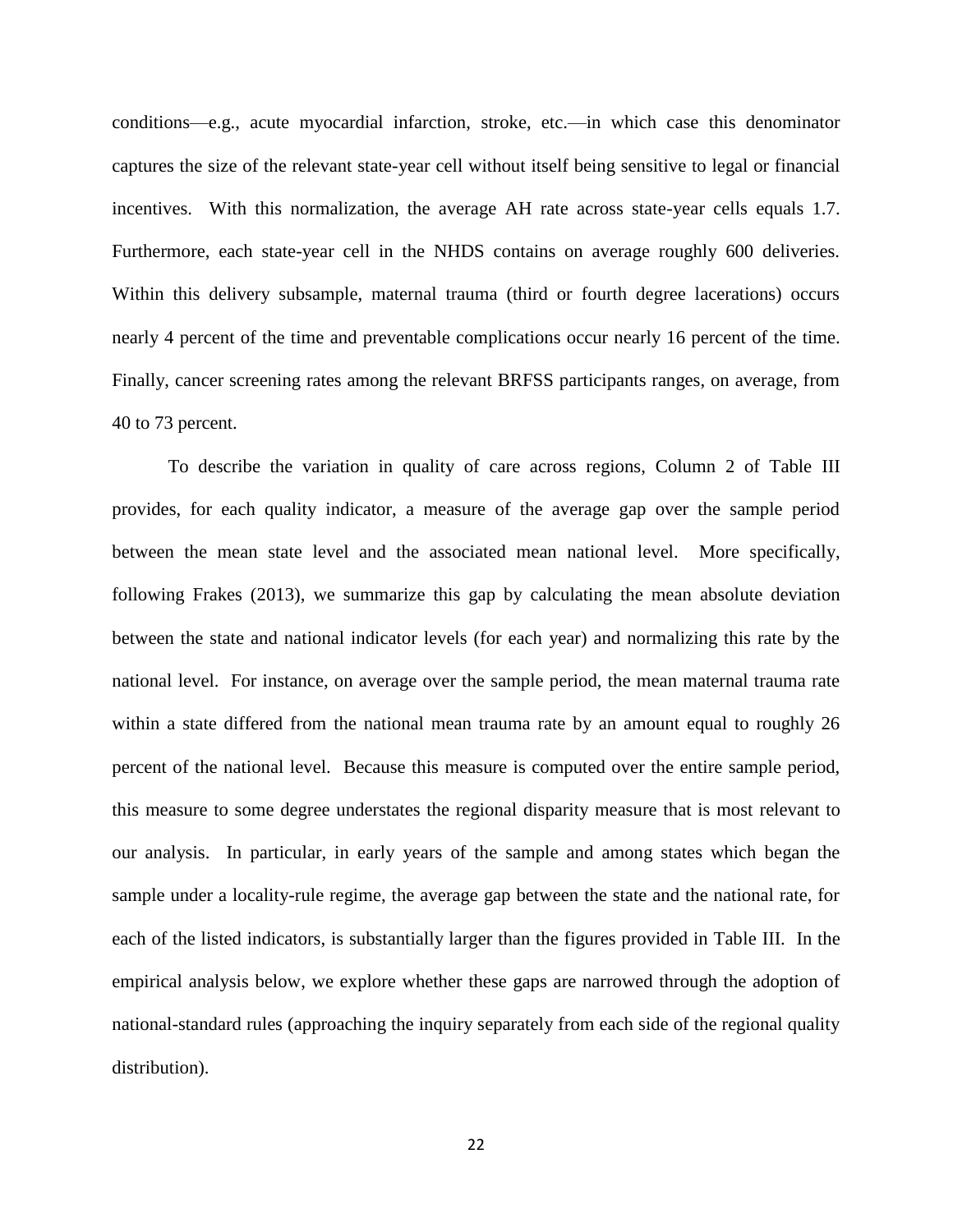## *E.* **Specifications**

We estimate the effect of damage caps on the quality of care provided by physicians through the following specification:

(1) 
$$
Log(Q_{s,t}) = \alpha + \gamma_s + \lambda_t + \varphi_s t + \beta_1 CAP_{s,t} + \beta_2 X_{s,t} + \beta_3 Z_{s,t} + \beta_4 O_{s,t} + \varepsilon_{s,t}
$$

where *s* indexes state and *t* indexes year. *CAP*<sub>*s,t*</sub> represents an indicator variable for the presence of a cap on non-economic damages in state *s* and year *t*. State fixed effects, **γs**, and year fixed effects, **λ<sup>t</sup>** , control for fixed differences across states and across years, respectively. *Qs,t* represents the relevant healthcare quality measure  $-e.g.,$  the composite inpatient mortality rate or the avoidable hospitalization rate. The coefficient of interest in each specification is captured by  $\beta$ <sup>*1*</sup>, representing the relationship between the relevant quality measure and the adoption of noneconomic damage caps.

To control for a range of additional state-year factors,  $\mathbf{X}_{s,t}$  represents certain demographic characteristics of the patient population, along with certain mean characteristics of the represented hospitals. **Zs,t** represents certain other state-year characteristics (HMO penetration rate, physician concentration rate, and median household income).  $O_{s,t}$  is a matrix representing a set of indicator variables for the incidence of additional tort reforms. In some specifications, we include state-specific linear time trends, **φs**t, to control for slowly-moving correlations between the relevant quality measures in a state and the adoption of tort reforms by that state. For each of the relevant quality indicators, Online Appendix B provides additional details regarding the compositions of **X** and **Z**.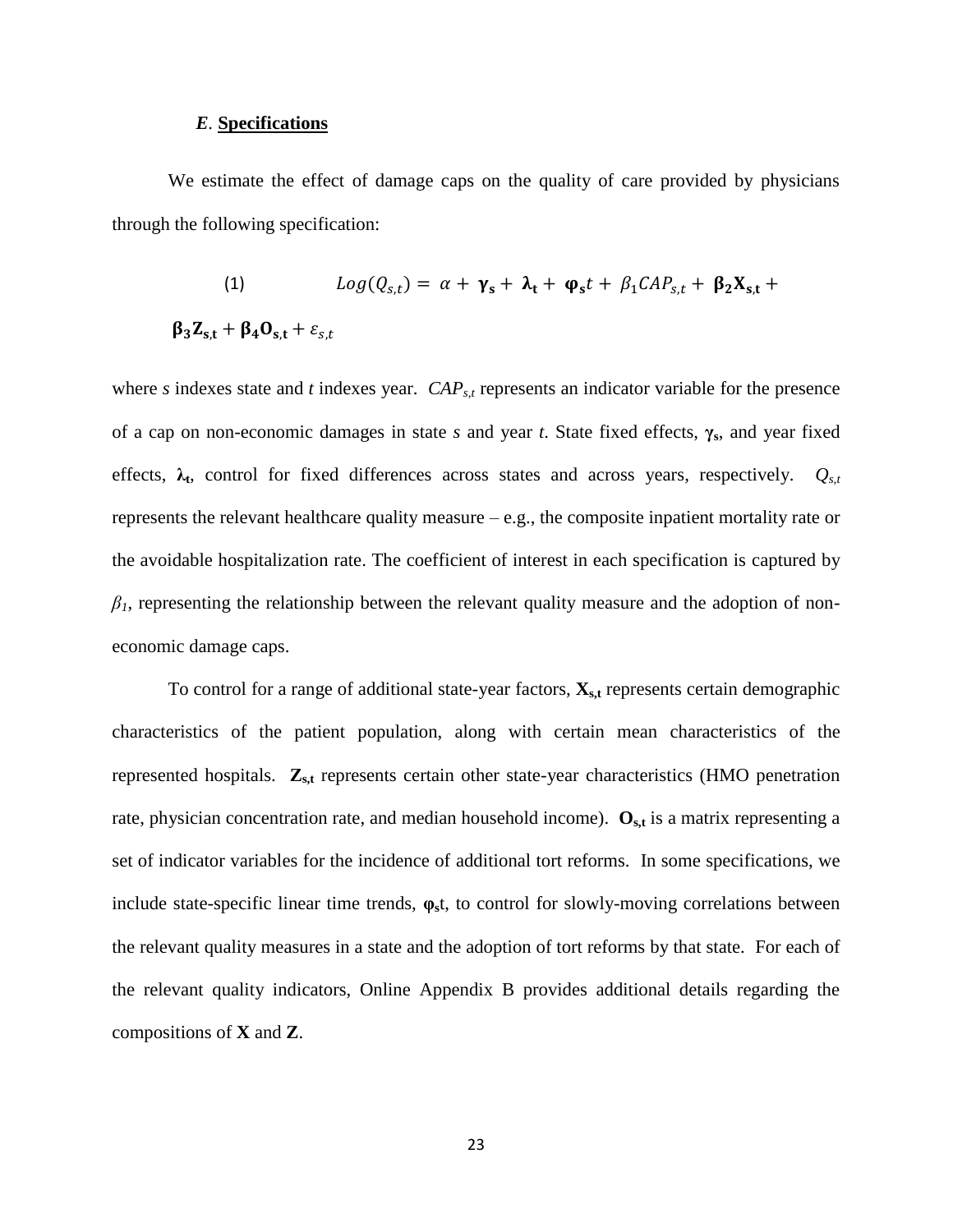For the obstetrics-focused and cancer-screening measures, we estimate a specification identical to that indicated above except at the individual-year level (as opposed to the state-year level), using, as appropriate, the full sample of deliveries in the NHDS records or the relevant sample of individual respondents within the BRFSS. The dependent variables in these analogous specifications represent the individual incidence of the respective quality indicator.

To explore whether the quality of health care provided by physicians is affected by the clinical malpractice standards expected of physicians under the law, we next explore whether state mean rates for the relevant quality measures converge towards their respective national mean rates as states adopt national-standard rules. In this investigation, however, we allow for a differential convergent response from the top and the bottom of the regional quality distribution— that is, we allow for a different response when the law changes so as to expect a higher level of quality of physicians compared to when the law changes so as to condone a lower level of quality. Following Frakes (2013), we estimate the following:

(2) 
$$
Log(Q_{s,t}) = \alpha + \gamma_s + \lambda_t + \varphi_{s,t} + \beta_1 X_{s,t} + \beta_2 Z_{s,t} + \beta_3 O_{s,t} +
$$

$$
\beta_4 BELOW_S + \beta_5 NS_{s,t} + \beta_6 BELOW_S * NS_{s,t} + \varepsilon_{s,t}
$$

where  $\mathbf{X}_{s,t}$ ,  $\mathbf{Z}_{s,t}$ ,  $\mathbf{O}_{s,t}$ ,  $\gamma_s$ ,  $\lambda_t$  and  $\varphi_{s,t}$  are defined as above. *NS<sub>s,t</sub>* represents an indicator for a national-standard law. *BELOW* is an indicator for a state that began the sample period with an initial rate below the national mean for the relevant quality indicator. The coefficient of  $\beta_5$  in this interaction specification can effectively be interpreted as the association between nationalstandard laws and quality indicator levels for states with initially above-average indicator levels (i.e., when  $BELOW = 0$ ). Note that for all indicators other than cancer screening rates, higher indicator levels represent lower levels of quality (and vice versa); therefore, states with *BELOW*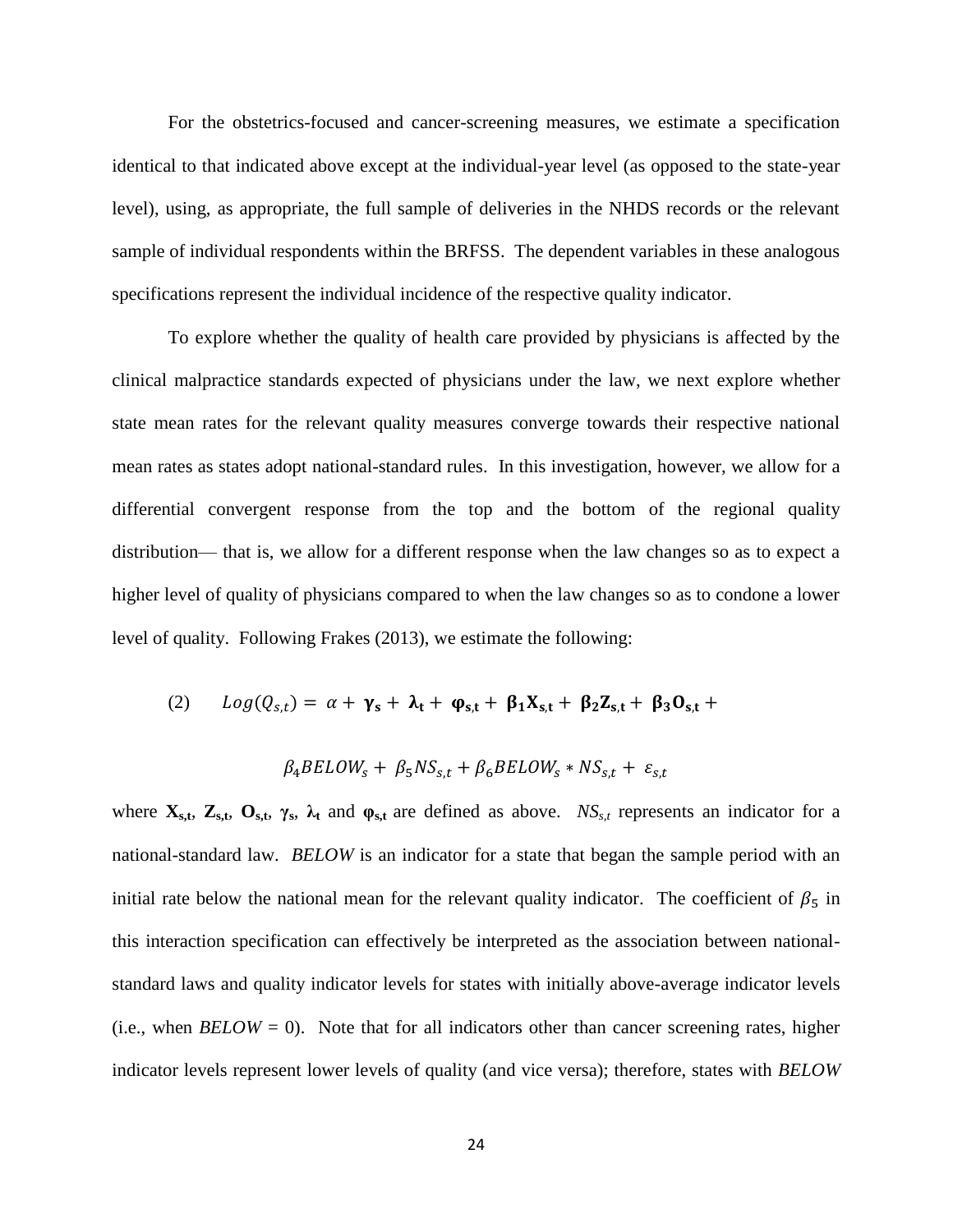$= 1$  are those with initially low indicator levels (e.g. mortality) but actually higher than average quality. For states with initially below-average indicator levels (*BELOW* = 1), this same association is captured by the sum of  $\beta_5$  and  $\beta_6$ .

### **V. RESULTS**

### *A.* **Damage-Cap Analysis**

#### *Overview*

l

Tables IV-VIII present estimation results from specifications that explore the relationship between non-economic damage caps (and related reforms) and health care quality. For each quality measure, we estimate an association between a non-economic damage-cap adoption and the relevant indicator that is statistically indistinguishable from zero, though relatively tightly bound around zero.<sup>9</sup> As such, while we cannot rule out that greater malpractice pressure within our existing system—as identified through the lack of a non-economic damages cap—induces higher quality health care, we can rule out that such forces induce substantially higher levels of quality. Similarly, we can rule out that damage cap adoptions which reduce malpractice pressure are associated with substantial reductions in health care quality.

#### *AHRQ-Inspired Measures and Preventable Delivery Complications*

We begin by describing the results for the AHRQ-inspired health care quality indicators and the preventable delivery complications measure (Tables IV – VII), considering that these measures all reflect lower levels of quality as the relevant indicator level rises (and vice versa), whereas the cancer screening measures, which we discuss in subsection A(2) below (and Table

<sup>&</sup>lt;sup>9</sup> Reported standard errors in Table IV-VIII and in all subsequent tables are clustered at the state level to allow for arbitrary within-state correlations of the error structure.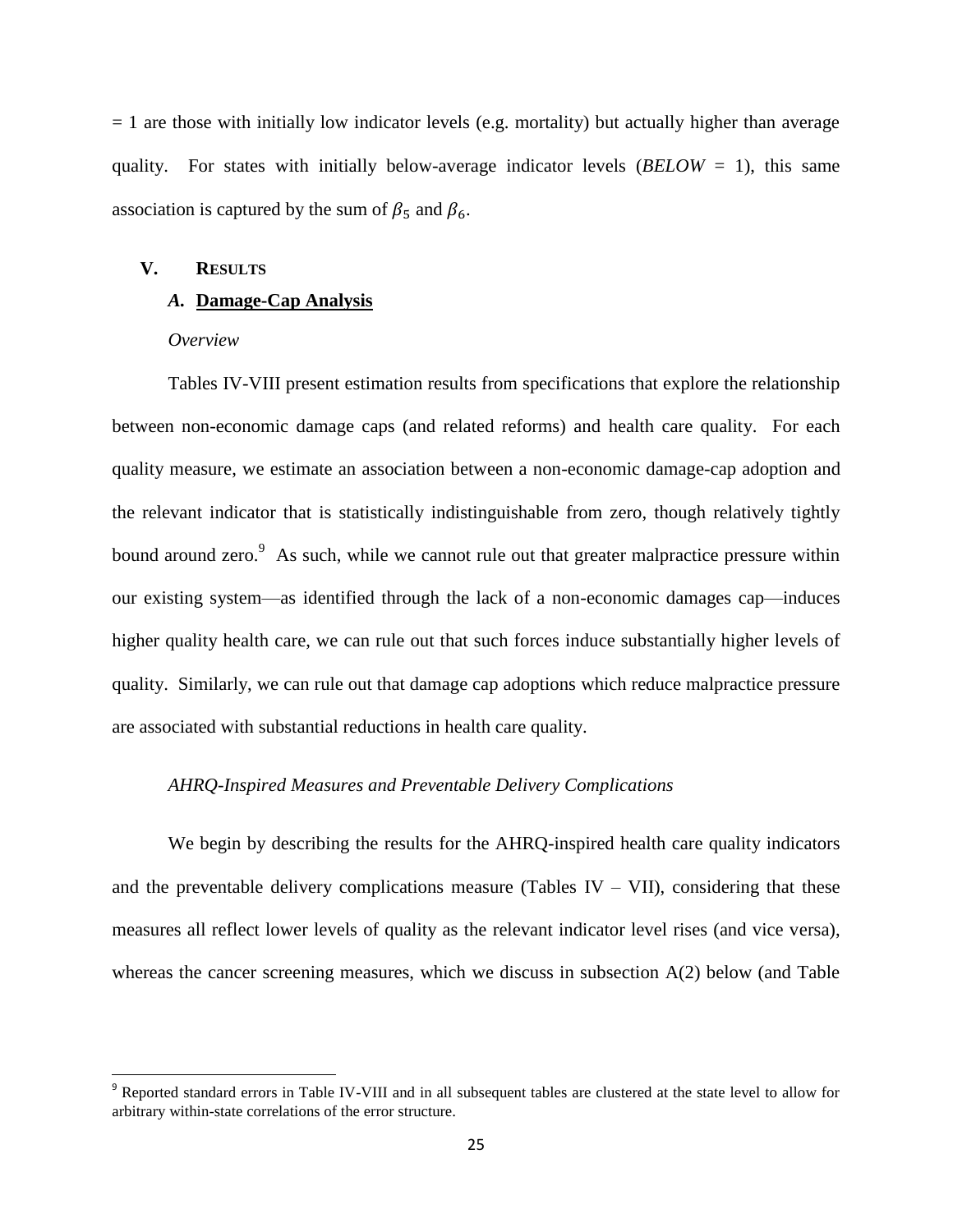VIII), reflect higher levels of quality as the screening levels rise. We separate the discussions with this difference in mind to ease confusion in exploring the relevant associations.

Upon the adoption of a non-economic damage cap, we estimate mean changes in the inpatient mortality rate for selected conditions, the AH rate, the low discretionary AH rate, the maternal trauma rate and the preventable delivery complication rate of only 0.8, 0.3, -0.5, -2.2, and  $-1.2$  percent, respectively.<sup>10</sup> This pattern of point estimates does not change meaningfully upon the inclusion of state-year covariates, other tort laws and state-specific linear time trends, as demonstrated by Columns 2 and 3 in each of Tables IV-VII and by Columns 6 and 7 of Table V (-3.8, -1.0, -1.7, -0.0, and 4.2 percent, respectively).

These estimates are not significant at the  $p=0.05$  level of significance. Accordingly, we cannot rule out that positive associations between damage caps and these various quality indicators exist—that is, we cannot rule out some decline in quality associated with reductions in liability pressure and thus some improvement in quality associated with increases in pressure. However, even at the upper end of the 95 percent confidence interval, we find that the adoption of non-economic damage caps is associated with only a 6.6, 4.9, 4.3, 5.7, and 6.9 percent increase in those same quality measures, respectively, as indicated near the bottom of each of Tables IV-VII. That is, higher malpractice pressure within our given liability system—captured by the lack of a damage cap—can at most lead to a modest level of deterrence, inconsistent with the idea that the current medical liability system can be used to substantially improve health care quality through deterrent forces.

 $\overline{\phantom{a}}$ 

 $10$  To calculate this percent change (as distinct from a percentage-point change) for the obstetrics measures (which derive from linear probability models on the full delivery subsample), we divide the indicated coefficient by the mean incidence of such measures over the sample. Given the log specification for the AH rate and mortality rate specifications, the coefficient itself can be interpreted in such percentage terms.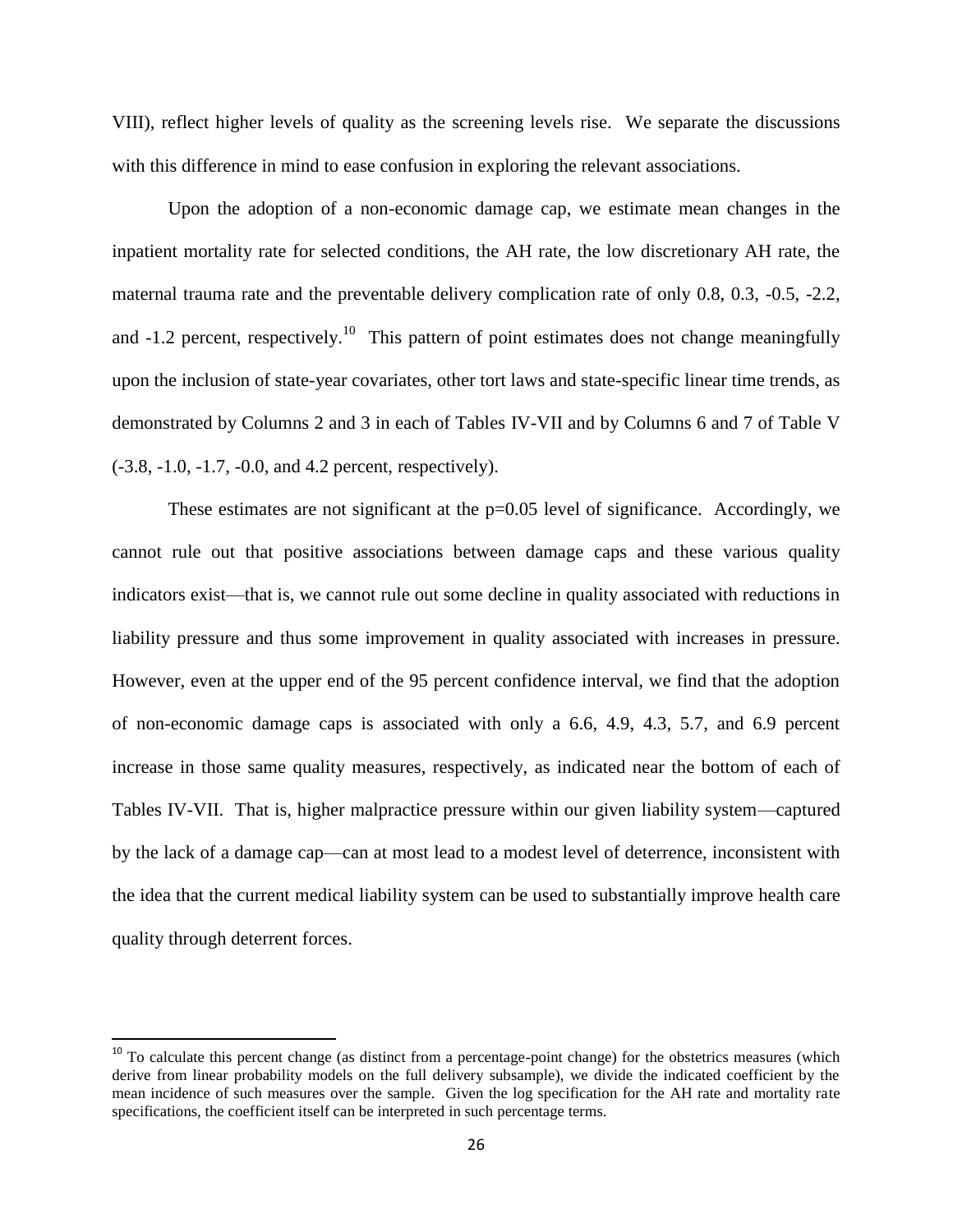In Table C1 of Online Appendix C, we present dynamic variants of the difference-indifference specifications estimated in Tables IV-VII, which include leads and lags of the damage-cap incidence variable, allowing us to explore how the differential in quality across treatment and control states evolves on a year-to-year basis (where time is captured with reference to years before and after adoption). While the confidence bounds for each coefficient in this dynamic specification expand slightly with the inclusion of this additional set of policy variables, they continue to bound zero at a relatively tight rate confirming the conclusion of an at most modest association between damage-cap adoptions and the various quality indicators. Online Appendix C likewise demonstrates the robustness of these findings to various additional specification checks, including, among others, various alternative constructions of the AH rates and inpatient mortality rates and the consideration only of damage-cap adoptions that apply to tort contexts broadly, easing legislative endogeneity concerns—i.e., dropping states that adopted damage caps only in the malpractice context.

Finally, we note that the non-economic damage cap results generalize to the other traditional tort reforms included as covariates, suggesting a generally weak relationship between both inpatient and outpatient health care quality and a broader range of reforms. In the case of the inpatient mortality rate, maternal trauma and preventable delivery complications measures, the results of an F-test of joint significance of all remedy-focused tort measures fail to reject the hypothesis that the coefficients of the various tort reforms are all jointly equal to zero. In the case of the AH rate specifications, the estimated coefficient of the residual reform category – i.e., the "indirect" reform category specified according to Kessler and McClellan (1996) – is negative and bounded away from zero in some specifications, suggesting an improvement in quality in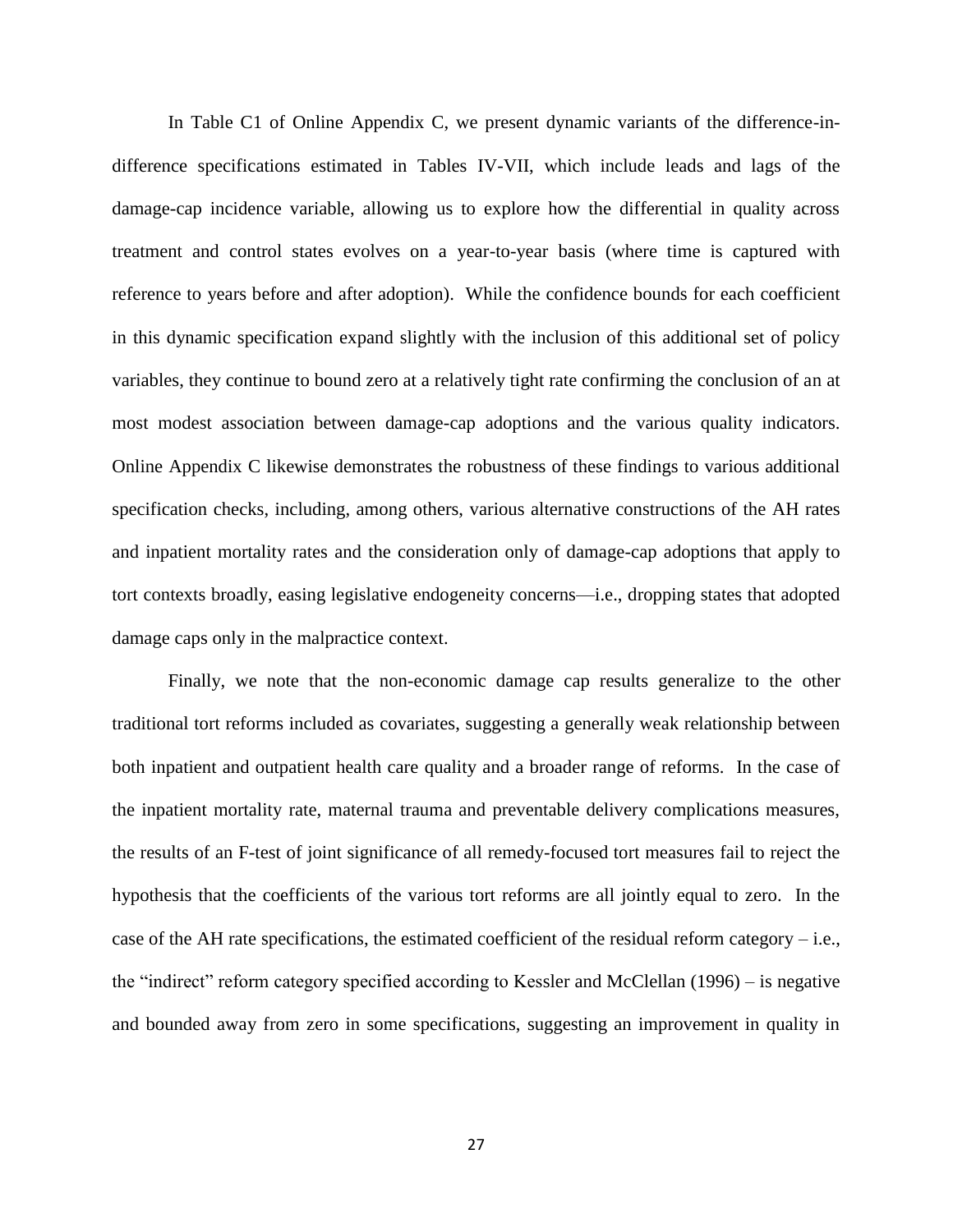connection with such reforms and thus counter to any expectation that such reforms would relax malpractice pressures to the detriment of patient quality.<sup>11</sup>

The above-estimated specifications include state-year controls for physician concentration rates (and OB/GYN concentration rates in the case of the obstetrics measures). Such controls may absorb any impact of the reforms that occur through changes in the physician population. However, these simple controls may not absorb all supply-related consequences of such reforms. One effect of non-economic damage cap adoptions sometimes hypothesized is that lower-quality physicians may be attracted to the jurisdiction subsequent to the reform (Seabury 2010), a development which could otherwise confound any attempt to isolate the impact of malpractice pressure on the quality provided by any given provider. Of course, to the extent that non-economic damage caps would attract low-quality physicians and lead to a decline in observed quality – e.g., to an increase in the quality indicators explored in Tables IV-VII – this omission could only help to explain any positive effects of such reforms on the indicators explored. That is, a correction for this bias would likely push the estimated impacts of the reforms on the observed indicators even lower, only lending further support to the claim that liability pressure on the margin within our current liability system does not appear to be substantially improving the quality of care being delivered by physicians.

#### *Cancer Screening Measures*

 $\overline{a}$ 

As presented in Table VIII, the pattern of results from the cancer-screening / damage-cap analysis mirrors that from the AHRQ-inspired quality measures (with even greater precision in

 $11$  One component of this residual category is the reform of the joint and several liability rule. In alternative specifications (not shown), where we include the joint and several liability reform independently, we likewise estimate small, negative point estimates for this reform, suggesting an *improvement* in avoidable hospitalization rates in connection with joint and several liability reforms, perhaps consistent with the predictions set forth in Currie and MacLeod (2008).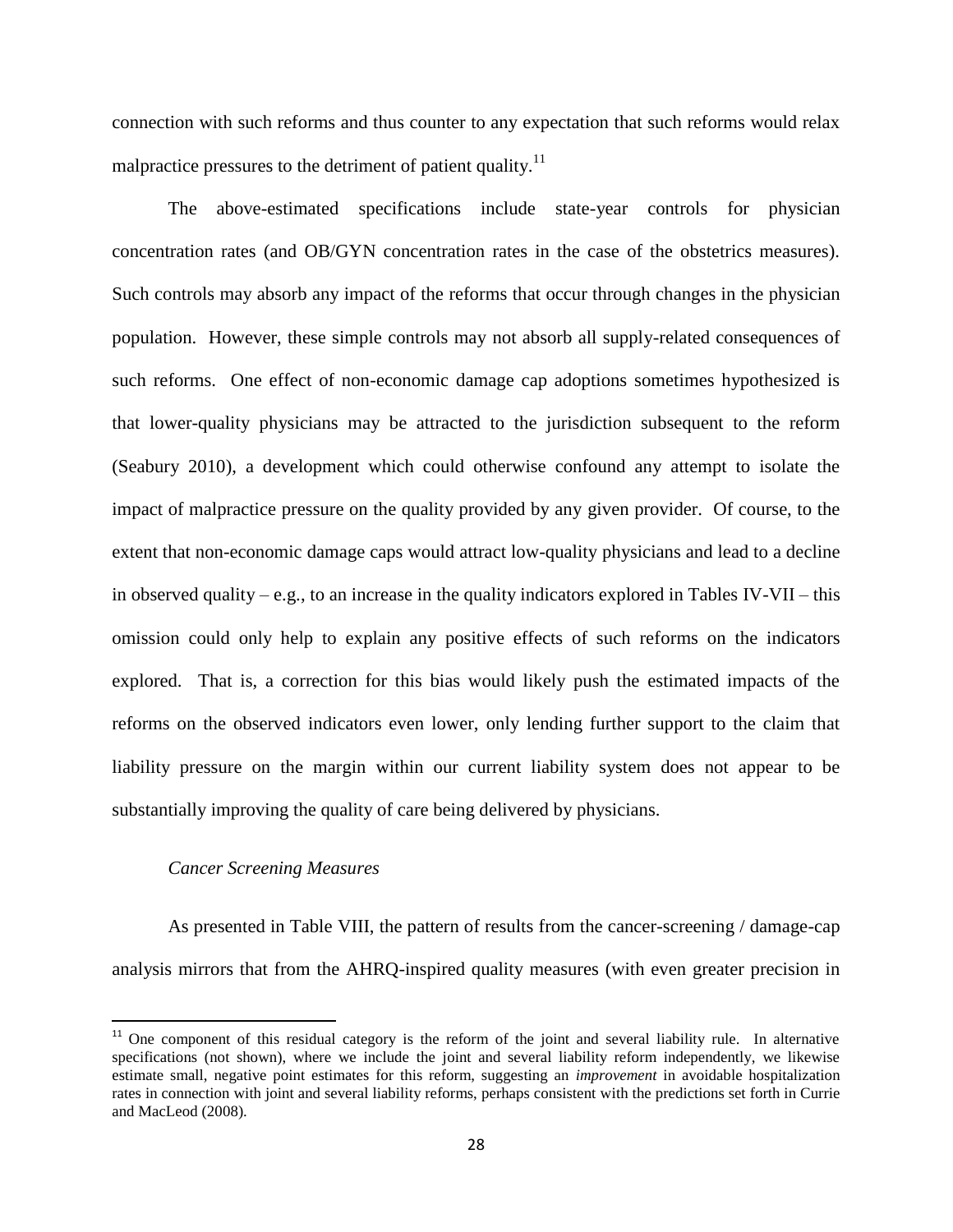the estimates). We estimate mean associations between damage-cap adoptions and the various cancer screening rates that are very nearly zero in magnitude. As above, we cannot rule out some level of reductions in quality—i.e., some reduction in screening rates—in connection with damage cap reforms that are designed to reduce liability pressure. However, the 95-percent confidence bounds for each rate suggest that we can rule out substantial reductions in screening rates in associated with caps. Lower bounds for these intervals suggest a 2.1, 3.0, 4.0, 1.7, 0.2 and 3.2 percent reduction (and an even lower percentage-point reduction) in mammography, physical breast, sigmoidoscopy/colonoscopy, PSA testing, and digital rectal and pap smear examinations, respectively. To simplify the presentation of these results, we present only the results from the naïve difference-in-difference specifications. In Online Appendix C, we demonstrate the robustness of these findings to the addition of a range of control variables, along with alternative constructions of the screening rates.

# *Alternative Codification of Damage-Cap Variable: Simulation Analysis*

In the final column of each of Tables IV-VIII, along with Column 4 of Table V, we estimate specifications that take an alternative approach to the codification of the damage-cap incidence variable. While the malpractice literature customarily codifies damage-cap adoptions in a simple binary fashion  $(0/1)$ , non-economic damage cap provisions, in fact, take on a range of forms across jurisdictions. For instance, California imposes a flat, nominal \$250,000 cap on non-economic damages awards, while Wisconsin imposes a \$750,000 cap. One might imagine that California's cap would entail a stronger reduction in liability pressure. Hyman et al. (2009) use closed-claims data from Texas during the period of time prior to the imposition of its noneconomic damage cap (with information on the breakdown of economic versus non-economic damages associated with the claim) to simulate the potential impact of the various damage-cap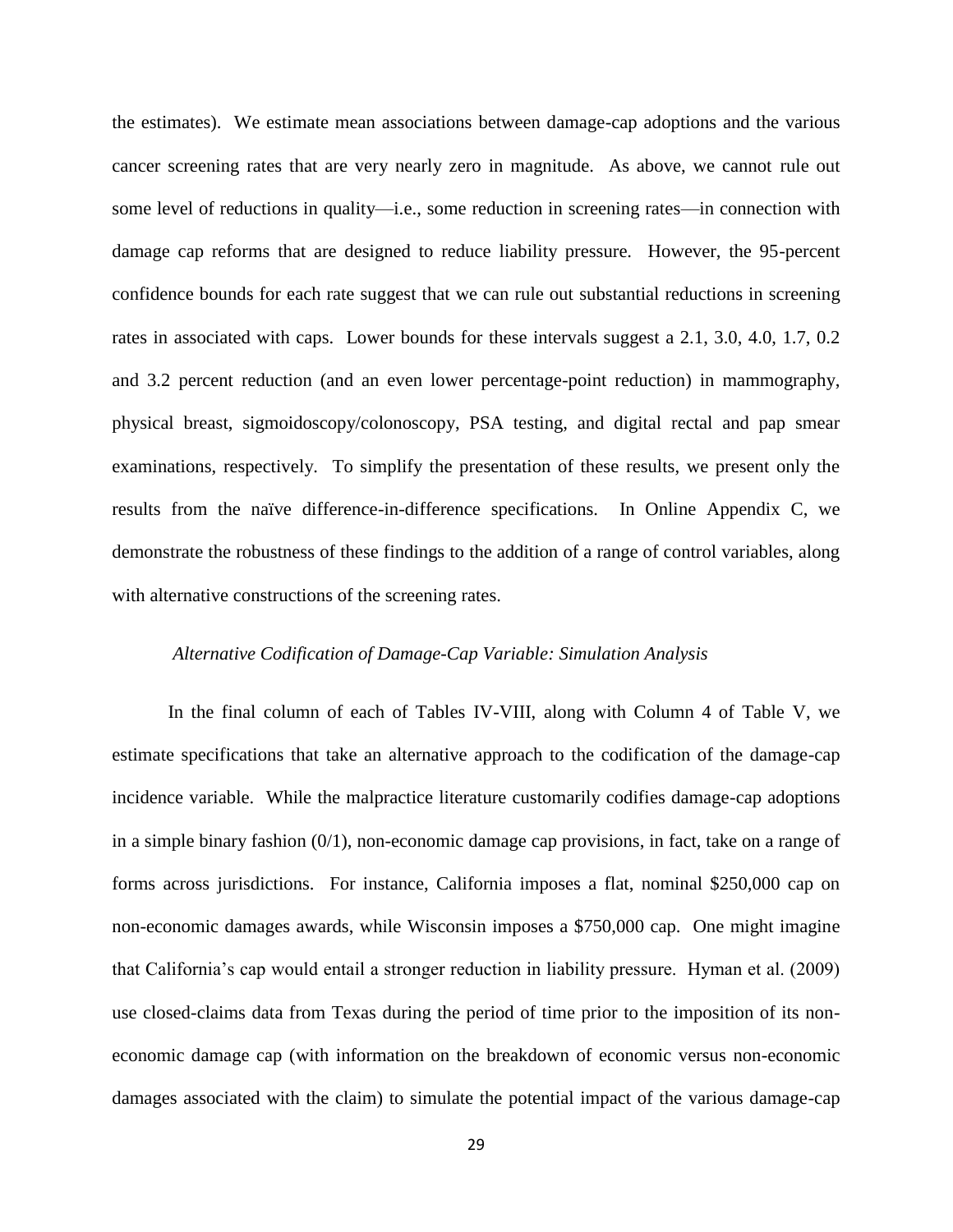provisions across the various states. More specifically, they simulate the percentage of a mean verdict that is reduced through the imposition of the various caps employed across states.

In the present analysis, we build on these preliminary efforts by Hyman et al. (2009) and use the results of this simulation exercise as the relevant damage-cap variable within the difference-in-difference specification, as opposed to the simple binary approach. In applying these simulated measures to each state-year cell, we appropriately adjust this simulated reduction to account for inflation in the case of those damage-cap provisions that do not tie their cap levels to inflation. Inspired by studies in public finance (Currie and Gruber 1996), this codification scheme provides an empirically-informed way to ensure the comparability of the legal modifications under investigation, effectively reframing the treatment of the law in terms of the common function provided by such laws (i.e., reducing awards), as opposed to some coarse measure of their existence.

The estimated mean coefficients from those specifications using this alternative codification of damage-cap variables do not differ substantially from those derived from the traditional binary approach. In the case of inpatient mortality rates for selected medical conditions, AH rates, low-discretionary AH rates, maternal trauma rates and preventable delivery complication rates, such estimates suggest a -0.1, -3.7, -3.0, -0.0 and -3.0 percent change in the respective quality indicator upon an increase from 0 percent to 100% in the simulated extent to which a damage cap reduces a jury verdict. These largely negative point estimates are also inconsistent with the expectation that reducing liability pressure through the imposition of a cap will lead to a decline in quality—i.e., an increase in these respective measures. As above, of course, these results are statistically insignificant and cannot rule out some degree of a positive association between these measures and the reduction in damage awards resulting from caps.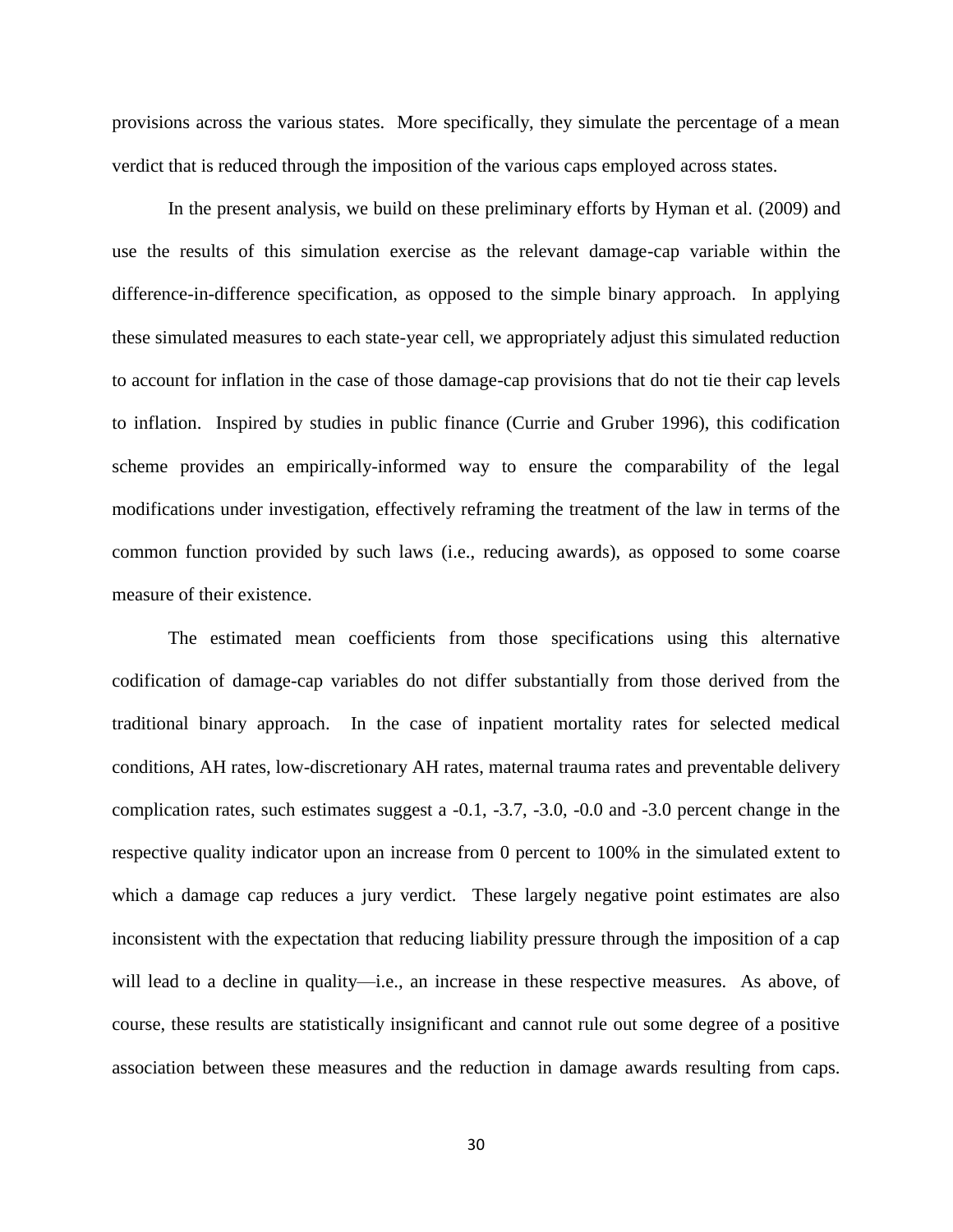The associated upper ends of the confidence intervals for these estimates suggest a 17.1, 9.3, 6.1, 33.3, and 16.0 percent change respectively. While the upper bounds are larger than those for the traditional codification approach discussed above, bear in mind that these estimates are to be interpreted in terms of a shift in the law that leads to a full 100% reduction in malpractice verdicts.

### *B.* **Liability-Standards Analysis**

# *AHRQ-Inspired Measures and Preventable Delivery Complications*

The above approach identifies the influence of malpractice law by comparing quality across regimes marked by different levels of expected liability awards. Effectively taking as given the structure of the liability system itself, this initial approach allows us to explore the marginal influence of the present custom-focused liability system. In an alternative approach to exploring the link between malpractice and health care quality, we estimate the interaction specification indicated by equation (2) above and explore whether health care quality is influenced by potentially more impactful reforms that directly alter the clinical standards of care expected of physicians. The results of this exercise are presented in Tables IX-XII.

The coefficients presented in the first row of each of Tables IX-XII can be interpreted as the association between the given quality indicator and the adoption of a national-standard rule in those treatment states that began the sample period with initially above-average indicator levels (i.e., where the below-average indicator variable equals zero), representing those states with *initially low* levels of quality. In the case of inpatient mortality rates for our selected medical conditions, the AH rate, the low-discretionary AH rate, the maternal trauma rate and the preventable complication rate, we estimate that the adoption of a national-standard rule in such states is associated with a substantial and statistically significant (across nearly every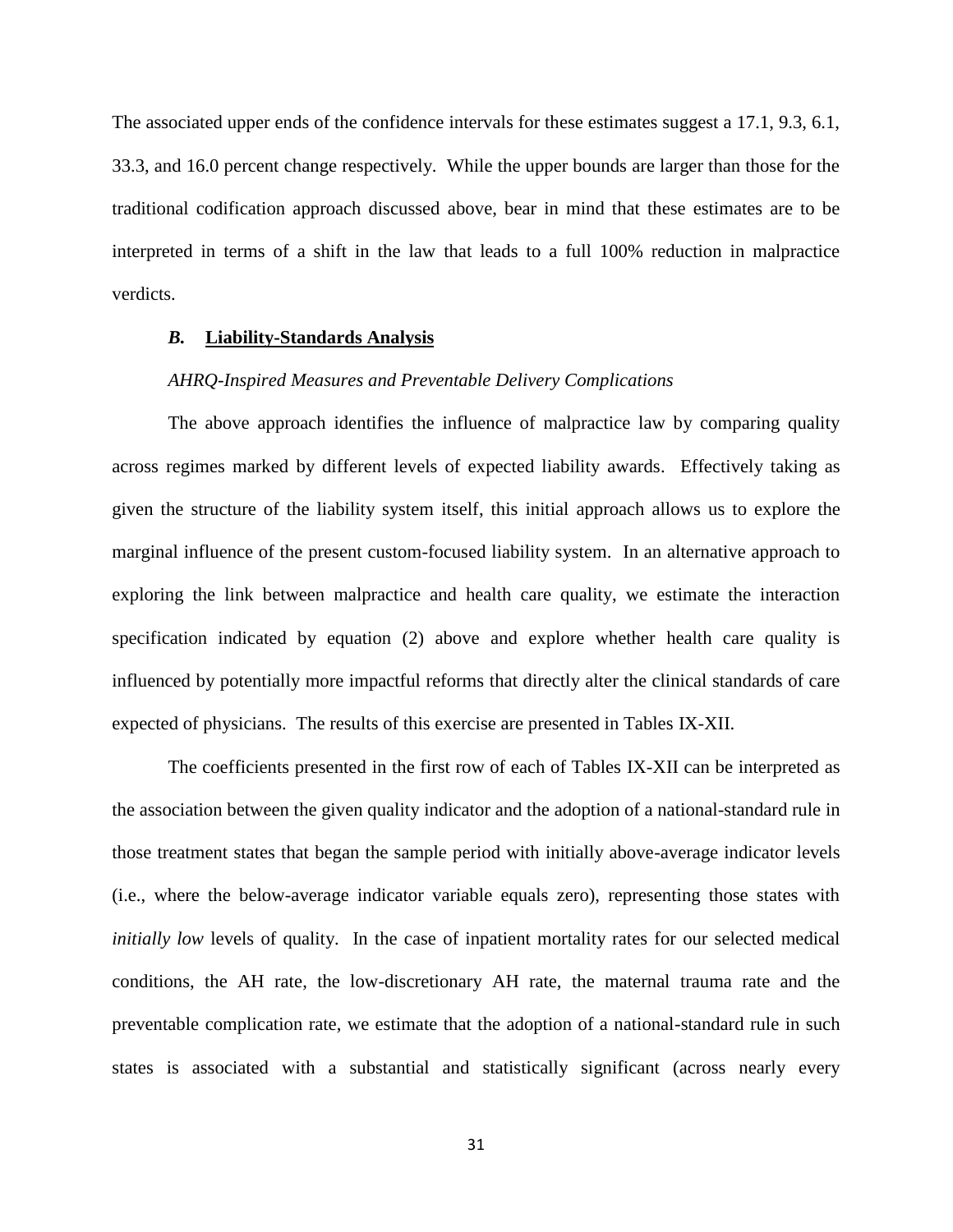specification) decrease in the respective indicator measure and thus a substantial *increase* in health care quality (considering, again, that high quality is captured by lower levels of these various indicator measures). More specifically, in the naïve difference-in-difference specifications with only state and year fixed effects, we estimate a 7.6, 47.4, 54.5, 12.6 and 40.3 percent decrease in the respective quality indicator in connection with national-standard adoptions. With the inclusion of various state-year covariates and state-specific linear time trends, these estimates remain nearly the same, suggesting a 9.0, 22.3, 27.2, 28.6, and 42.0 percent decline in the respective indicator. Considering that a national-standard adoption in such initially-low-quality states entails a shift in clinical expectations in the direction of higher quality, the results from this exercise suggest that liability reforms that affirmatively elevate the standards expected of physicians—a reform of a far different variety than damage caps—may indeed succeed in inducing higher quality practices.

In Tables C3 and C4 of Online Appendix C, we present results from dynamic versions of the specifications estimated in Tables IX-XII. For each measure of health care quality, the estimated pattern of lead coefficients for the national-standard indicators do not suggest any increasing trends in the differential quality attainments between treatment and controls states prior to the reforms. Pre-treatment trends of that nature may have undermined the assumption inherent in the difference-in-difference specification that, but for the change in the law, the quality indicators would have trended in the same direction in the treatment and control groups alike. As such, the fact that the differential in quality emerges only upon the adoption of the national standard rules themselves increases our confidence in a causal interpretation of the documented associations. Online Appendix C further demonstrates the robustness of these findings to a number of specification checks, including those listed above for the damage-cap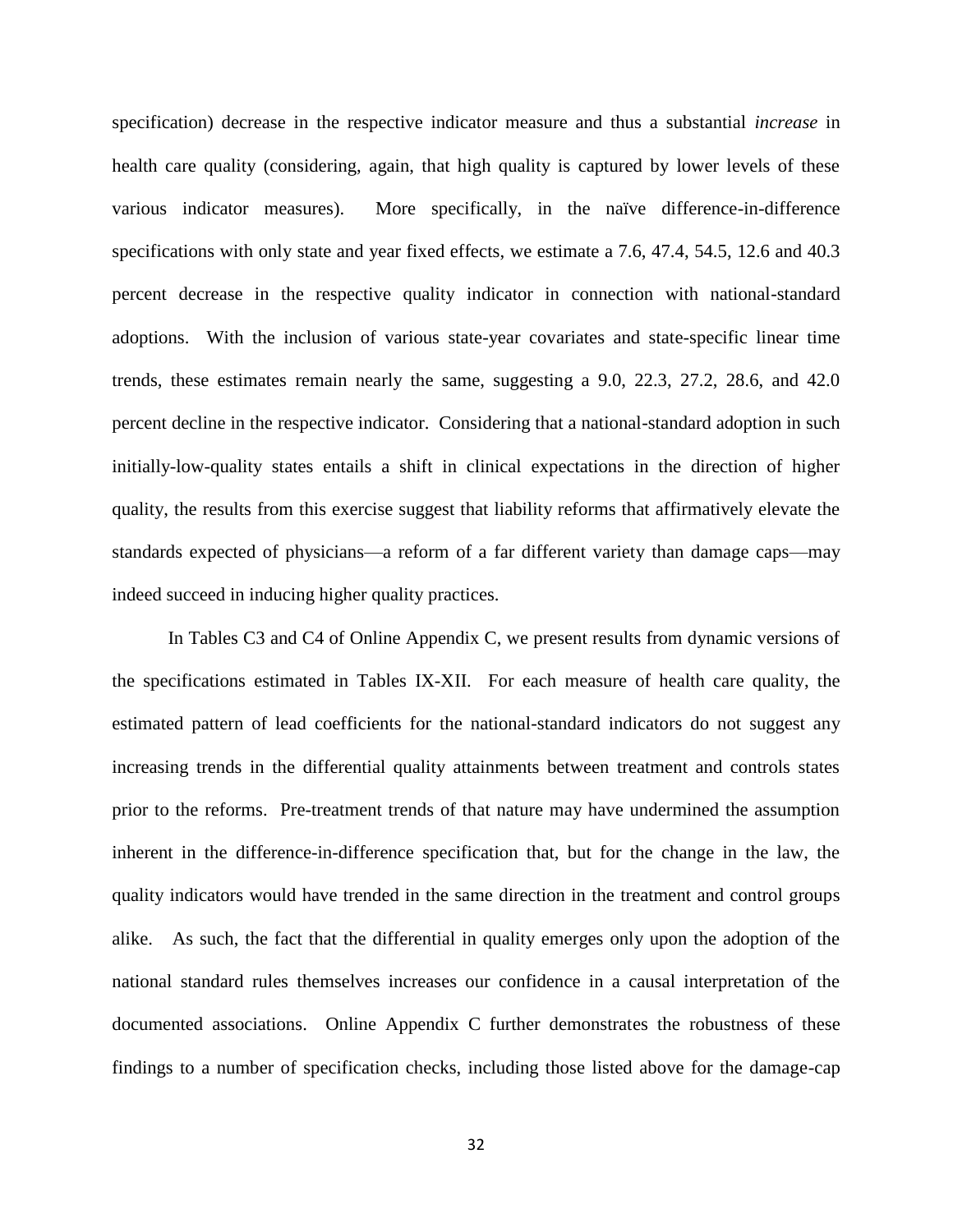analysis, along with the use of a randomization inference approach to explore the statistical significance of the findings.

While practices appear to improve upon a shift in clinical standards expecting higher quality, the results do not overwhelmingly suggest a corresponding decline in quality upon a shift in legal standards arguably condoning lower quality care. To assess this reverse question, we explore what happens to initially high quality states (states with initially low quality indicator levels) when they adopt national-standard rules, which, in the case of such states, arguably lower operable standards by expecting that physicians follow the lesser-quality practices applied elsewhere. These results can be obtained from the relevant interaction specification by adding the two coefficients presented in the various columns of Tables IX-XII (adding the baseline effect in the initially low-quality states to the interaction term capturing the subsequent change in the quality indicator associated with moving towards an initially-high-quality state). Across the various indicators, this addition suggests that a national standard adoption in the initially highquality states is associated with a 5.2, -1.4, -1.1, -4.3, and an 11 percent change in the respective quality indicator. Only in the case of the inpatient mortality rate and the preventable delivery complication rate do we observe a decline in quality—that is, an increase in the respective indicator—upon this change in standards arguably condoning a lower level of quality. Even in those cases, of course, these responses are more modest than the responses indicated above for the initially low-quality states. Further, as demonstrated by Table C4 in Online Appendix, C it appears that the inpatient mortality rate response emerges largely in the period of time prior to the national-standard adoption, suggesting that it may not even be a true response to the law itself.

#### *Cancer Screening Measures*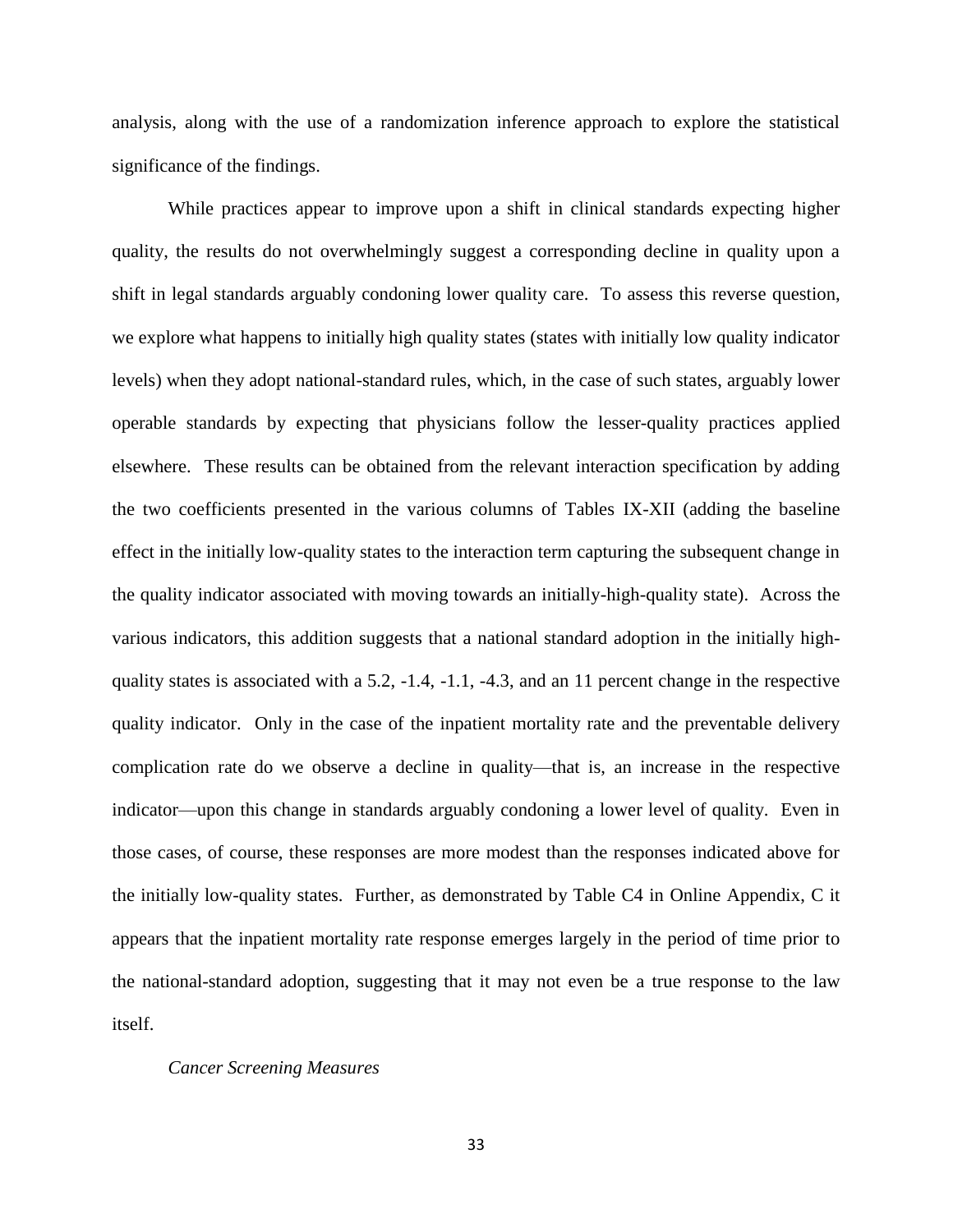For this liability standards analysis, our primary tables do not include results for the cancer screening measures. For some of these measures—e.g., PSA testing for prostate cancer data are only available during the 2000s, affording no ability to draw upon relevant standard-ofcare reforms. Likewise, with respect to sigmoidoscopy/colonoscopy screening for colon cancer, data are generally unavailable in the pre-reform years for the relevant treatment states to facilitate a difference-in-difference analysis. For the remaining cancer screening measures—e.g., those relating to breast and cervical cancer—data are available during a period of time—i.e., the 1990s—in which Indiana, Delaware and Rhode Island can be utilized as treatment states. Our intent, of course, is to separately test for the effect of national-standard adoptions for those treatment states with initially high and initially low cancer screening rates. For the breastcancer-screening measures, this leaves only one state—Indiana—from which to explore the effect of a liability reform that entails a heightening of standards. In the case of pap smear testing, both Indiana and Rhode Island can be utilized as treatment states in exploring the effect of heightened standards. In either case, with only one or two treatment states, the point estimates from a difference-in-difference analysis are generally thought to be inconsistent (Conley and Taber 2011), leaving us with arguably unreliable estimates (given a higher degree of chance that spurious developments explain the findings). As such, we do not include them alongside the primary results from this analysis, which draw upon much more extensive legal variation. Nonetheless, we present such results in Online Appendix C. Encouragingly, such results likewise document an increase in quality attainment (in this case, an increase in cancer screening rates) upon a modification of standard-of-care rules that entail a heightening of expectations.

### **VI. DISCUSSION AND CONCLUSION**

34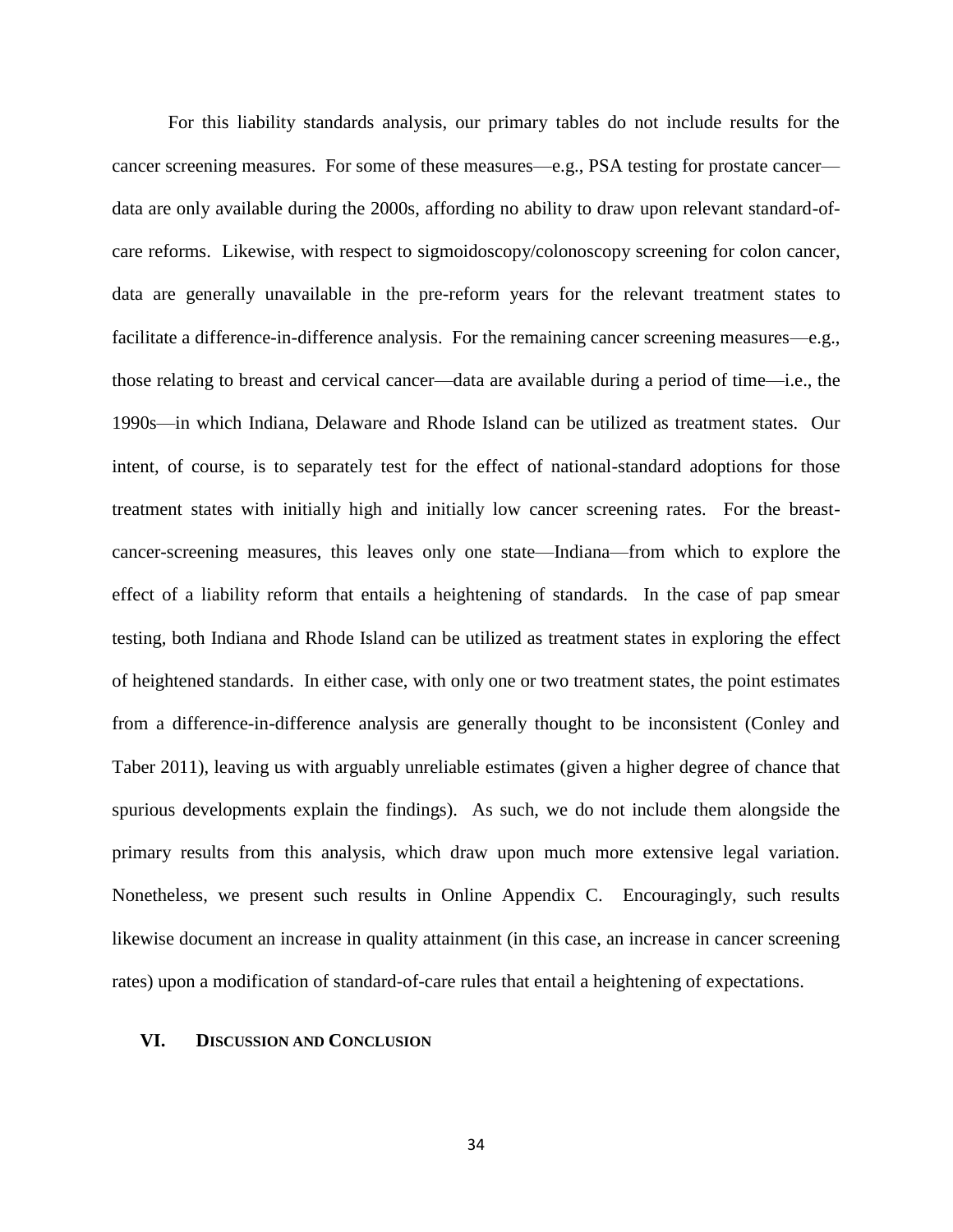An extensive number of empirical malpractice studies have endeavored to test for the existence and scope of so-called "defensive medicine." While deterrence of medical errors can be viewed as a primary objective of the medical liability system, defensive-medicine is best characterized as a possibly unfortunate side-effect / cost of this system. Physicians may act defensively when they unnecessarily order costly tests, procedures and visits over fear of malpractice liability (OTA 1994). However, even if one's primary focus is to explore these side effects of liability, rather than to assess whether the law is achieving its stated goal of deterring medical errors, it is critical to bear in mind that labeling a response as "defensive" requires more than a mere understanding of whether liability encourages additional utilization of medical care. Since a defensive response is defined with reference to the necessity (or optimality) of the chosen level of treatment, this assessment requires a determination as to whether or not any malpractice-induced expansion in treatment is accompanied by corresponding improvements in quality or outcomes.

As such, whether the goal is to make an independent evaluation of the deterrent impact of medical liability or to properly diagnose a defensive response to liability, it is necessary to estimate the impact of the malpractice system on medical errors and health care quality. To date, however, nearly all studies which assess the impact of malpractice pressure on health care quality focus on coarse measures of quality such as aggregate mortality rather than more direct measures of physician behavior. A major contribution of our analysis is to use clinically validated measures of health care quality to estimate the effect of malpractice pressure on the quality of care provided by physicians. In this process, it is also important to bear in mind the structure of the malpractice system itself, a factor generally overlooked in most empirical discussions of this nature. In estimating the impacts of remedy-focused / non-substantive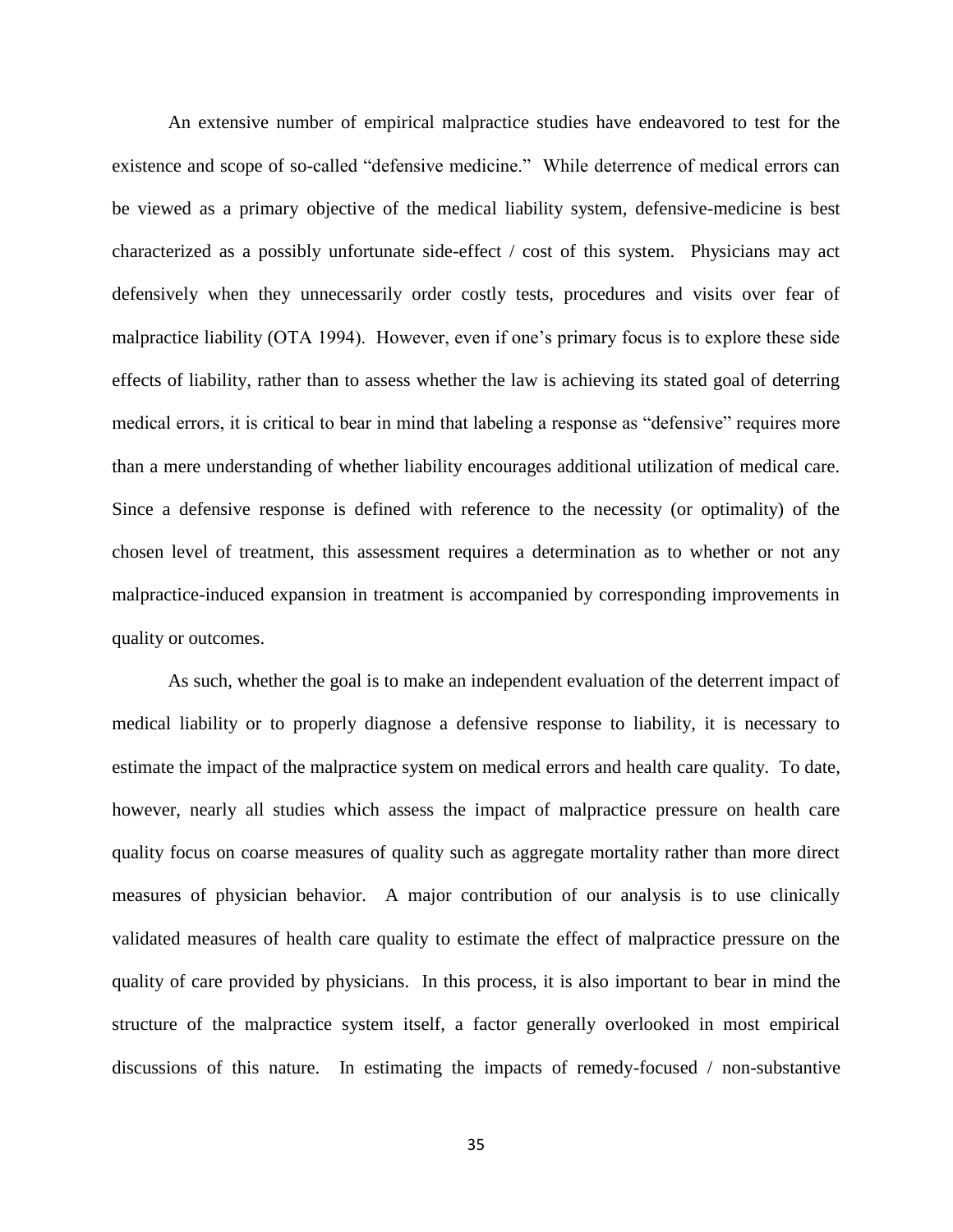reforms such as non-economic damage caps, one is effectively teasing out the marginal impacts of the present structure of liability. The confidence bounds presented in our analysis suggest, at most, a modest degree of deterrence stemming from the present liability system. The mean point estimates suggest that this system generates little to no benefits in health care quality. We caution that these findings should perhaps not be interpreted so as to suggest that medical liability forces are universally incapable of improving quality. Rather, they should be interpreted in light of the largely self-regulatory nature of our present malpractice system.

Given the malpractice system's strong adherence to customary physician practices, practices which are themselves shaped through a variety of non-legal influences, it is perhaps unsurprising that when we roll back the force of the law through damage-cap-esque reforms we do not find ourselves in a situation where physicians face significantly weakened incentives to deliver quality care. The law itself is not designed to impose independent expectations regarding quality. Of course, the law may still elevate care to the extent that it discourages errant physicians seeking to deviate from industry custom. Even in such instances, however, it is important to bear in mind that customary physician practices themselves fall far short in promising the delivery of high quality care (e.g., rates of age appropriate cancer screening fall well below 100%), in which event legal enforcement of such custom will similarly fail to hold much promise. Finally, while the threat to physicians that courts may imperfectly judge their behavior relative to the standard of care may cause physicians to attempt to outperform industry custom, they are necessarily provided with no guidance as to how achieve that end.

The second half of our empirical analysis provides some hope, however, in the potential for medical liability to influence physician behavior. Drawing upon the one type of standard-ofcare reform that states have experimented with to date—i.e., locality rule abdications—we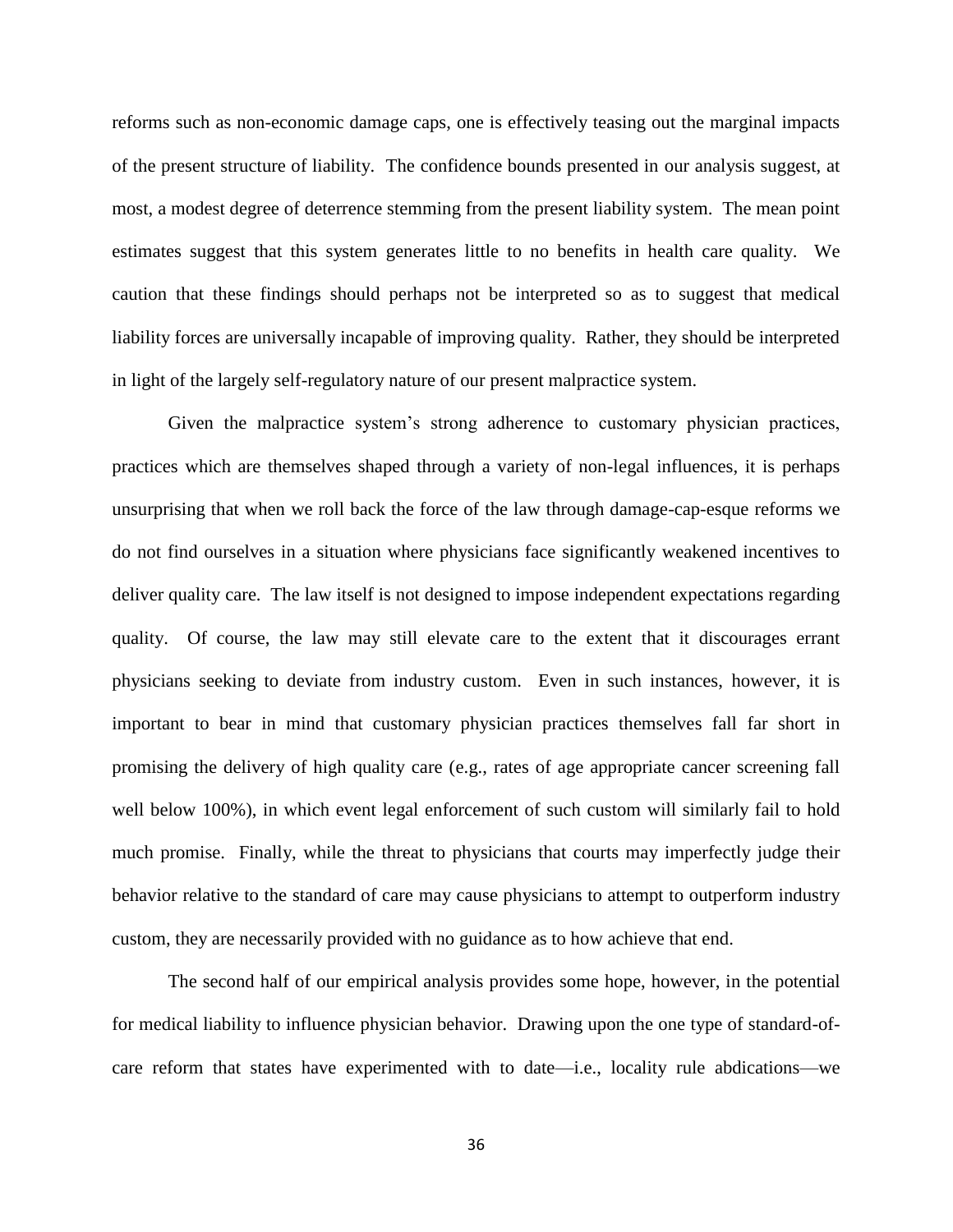investigate the impact of changing the clinical standards of care imposed upon physicians under the law, both in terms of elevated standards and slackened standards. All told, it appears that the relationship between health care quality and changes in clinical malpractice standards works in an expansionary direction only. That is, once physicians provide a high level of quality, they may maintain such practices even when the law may loosen its expectations at a later date. In contrast, physicians who provide a quality of care that is below what is expected by the law raise their practice to meet the higher expectations set by the law. Malpractice forces may therefore be effective in elevating the quality floor. This pattern of results is arguably consistent with an interpretation in which informational forces constitute the mechanism of action behind any responsiveness in behavior to legal standards, as hypothesized above and as distinct from traditionally hypothesized fear-of-liability channels. Further work, however, is warranted to tease out the underlying story behind such responses and to distinguish informational mechanisms from traditional fear-based liability mechanisms.

If our findings are taken to suggest that structural reforms to the way in which physicians are evaluated may substantially alter health care delivery practices, one may wonder whether subsequent reforms that blunt the impact of the now altered liability system—e.g., damage caps—may cause practices to revert back to where they were before the structural reforms. Informational considerations may likewise suggest why this may not be so. If physicians, especially newer physicians, form beliefs over proper practices to a large extent through their own past experiences or through the observation of the practices followed by others around them (Phelps and Mooney 1993), then a shift in medical practices that arises in any manner—even that arising from fear over being out of compliance with changed legal expectations—may more gradually come to be assimilated into the belief structure of physicians over time. As such,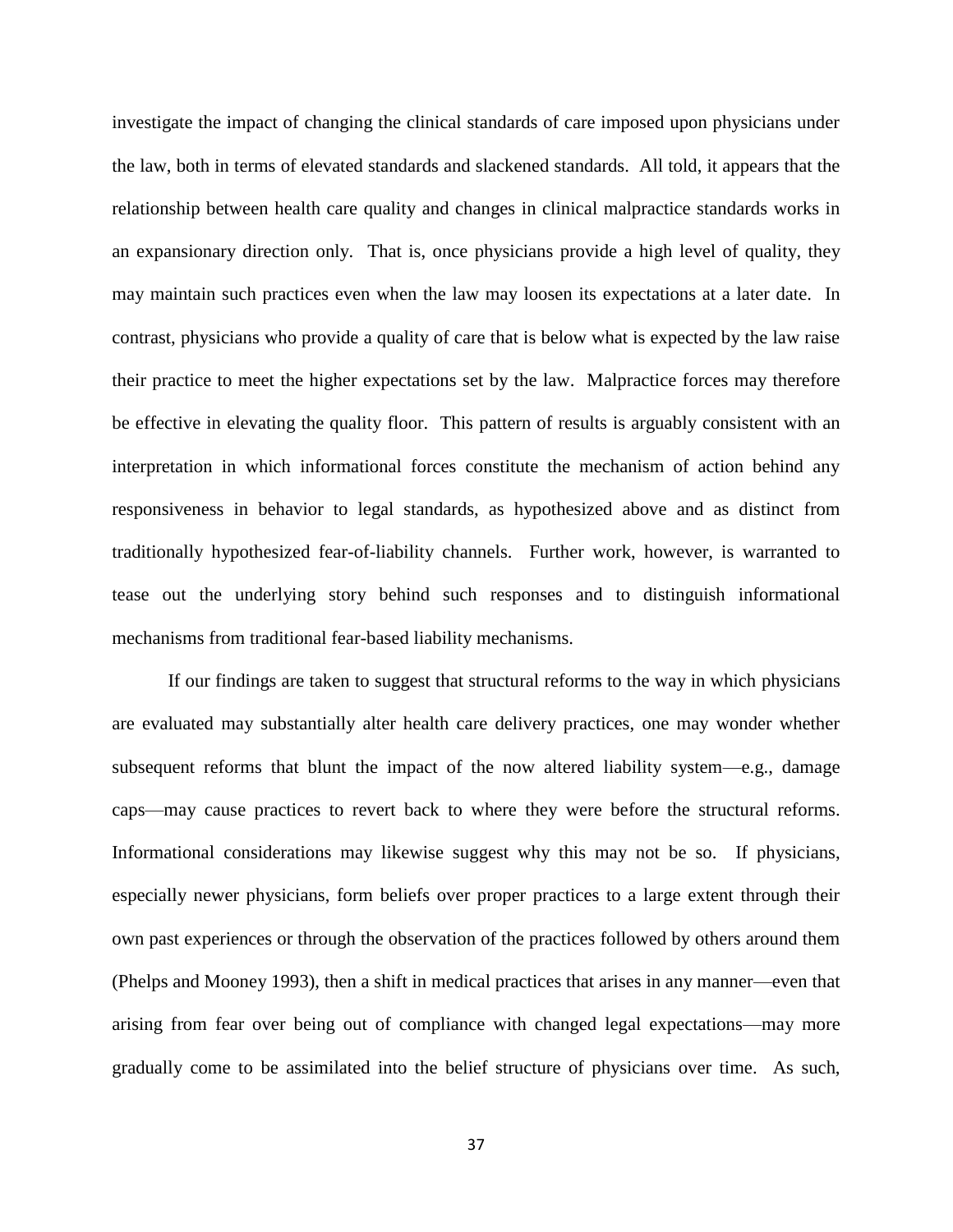malpractice-induced changes in practices may come to shape more durable physician norms and customs that may survive subsequent diminishment of liability forces. These considerations may thus help us understand why damage cap adoptions—which primarily arose in states after previous retreats from the locality rule—did not cause physician practices to revert back to their locality-rule-era levels.

Empirical malpractice investigations that fail to consider the equilibrium reached between liability forces and non-liability forces over time, and that fail to appreciate the structural considerations underlying tort law, may misinterpret the findings derived from our experiences to date with traditional remedy-centric tort reforms. Such findings may suggest only a weak responsiveness to the law despite a potentially meaningful role for the law to play in shaping clinical practices and health care quality. Substantial work remains, of course, to understand the liability structure that will best serve society. Our analysis demonstrates that it would be premature to rule out medical liability from the health care quality discussion based on the limited findings that derive from damage-cap-focused studies.

#### **REFERENCES**

Casey, Brian M., Donald D. McIntire, and Kenneth J. Leveno. 2001. The continuing value of the Apgar score for the assessment of the newborn infants. New England Journal of Medicine 344, 467 –71.

Centers for Medicare and Medicaid Services. 2010. National Health Expenditure Accounts: Tables. Available at: http://www.cms.gov/Research-Statistics-Data-and-Systems/Statistics-Trends-and-Reports/NationalHealthExpendData/Downloads/tables.pdf (accessed June, 17 2012).

Chandra, Amitabh, and Douglas O. Staiger. 2007. Productivity Spillovers in Healthcare: Evidence From the Treatment of Heart Attacks. Journal of Political Economy 115, 103-40.

Conley, Timothy, and Christopher Taber. 2011. Inference with 'Difference-in-Differences' with a Small Number of Policy Changes. The Review of Economics and Statistics 1, 113-25.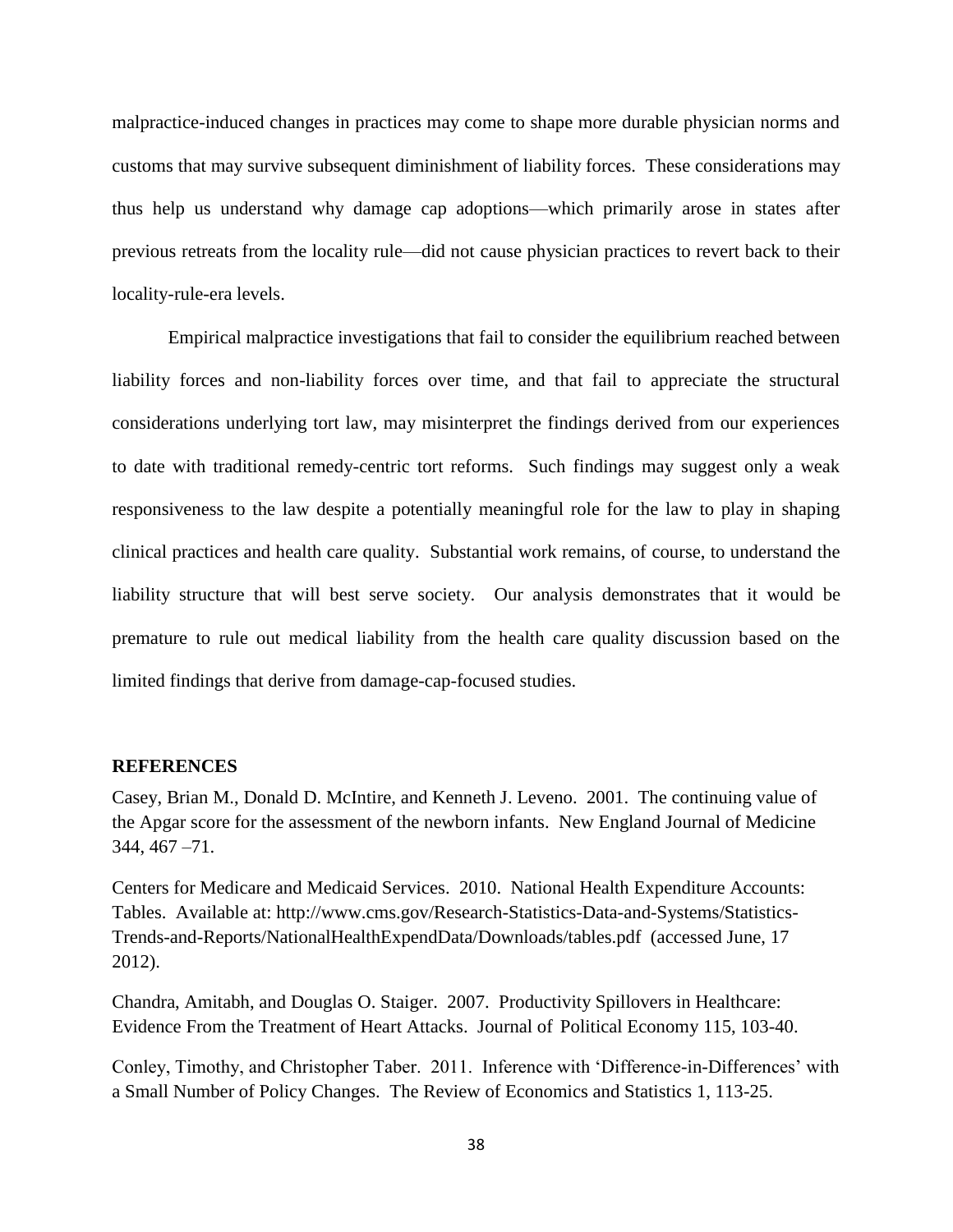Currie, Janet, and W. Bentley MacLeod. 2008. First Do No Harm? Tort Reform and Birth Outcomes. Quarterly Journal of Economics 123, 795-830.

Dubay, Lisa, Robert Kaestner, and Timothy Waidmann. 1999. The Impact of Malpractice Fears on Cesarean Section Rates. Journal of Health Economics 18, 491-522.

Frakes, Michael. 2012. Defensive Medicine and Obstetric Practices. Journal of Empirical Legal Studies, forthcoming.

Frakes, Michael. 2013. The Impact of Medical Liability Standards on Regional Variations in Physician Behavior: Evidence from the Adoption of National-Standard Rules. American Economic Review, forthcoming.

Hyman, David, Bernard Black, Charles Silver & William Sage. 2009. Estimating The Effect of Damage Caps in Medical Malpractice Cases: Evidence from Texas. Journal of Legal Analysis 1, 355-409.

Iizuka, Toshiaki. 2013. Does Higher Malpractice Pressure Deter Medical Errors? 56 Journal of Law and Economics 1, 161-88.

Jena, Anupam, Seth Seabury, Darius Lakdawalla, and Amitabh Chandra. 2011. Malpractice Risk according to Physician Specialty. New England Journal of Medicine 365, 629-636.

Kessler, Daniel, and Mark McClellan. 1996. Do Doctors Practice Defensive Medicine? Quarterly Journal of Economics 111, 353-90.

Klick, Jonathan, and Thomas Stratmann. 2007. Medical Malpractice Reform and Physicians in High-Risk Specialties. Journal of Legal Studies 36, S121-S142.

Lakdawalla, Darius, and Seth Seabury. 2009. The Welfare Effects of Medical Malpractice Liability. NBER Working Paper No. 15383.

McClellan, Mark, and Douglas Staiger. 1999. The Quality of Health Care Providers. NBER Working Paper No. 7327.

Mello, Michelle M. and Allen Kachalia. 2010. Evaluation of options for medical malpractice system reform: a report to the Medicare Payment Advisory Commission, (MedPAC, 2010), available at http://www.medpac.gov/documents/Apr10\_MedicalMalpractice\_ CONTRACTOR.pdf.

National Center for Health Statistics. 1977-2005. National Hospital Discharge Survey. Centers for Disease Control and Prevention (last accessed at NCHS Research Data Center on January 31, 2012).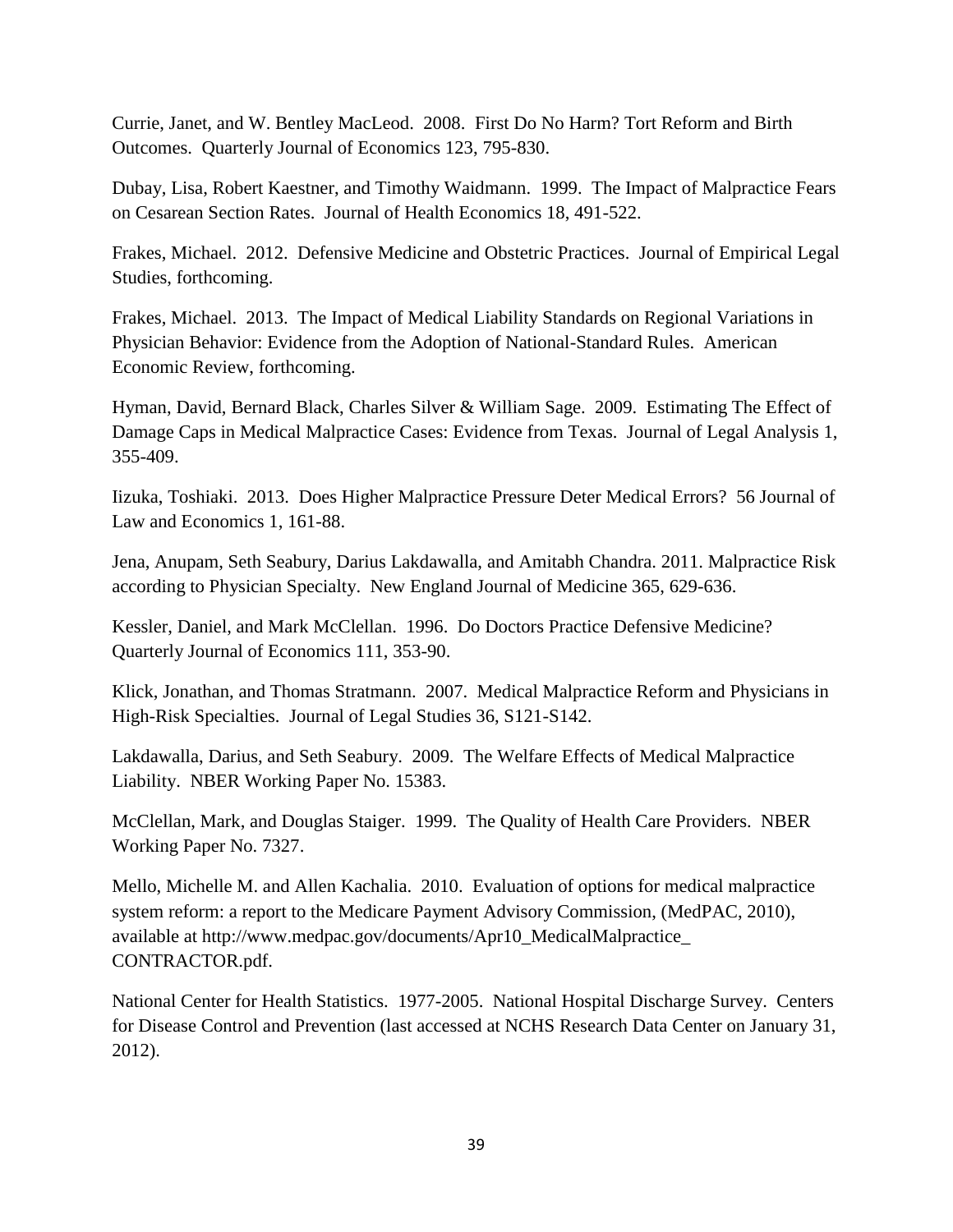Office of Technology Assessment. 1994. Defensive Medicine and Medical Malpractice. OTA-H--6O2.

Paik, Myungho, Bernard Black and David Hyman. 2013. The Receding Tide of Medical Malpractice Litigation Part 2: Effect of Damage Caps. Journal of Empirical Legal Studies, forthcoming.

Schiff, Gordon, Ann Louise Puopolo, Anne Huben-Kearney, Winnie Yu, Carol Keohane, Peggy McDonough, Bonnie R. Ellis, David W. Bates, and Madeleine Biondolillo. 2013. Primary Care Closed Claims Experience of Massachusetts Malpractice Insurers. JAMA Internal Medicine, forthcoming.

Seabury, Seth. 2010. Does Malpractice Liability Reform Attract High Risk Doctors? RAND Working Paper No. WR-674-ICJ.

Sloan, Frank A., and John H. Shadle. Is there empirical evidence for "Defensive Medicine"? A reassessment. Journal of Health Economics 28, 481-491.

Wennberg, John E., and Megan McAndrew Cooper (Eds.). 1999. The Quality of Medical Care in the United States: A Report on the Medicare Program. The Dartmouth Atlas of Health Care in the United States. Chicago: American Health Association Press.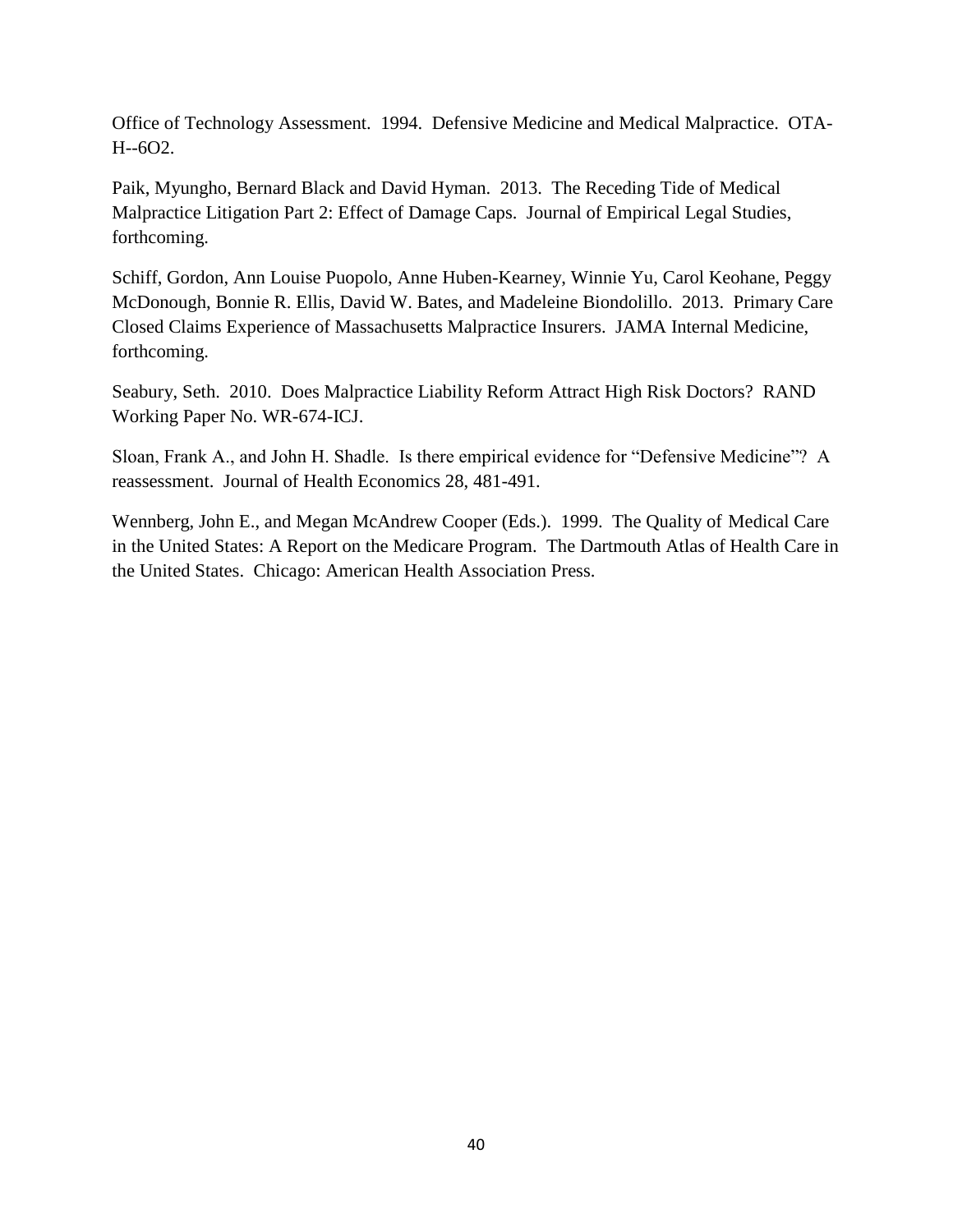

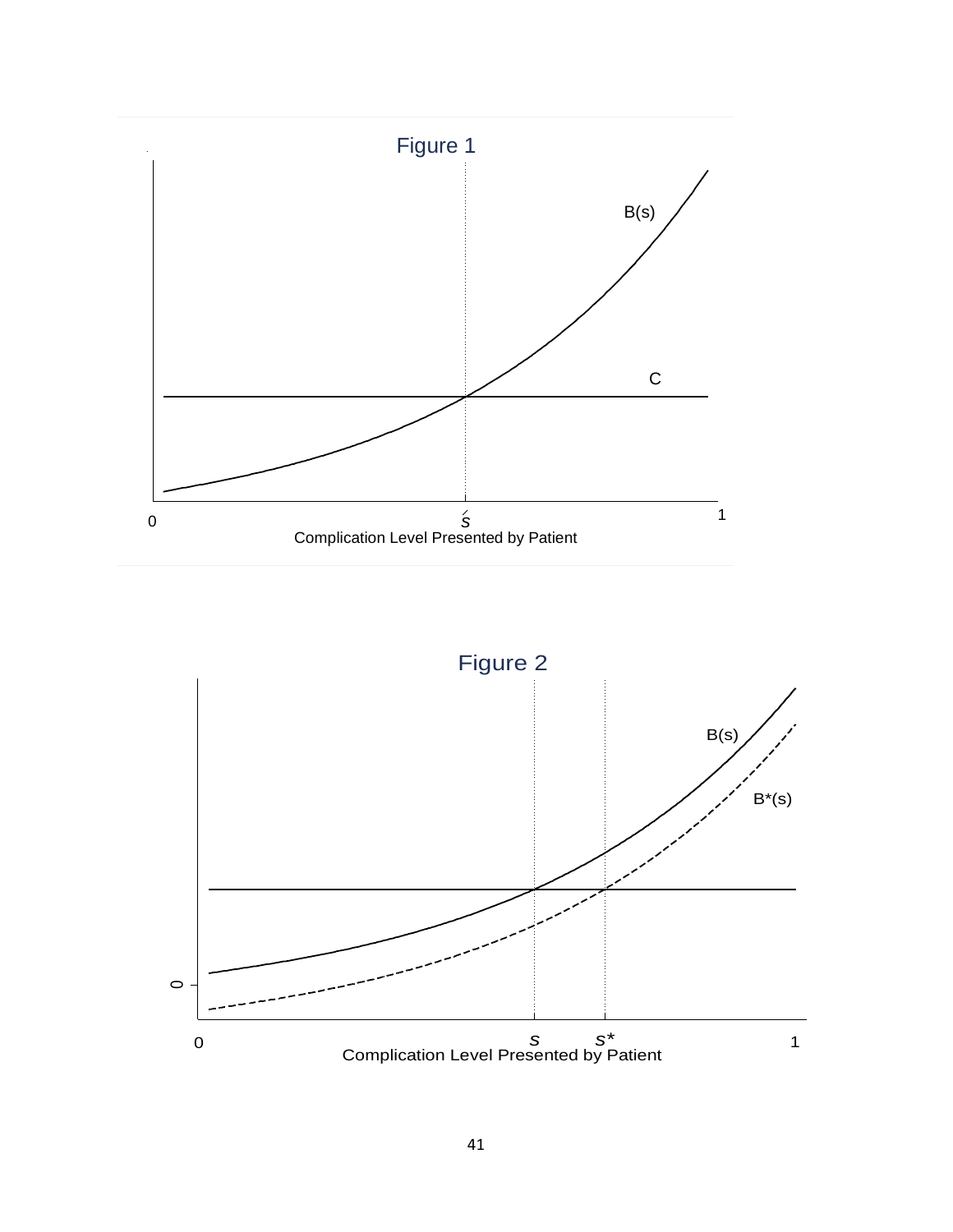| <b>State</b>    | Year Adopted | Year Dropped | <b>State</b>  | Year Adopted | Year Dropped          |
|-----------------|--------------|--------------|---------------|--------------|-----------------------|
| Alaska          | 1986         |              | Mississippi   | 2003         |                       |
| Alabama         | 1987         | 1992         | Montana       | 1996         |                       |
| Colorado        | 1987         |              | North Dakota  | 1996         |                       |
| Florida         | 2004         |              | New Hampshire | 1987(2)      | $1981(1)$ ; $1991(2)$ |
| Hawaii          | 1987         |              | Ohio          | 2003(2)      | 1992(1)               |
| Idaho           | 1988         |              | Oklahoma      | 2004         |                       |
| <b>Illinois</b> | 1995         | 1998         | Oregon        | 1988         | 2000                  |
| Kansas          | 1987         |              | Texas         | 2004(2)      | 1988(1)               |
| Massachusetts   | 1987         |              | Utah          | 1988         |                       |
| Maryland        | 1987         |              | Washington    | 1986         | 1990                  |
| Michigan        | 1987         |              | Wisconsin     | 1986         |                       |
| Minnesota       | 1986         | 1990         | West Virginia | 1986         |                       |
| Missouri        | 1986         |              |               |              |                       |

|  |  |  | Table I. Variations in Non-Economic Damage Caps (1979-2005) |  |  |
|--|--|--|-------------------------------------------------------------|--|--|
|--|--|--|-------------------------------------------------------------|--|--|

*Notes*: years of adoption and invalidation/repeal (if applicable) of laws imposing caps on non-economic damage awards in malpractice cases (or tort cases generally) are indicated above. States are only included if their relevant malpractice laws varied over the 1979 – 2005 period. Legislative variation is excluded from this table if it represents a situation in which an adoption and invalidation/repeal occurred during the same year. *Source*: Database of State Tort Law Reforms (2nd).

| State       | Year Adopted | Year Dropped | State          | Year Adopted | Year Dropped |
|-------------|--------------|--------------|----------------|--------------|--------------|
| Alabama     | 1980         |              | Montana        | 1985         |              |
| Colorado    | 1983         |              | Oklahoma       | 1984         |              |
| Connecticut | 1984         |              | Rhode Island   | 1998         |              |
| Delaware    | 1999         |              | South Carolina | 1981         |              |
| D.C.        | 1980         |              | South Dakota   | 1988         |              |
| Indiana     | 1992         |              | West Virginia  | 1986         |              |
| Maryland    |              | 1994         | Wyoming        | 1981         |              |
| Mississippi | 1983         |              |                |              |              |

Table II. Variations in National-Standard Rules (1979-2005)

*Notes*: years of adoption and repeal (if applicable) of laws requiring that physicians follow national (as opposed to local) standards of care in malpractice actions. States are only included if their relevant malpractice laws varied within the 1979 – 2005 period. *Source*: Frakes (2013).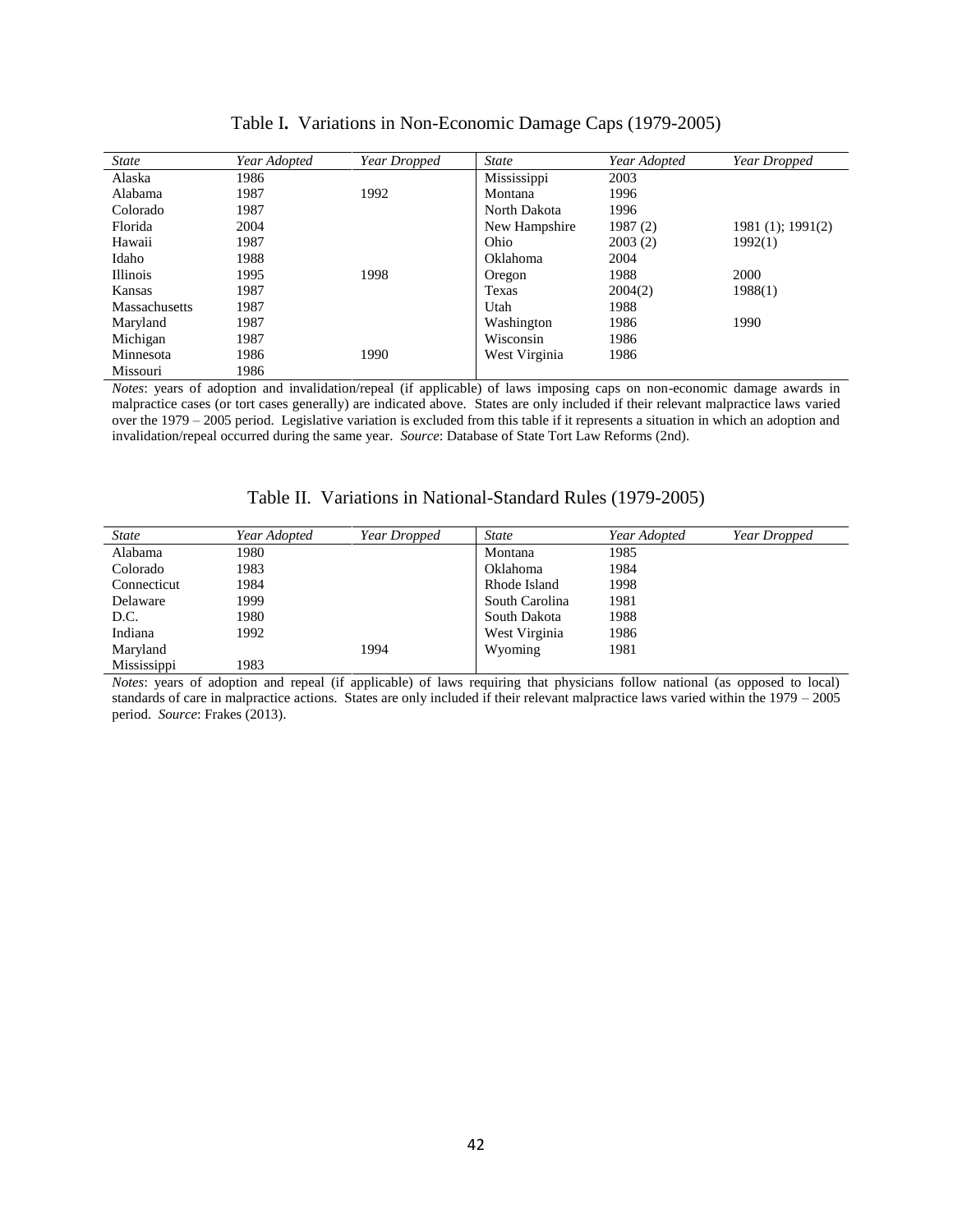|                                                                                                        | Mean (Standard Deviation) | Percentage Absolute<br>Deviation between State and<br>National Mean |
|--------------------------------------------------------------------------------------------------------|---------------------------|---------------------------------------------------------------------|
| <b>Panel A: Quality Measures (NHDS)</b>                                                                |                           |                                                                     |
| <b>Composite Inpatient Mortality Rate</b>                                                              | 0.08<br>(0.03)            | 0.16<br>(0.15)                                                      |
| Avoidable Hospitalization Rate<br>(Avoidable Hospitalizations Scaled by<br>Low-Variation Health Index) | 1.70<br>(0.42)            | 0.17<br>(0.18)                                                      |
| Low-Discretionary Avoidable<br><b>Hospitalization Rate</b>                                             | 1.00<br>(0.23)            | 0.15<br>(0.15)                                                      |
| Maternal Trauma Rate                                                                                   | 0.04<br>(0.02)            | 0.26<br>(0.25)                                                      |
| <b>Maternal Preventable Complications</b><br>Rate                                                      | 0.16<br>(0.06)            | 0.20<br>(0.20)                                                      |
| <b>Panel B: Cancer-Screening Rates</b><br>(BRFSS)                                                      |                           |                                                                     |
| Mammogram (within last year, female<br>age 40-75)                                                      | 0.73<br>(0.45)            |                                                                     |
| Physical breast exam (within last year,<br>female age 40-75)                                           | 0.64<br>(0.48)            |                                                                     |
| Proctoscopic exam (sigmoidoscopy or<br>colonoscopy within last 5 years, age<br>$50-75$                 | 0.40<br>(0.49)            |                                                                     |
| PSA Testing (within last year, age 50-<br>75)                                                          | 0.53<br>(0.50)            |                                                                     |
| Digital Rectal Exam for Prostate<br>Cancer (within last year, age 50-75)                               | 0.50<br>(0.50)            |                                                                     |
| Pap smear (within last year, age $21+$ )                                                               | 0.60<br>(0.49)            |                                                                     |

# Table III. Descriptive Statistics

*Notes*: Standard deviations are in parentheses. Quality measures in Panel A are from a sample of 1190 state-year cells from the 1979 – 2005 NHDS files. Quality statistics in Panel A are weighted by the relevant denominator used in the state-year quality rate (e.g., the state-year delivery count or the state-year low-variation health index). *Source*: Panel A: National Hospital Discharge Survey (1979-2005), Panel B: Behavioral Risk Factor Surveillance System (1987-2008).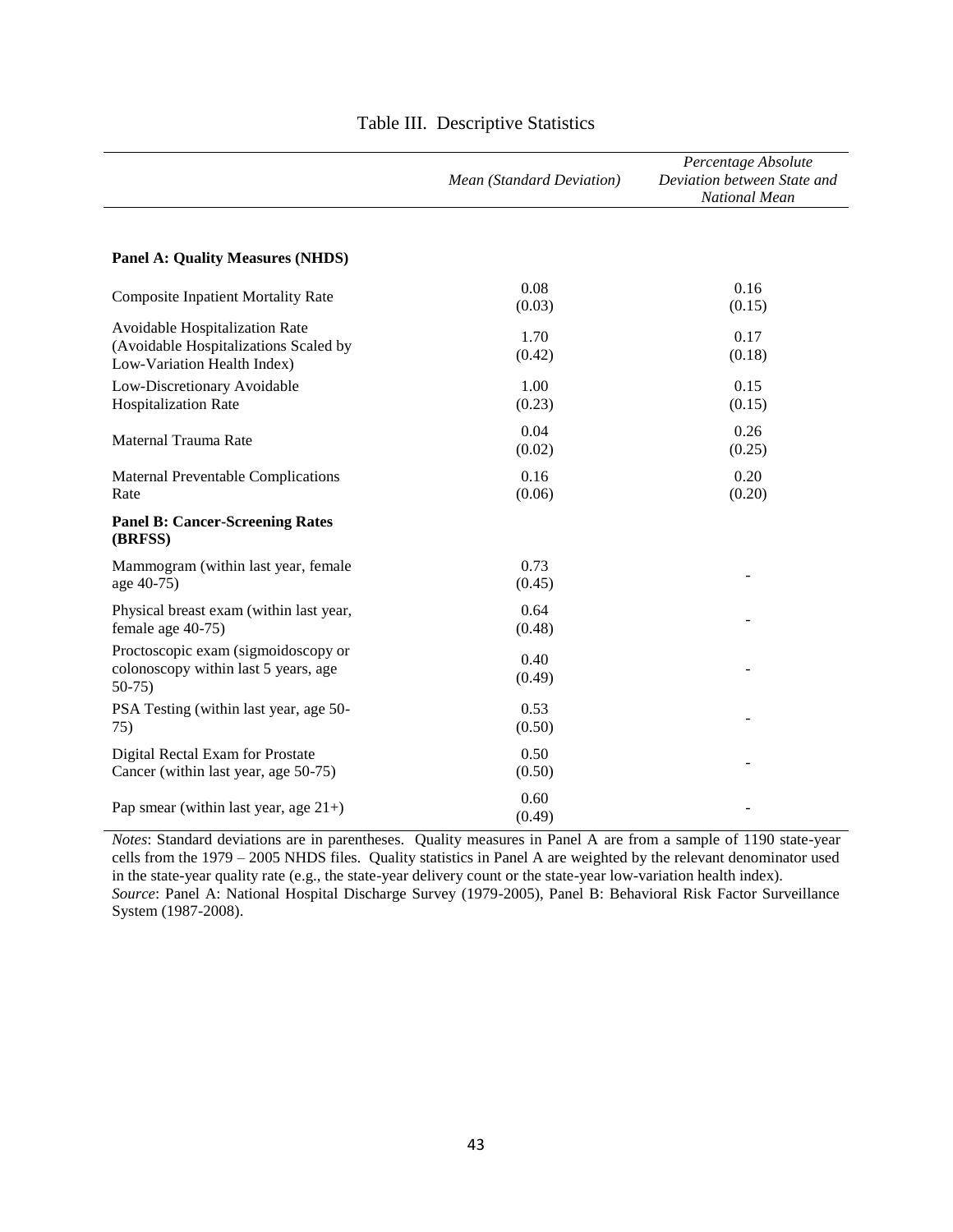# Table IV: Relationship between Remedy-Centric Tort Reforms and Inpatient Mortality Rate

|                                                                               | (1)                     | (2)                  | (3)                  | (4)                   |
|-------------------------------------------------------------------------------|-------------------------|----------------------|----------------------|-----------------------|
| Non-Economic Damage Cap                                                       | 0.008<br>(0.030)        | $-0.012$<br>(0.028)  | $-0.038$<br>(0.030)  |                       |
| Damage Cap Strength:<br>Simulated Percentage<br>Decline in Mean Verdict       |                         |                      |                      | $-0.001$<br>(0.086)   |
| Collateral Source Rule Reform                                                 |                         | 0.015<br>(0.025)     | 0.014<br>(0.041)     | 0.013<br>(0.023)      |
| Punitive Damage Cap                                                           |                         | $-0.001$<br>(0.038)  | 0.006<br>(0.047)     | 0.001<br>(0.038)      |
| "Indirect" Tort Law                                                           |                         | 0.009<br>(0.027)     | 0.003<br>(0.027)     | 0.005<br>(0.029)      |
| 95% Confidence Band for Coefficient<br>of Non-Economic Damage Cap<br>Variable | $[-0.052,$<br>$0.066$ ] | $[-0.068,$<br>0.0431 | $[-0.099,$<br>0.0221 | $[-0.172,$<br>[0.171] |
| F-Statistic (Malpractice Variables<br>$Jointly = 0$                           |                         | 0.15                 | 0.49                 | 0.10                  |
| $Prob > F$ (p value)                                                          | ۰                       | 0.96                 | 0.74                 | 0.98                  |
| Control Variables?                                                            | NO.                     | <b>YES</b>           | <b>YES</b>           | YES.                  |
| State-Specific Linear Trends?                                                 | NO.                     | NO.                  | <b>YES</b>           | <b>YES</b>            |
| N                                                                             | 1154                    | 1141                 | 1141                 | 1141                  |

for Selected Conditions (Logged, Risk-Adjusted)

*Notes*: robust standard errors corrected for within-state correlation in the error term are reported in parentheses. All regressions included state and year fixed effects and are weighted by the number of admissions (for the relevant state and year) in the sub-sample of discharges associated with the selected conditions (i.e., the sum of discharges for acute myocardial infarction, heart failure, acute stroke, gastrointestinal bleeding, hip fracture or pneumonia). Mortality rates are risk-adjusted for the incidence (among the sub-sample) of each of the conditions comprising the sub-sample of selected conditions.

*Source*: 1979 – 2005 National Hospital Discharge Surveys.

\*\*\* Significant at the 1 percent level.

\*\* Significant at the 5 percent level.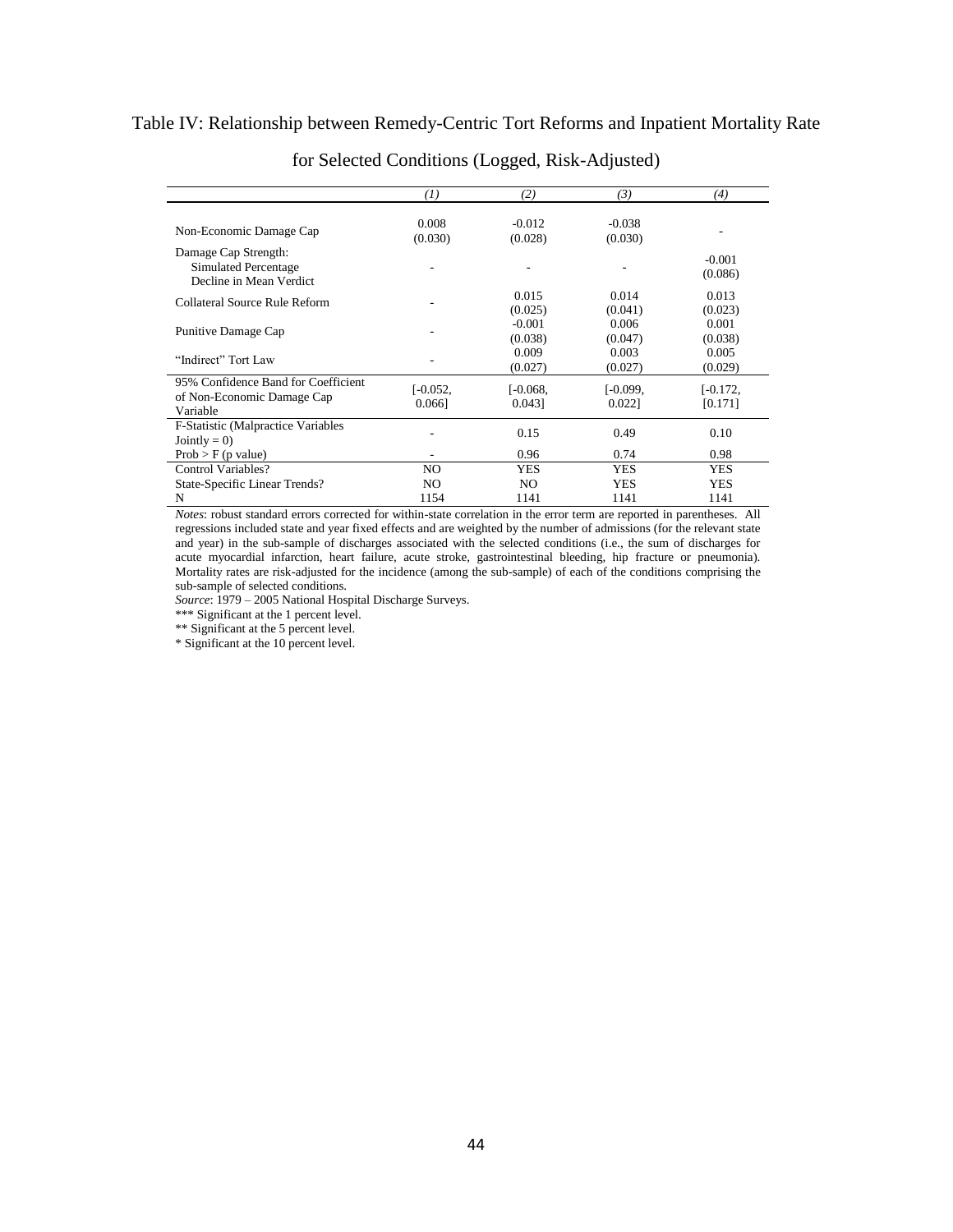# Table V. Relationship between Remedy-Centric Tort Reforms and Avoidable Hospitalization Rates (Logged)

|                                                                               | (1)                  | (2)                  | (3)                                                            | (4)                  | (5)                  | (6)                     | (7)                                                                          | (8)                     |
|-------------------------------------------------------------------------------|----------------------|----------------------|----------------------------------------------------------------|----------------------|----------------------|-------------------------|------------------------------------------------------------------------------|-------------------------|
|                                                                               |                      |                      | <b>RATES BASED ON ALL AVOIDABLE</b><br><b>HOSPITALIZATIONS</b> |                      |                      |                         | <b>RATES BASED ON LOW-DISCRETIONARY</b><br><b>AVOIDABLE HOSPITALIZATIONS</b> |                         |
| Non-Economic Damage Cap                                                       | 0.003<br>(0.023)     | $-0.016$<br>(0.026)  | $-0.010$<br>(0.029)                                            |                      | $-0.005$<br>(0.024)  | $-0.023$<br>(0.023)     | $-0.017$<br>(0.024)                                                          |                         |
| Damage Cap Strength:<br>Simulated Percentage<br>Decline in Mean Verdict       |                      |                      |                                                                | $-0.037$<br>(0.064)  |                      |                         |                                                                              | $-0.030$<br>(0.045)     |
| Collateral Source Rule Reform                                                 |                      | 0.020<br>(0.026)     | 0.012<br>(0.032)                                               | 0.019<br>(0.027)     |                      | 0.007<br>(0.024)        | 0.018<br>(0.034)                                                             | 0.004<br>(0.024)        |
| Punitive Damage Cap                                                           |                      | 0.032<br>(0.033)     | $-0.012$<br>(0.036)                                            | 0.033<br>(0.032)     |                      | 0.002<br>(0.029)        | $-0.014$<br>(0.040)                                                          | 0.004<br>(0.028)        |
| "Indirect" Tort Law                                                           |                      | $-0.082$<br>(0.049)  | $-0.067**$<br>(0.032)                                          | $-0.083$<br>(0.050)  |                      | $-0.077*$<br>(0.043)    | $-0.076**$<br>(0.028)                                                        | $-0.081*$<br>(0.042)    |
| 95% Confidence Band for<br>Coefficient of Non-Economic<br>Damage Cap Variable | $[-0.044]$<br>0.0491 | $[-0.069,$<br>0.037] | $[-0.068,$<br>0.0481                                           | $[-0.167,$<br>0.0931 | $[-0.052,$<br>0.0431 | $[-0.069,$<br>$0.023$ ] | $[-0.067,$<br>0.0231                                                         | $[-0.122,$<br>$0.061$ ] |
| F-Statistic (Malpractice<br>Variables Jointly = $0$ )                         |                      | 1.28                 | 1.89                                                           | 1.45                 |                      | 2.17                    | 3.43                                                                         | 2.51                    |
| $Prob > F$ (p value)                                                          |                      | 0.29                 | 0.13                                                           | 0.23                 |                      | 0.086                   | 0.015                                                                        | 0.054                   |
| Control Variables?                                                            | NO.                  | <b>YES</b>           | <b>YES</b>                                                     | <b>YES</b>           | NO                   | <b>YES</b>              | <b>YES</b>                                                                   | <b>YES</b>              |
| State-Specific Linear Trends?                                                 | NO.                  | NO                   | <b>YES</b>                                                     | YES                  | NO                   | NO.                     | <b>YES</b>                                                                   | <b>YES</b>              |
| N<br>$\mathbf{r}$<br>$\sim$<br>$\cdot$ $\cdot$                                | 1190<br>$\sim$       | 1177                 | 1177                                                           | 1177                 | 1190                 | 1177<br>$\cdot$ $\cdot$ | 1177                                                                         | 1177                    |

*Notes*: robust standard errors corrected for within-state correlation in the error term are reported in parentheses. All regressions included state and year fixed effects and are weighted by the low-variation health index (i.e., the sum of discharges for acute myocardial infarction, stroke, hip fracture or gastrointestinal bleeding) associated with each state-year cell. The low-variation index constitutes the denominator for the relevant avoidable hospitalization rate.

*Source*: 1979 – 2005 National Hospital Discharge Surveys.

\*\*\* Significant at the 1 percent level.

\*\* Significant at the 5 percent level.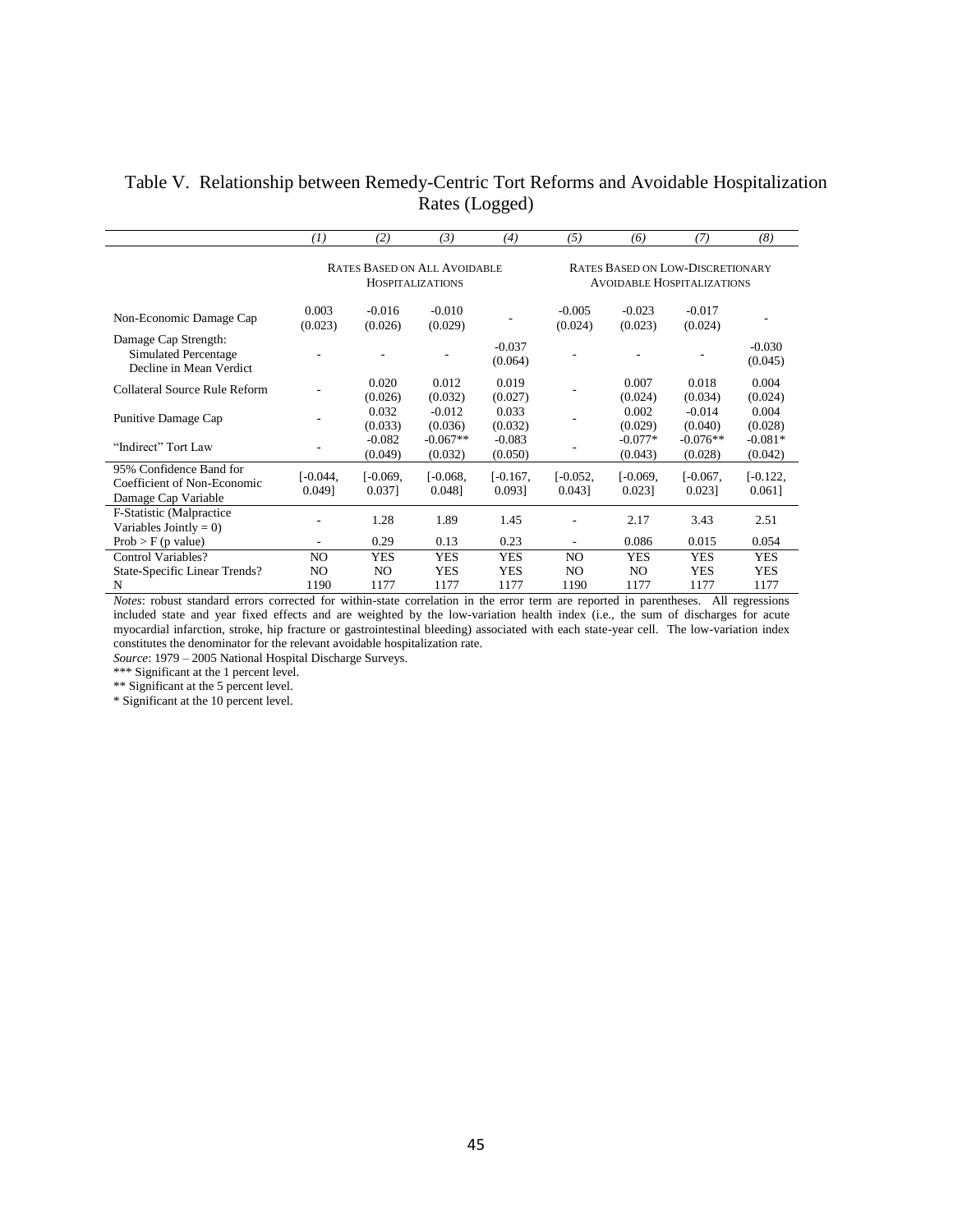# Table VI: Relationship between Tort Reforms and the Incidence of Maternal Trauma among Individual Sample of Deliveries

|                                                                         | $\left(1\right)$    | (2)                 | (3)                 | (4)                 |
|-------------------------------------------------------------------------|---------------------|---------------------|---------------------|---------------------|
| Non-Economic Damage Cap                                                 | $-0.001$<br>(0.002) | $-0.002$<br>(0.003) | $-0.000$<br>(0.004) |                     |
| Damage Cap Strength:<br>Simulated Percentage<br>Decline in Mean Verdict |                     |                     |                     | $-0.000$<br>(0.008) |
| Collateral Source Rule Reform                                           |                     | 0.001<br>(0.004)    | 0.001<br>(0.004)    | 0.001<br>(0.004)    |
| Punitive Damage Cap                                                     |                     | $-0.005$<br>(0.003) | $-0.006$<br>(0.004) | $-0.004$<br>(0.003) |
| "Indirect" Tort Law                                                     |                     | 0.003<br>(0.004)    | $-0.000$<br>(0.004) | 0.002<br>(0.004)    |
| 95% Confidence Band for Coefficient of Non-                             | $[-0.005,$          | $[-0.008]$          | $[-0.007,$          | $[-0.016,$          |
| Economic Damage Cap Variable                                            | 0.0031              | 0.0031              | 0.0071              | $0.015$ ]           |
| 95% Confidence Band, scaled by mean trauma                              | [-0.115,            | $[-0.180,$          | [-0.162,            | $[-0.356,$          |
| incidence                                                               | 0.0571              | 0.0731              | 0.151               | 0.3331              |
| F-Statistic (Malpractice Variables Jointly = 0)                         |                     | 0.50                | 1.06                | 1.14                |
| Prob > F(p value)                                                       |                     | 0.73                | 0.38                | 0.35                |
| Control Variables?                                                      | NO.                 | <b>YES</b>          | YES                 | <b>YES</b>          |
| State-Specific Linear Trends?                                           | NO.                 | N <sub>O</sub>      | <b>YES</b>          | <b>YES</b>          |
| N                                                                       | 737193              | 565201              | 565201              | 565201              |

*Notes*: robust standard errors corrected for within-state correlation in the error term are reported in parentheses. All regressions included state and year fixed effects.

*Source*: 1979 – 2005 National Hospital Discharge Surveys.

\*\*\* Significant at the 1 percent level.

\*\* Significant at the 5 percent level.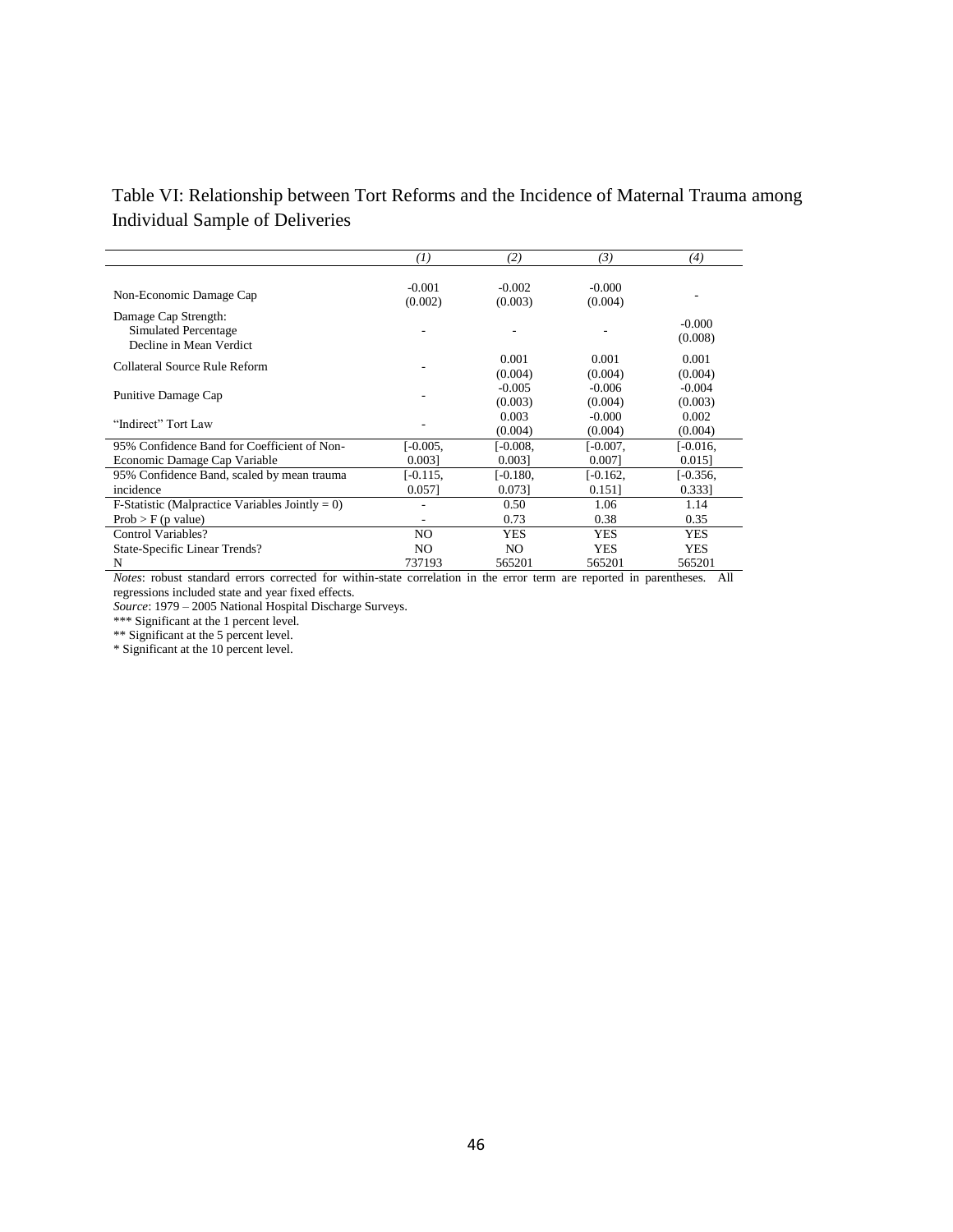|                               | (1)        | (2)            | (3)        | (4)        |
|-------------------------------|------------|----------------|------------|------------|
|                               |            |                |            |            |
| Non-Economic Damage Cap       | $-0.002$   | 0.005          | 0.007      |            |
|                               | (0.006)    | (0.006)        | (0.008)    |            |
| Damage Cap Strength:          |            |                |            | $-0.005$   |
| Simulated Percentage          |            |                |            | (0.015)    |
| Decline in Mean Verdict       |            |                |            |            |
| Collateral Source Rule Reform |            | $-0.008$       | $-0.003$   | $-0.006$   |
|                               |            | (0.008)        | (0.010)    | (0.008)    |
|                               |            | $-0.004$       | $-0.005$   | $-0.005$   |
| Punitive Damage Cap           |            | (0.006)        | (0.007)    | (0.007)    |
|                               |            | $-0.000$       | 0.002      | 0.001      |
| "Indirect" Tort Law           |            | (0.008)        | (0.010)    | (0.001)    |
| 95% Confidence Band for       |            |                |            |            |
| Coefficient of Non-Economic   | $[-0.014,$ | $[-0.007,$     | $[-0.009,$ | $[-0.035,$ |
| Damage Cap Variable           | $0.011$ ]  | 0.0171         | 0.0231     | $0.026$ ]  |
| 95% Confidence Band, scaled   | $[-0.086,$ | $[-0.043,$     | $[-0.056,$ | $[-0.216,$ |
| by mean trauma incidence      | 0.0681     | $0.105$ ]      | 0.1421     | 0.160      |
| F-Statistic (Malpractice)     |            |                | 0.44       | 0.26       |
| Variables Jointly = $0$ )     |            | 0.50           |            |            |
| Prob > F(p value)             |            | 0.74           | 0.78       | 0.90       |
| Control Variables?            | NO.        | YES            | YES        | YES        |
| State-Specific Linear Trends? | NO.        | N <sub>O</sub> | <b>YES</b> | YES        |
| N                             | 737193     | 566249         | 566249     | 566249     |

Table VII: Relationship between Remedy-Centric Tort Reforms and the Incidence of Preventable Delivery Complications among Individual Sample of Deliveries

*Notes*: robust standard errors corrected for within-state correlation in the error term are reported in parentheses. All regressions included state and year fixed effects.

*Source*: 1979 – 2005 National Hospital Discharge Surveys.

\*\*\* Significant at the 1 percent level.

\*\* Significant at the 5 percent level.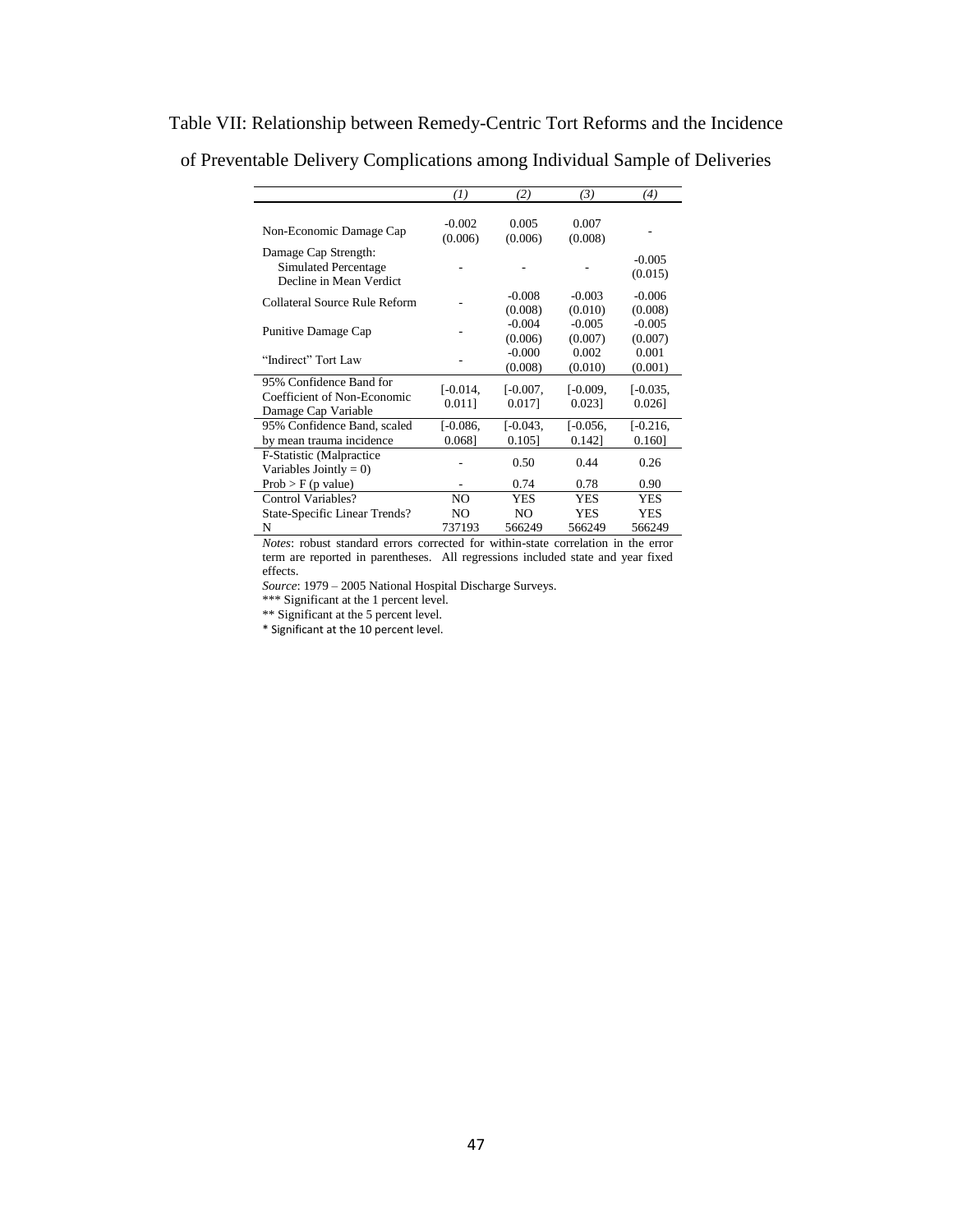|                                                                                   | 7)                   | (2)                                      | (3)                                     | (4)                          | (5)                              | (6)                     |
|-----------------------------------------------------------------------------------|----------------------|------------------------------------------|-----------------------------------------|------------------------------|----------------------------------|-------------------------|
|                                                                                   | MAMMO-<br>GRAM       | PHYSICAL<br><b>BREAST</b><br><b>EXAM</b> | PROCTO-<br><b>SCOPIC</b><br><b>EXAM</b> | <b>PSA</b><br><b>TESTING</b> | DIGITAL<br>RECTAL<br><b>EXAM</b> | PAP<br><b>SMEAR</b>     |
| Non-Economic Damage Cap                                                           | $-0.003$<br>(0.006)  | $-0.005$<br>(0.007)                      | $-0.006$<br>(0.005)                     | 0.002<br>(0.006)             | 0.014<br>(0.008)                 | $-0.007$<br>(0.006)     |
| 95% Confidence Band for<br>Coefficient of Non-<br>Economic Damage Cap<br>Variable | L-0.015.<br>0.0081   | $[-0.019,$<br>0.0091                     | $[-0.016,$<br>0.0031                    | $[-0.009]$<br>0.0131         | $[-0.001,$<br>0.0301             | $[-0.019,$<br>$0.005$ ] |
| 95% Confidence Band.<br>scaled by mean screening<br>rate                          | $[-0.021,$<br>0.0111 | $[-0.030,$<br>0.0141                     | $[-0.040,$<br>0.0081                    | $[-0.017,$<br>0.0251         | $[-0.002,$<br>0.0601             | $[-0.032,$<br>0.0081    |
| N                                                                                 | 1009965              | 1155814                                  | 843960                                  | 252232                       | 340931                           | 1662616                 |

Table VIII: Relationship between Remedy-Centric Tort Reforms and Cancer Screening Rates

*Notes*: robust standard errors corrected for within-state correlation in the error term are reported in parentheses. All regressions included state and year fixed effects.

*Source*: 1987 – 2008 Behavioral Risk Factor Surveillance System Records.

\*\*\* Significant at the 1 percent level.

\*\* Significant at the 5 percent level.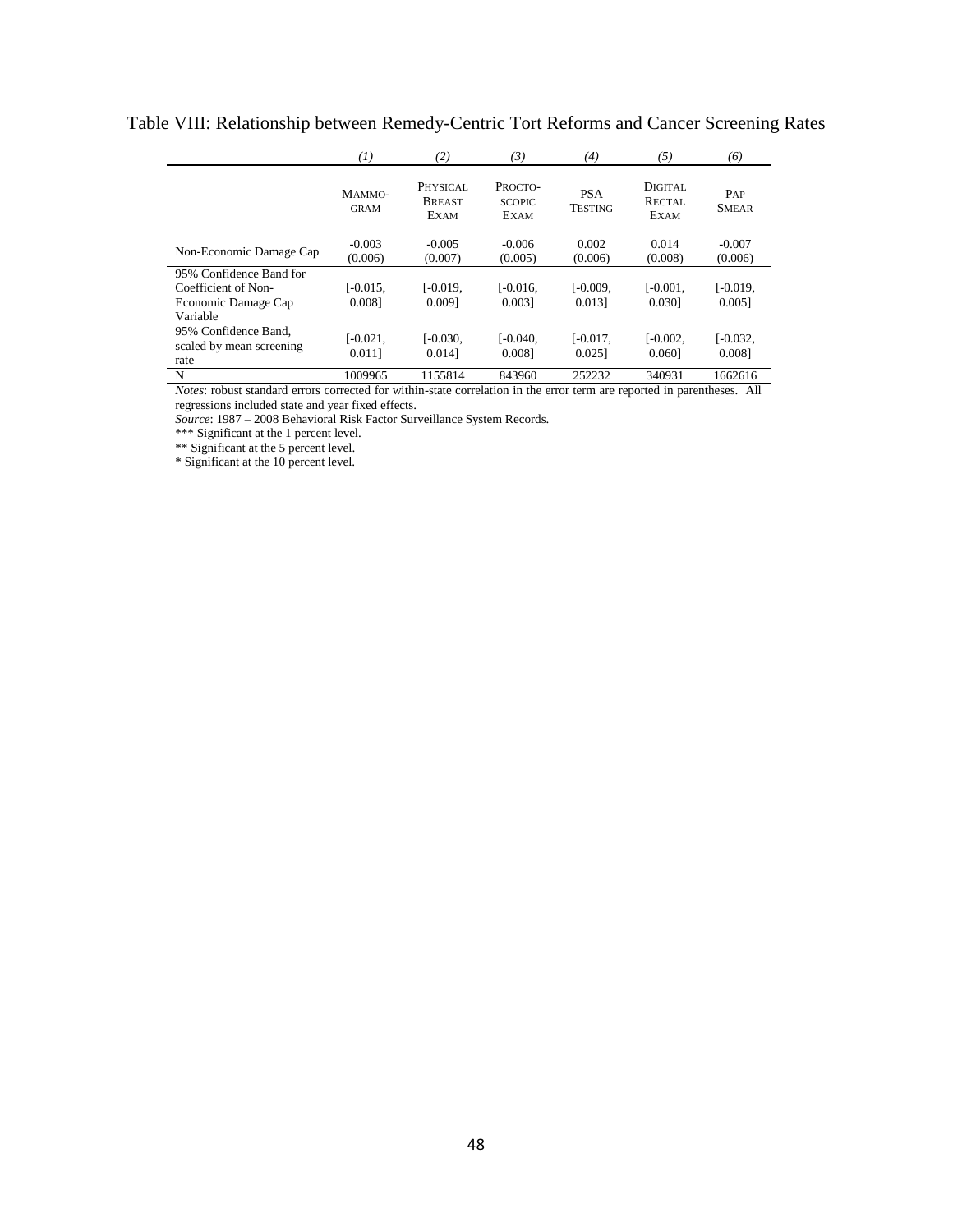|                                  | [1]        |            | 3)         |
|----------------------------------|------------|------------|------------|
| National-Standard (NS)           | $-0.076**$ | $-0.093**$ | $-0.090$   |
| Law Dummy                        | (0.035)    | (0.040)    | (0.081)    |
| NS Law * Below Avg.              | $0.128*$   | $0.171**$  | 0.186      |
| State                            | (0.073)    | (0.65)     | $(0.109)*$ |
| N                                | 1104       | 1093       | 1093       |
| Control Variables?               | NO         | YES        | <b>YES</b> |
| State-Specific Linear<br>Trends? | NO.        | NO.        | <b>YES</b> |

TABLE IX. The Relationship between National-Standard Laws and Inpatient

Mortality Rate for Selected Conditions (Logged, Risk-Adjusted)

*Notes*: robust standard errors corrected for within-state correlation in the error term are reported in parentheses. All regressions include state and year fixed effects and are weighted by the number of admissions (for the relevant state and year) in the sub-sample of discharges associated with the selected conditions (i.e., the sum of discharges for acute myocardial infarction, heart failure, acute stroke, gastrointestinal bleeding, hip fracture or pneumonia). Mortality rates are risk-adjusted for the incidence (among the sub-sample) of each of the conditions comprising the sub-sample of selected conditions.. The regressions also include a separate dummy variable indicating whether the state has an initially below-average inpatient mortality rate (coefficient omitted). Utilization data is from the NHDS.

\*\*\* Significant at the 1 percent level.

\*\* Significant at the 5 percent level.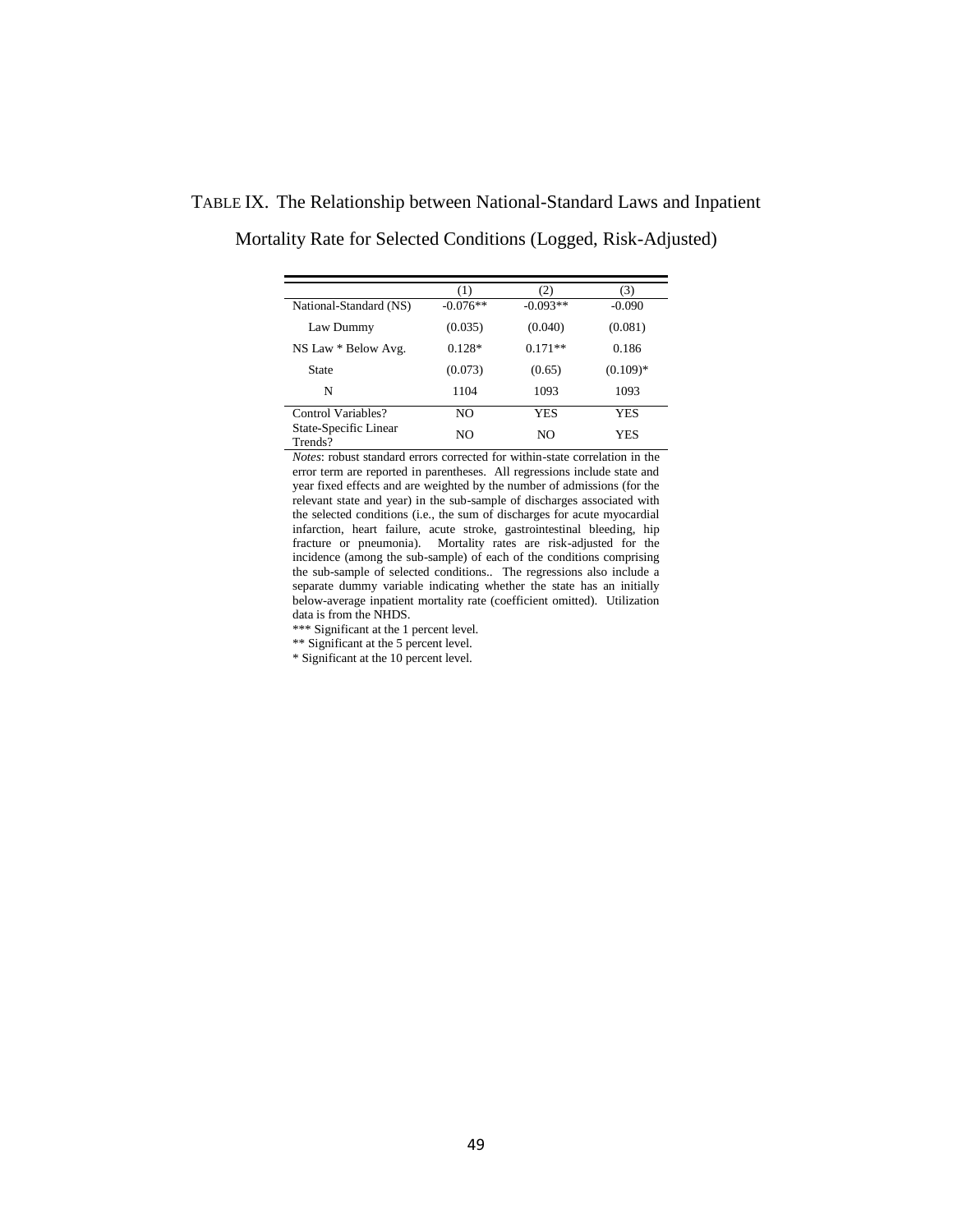# Table X. The Relationship between National-Standard Laws and Avoidable Hospitalization Rates

|                                  |                | (2)                                 | (3)         | (4)                               | (5)                                     | (6)         |
|----------------------------------|----------------|-------------------------------------|-------------|-----------------------------------|-----------------------------------------|-------------|
|                                  |                | <b>RATES BASED ON ALL AVOIDABLE</b> |             |                                   | <b>RATES BASED ON LOW-DISCRETIONARY</b> |             |
|                                  |                | <b>HOSPITALIZATIONS</b>             |             | <b>AVOIDABLE HOSPITALIZATIONS</b> |                                         |             |
| National-Standard (NS)           | $-0.474***$    | $-0.331***$                         | $-0.223***$ | $-0.545***$                       | $-0.399***$                             | $-0.272***$ |
| Law Dummy                        | (0.077)        | (0.064)                             | (0.036)     | (0.075)                           | (0.064)                                 | (0.051)     |
| NS Law * Below Avg.              | $0.460***$     | $0.290**$                           | $0.201***$  | $0.534***$                        | $0.381***$                              | $0.247***$  |
| <b>State</b>                     | (0.130)        | (0.113)                             | (0.046)     | (0.126)                           | (0.113)                                 | (0.071)     |
| N                                | 1139           | 1128                                | 1128        | 1139                              | 1128                                    | 1128        |
| Control Variables?               | N <sub>O</sub> | <b>YES</b>                          | <b>YES</b>  | NO.                               | <b>YES</b>                              | <b>YES</b>  |
| State-Specific Linear<br>Trends? | NO.            | NO.                                 | <b>YES</b>  | NO.                               | NO.                                     | <b>YES</b>  |

# (Logged, Normalized by Low-Variation Health Index)

*Notes*: robust standard errors corrected for within-state correlation in the error term are reported in parentheses. All regressions include state and year fixed effects and are weighted by the low-variation health index (i.e., the sum of discharges for acute myocardial infarction, stroke, hip fracture or gastrointestinal bleeding) associated with each state-year cell. The regressions also include a separate dummy variable indicating whether the state has an initially below-average avoidable hospitalization rate or low-discretionary avoidable hospitalization rate, as appropriate (coefficient omitted). Utilization data is from the NHDS.

\*\*\* Significant at the 1 percent level.

\*\* Significant at the 5 percent level.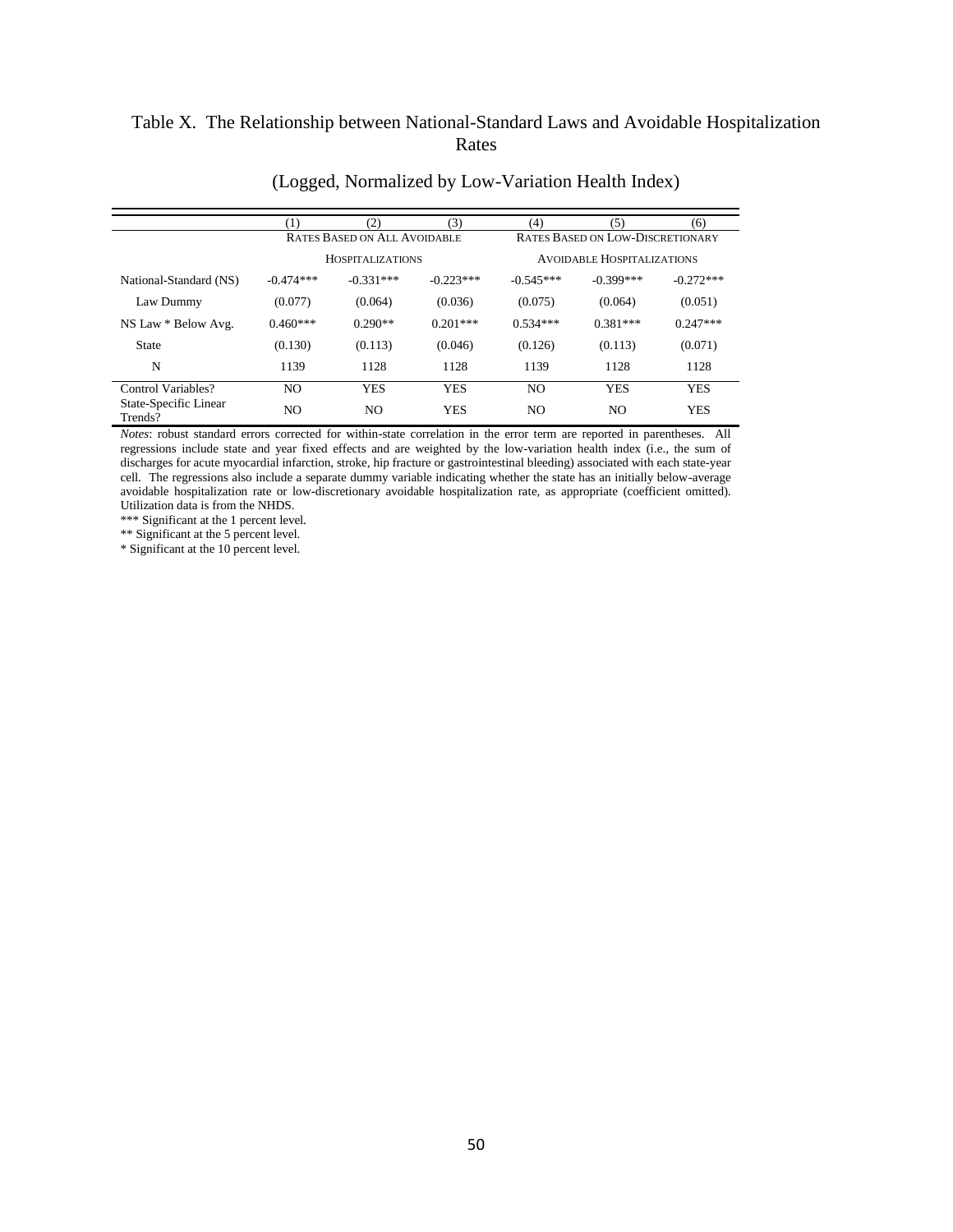|                                  |          | 21       |             |
|----------------------------------|----------|----------|-------------|
| National-Standard (NS)           | $-0.126$ | $-0.195$ | $-0.286***$ |
| Law Dummy                        | (0.190)  | (0.124)  | (0.082)     |
| NS Law * Below Avg.              | 0.083    | 0.058    | 0.224       |
| State                            | (0.229)  | (0.177)  | (0.215)     |
| N                                | 1089     | 1076     | 1076        |
| Control Variables?               | NO.      | YES      | <b>YES</b>  |
| State-Specific Linear<br>Trends? | NO.      | NO.      | <b>YES</b>  |

Table XI. The Relationship between National-Standard Laws and

The Rate of Maternal Trauma among Deliveries (Logged)

*Notes*: robust standard errors corrected for within-state correlation in the error term are reported in parentheses. All regressions include state and year fixed effects and are weighted by the number of deliveries associated with the relevant state-year cell. The regressions also include a separate dummy variable indicating whether the state has an initially below-average trauma rate (coefficient omitted). Utilization data is from the NHDS.

\*\*\* Significant at the 1 percent level.

\*\* Significant at the 5 percent level.